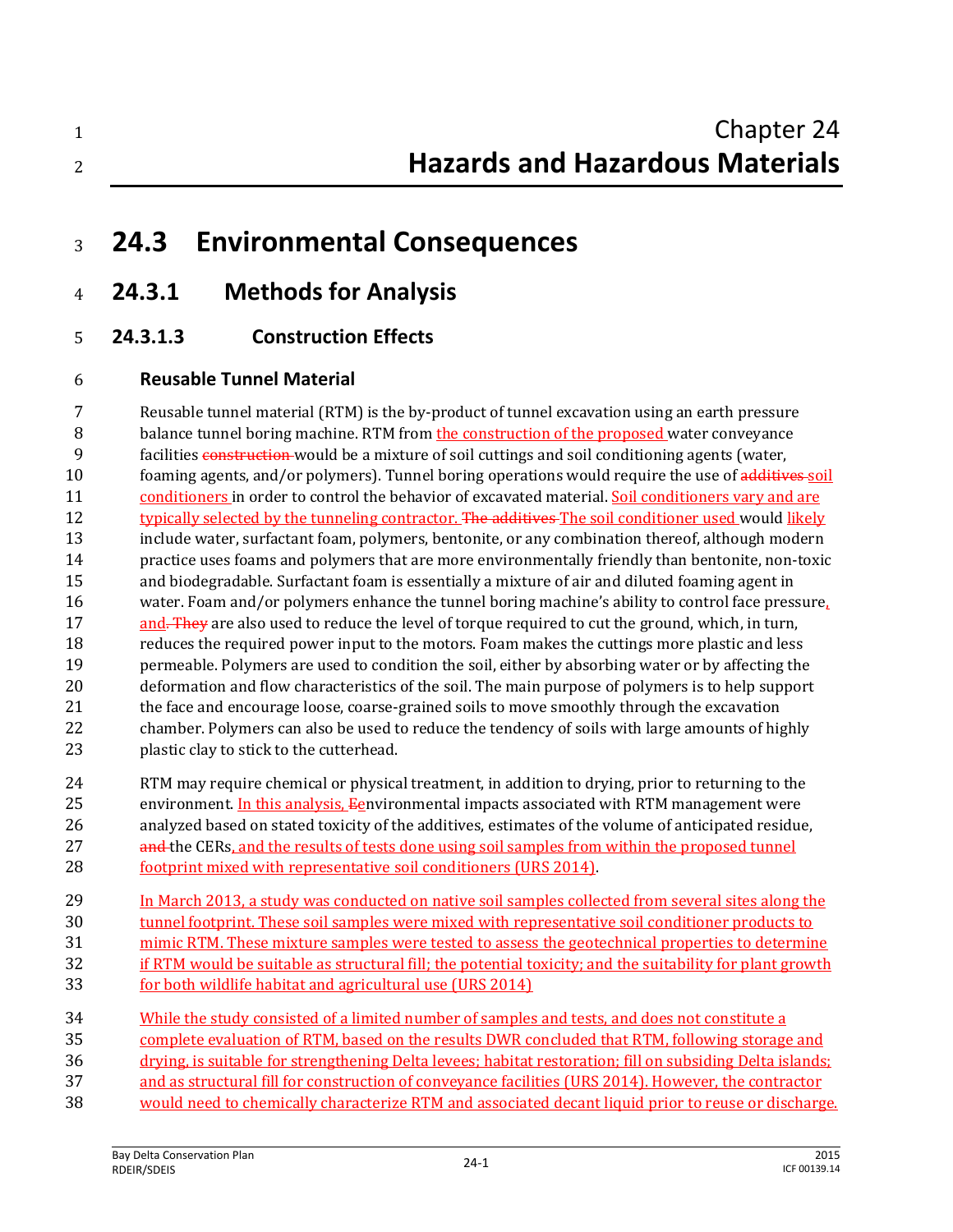## **24.3.3 Effects and Mitigation Approaches**

## **24.3.3.2 Alternative 1A—Dual Conveyance with Pipeline/Tunnel and Intakes 1–5 (15,000 cfs; Operational Scenario A)**

#### **Impact HAZ-1: Create a Substantial Hazard to the Public or the Environment through the Release of Hazardous Materials or by Other Means during Construction of the Water Conveyance Facilities**

#### **Natural Gas Accumulation in Water Conveyance Tunnels**

 Under Alternative 1A, deep water conveyance tunnels would be constructed. One tunnel would run from south of Scribner Road, east of the Sacramento River in Sacramento County and would run south to the intermediate forebay, south of the community of Hood and northwest of South Stone Lake. Another tunnel would reach from north of Lambert Road (west of South Stone Lake), crossing Pierson District, Grand Island, Brannan-Andrus Island, Tyler Island, Staten Island, Bouldin Island, Venice Island, Mandeville Island, Bacon Island, Woodward Island, Victoria Island, and Coney Island, before ending south of Clifton Court Forebay. For a map of the proposed tunnel alignment, see Figure M3-1 in the Mapbook Volume.

 During construction, the potential to encounter gases, which could enter and accumulate to flammable or explosive concentrations in tunnel bores or other excavations, could exist. Were this to 20 occur, it would be considered an adverse effect. These gases could include methane generated by peat and organic soils or other natural gases, which could seep from deep natural gas reservoirs either through improperly sealed boreholes or natural conduits such as faults and fractures. As previously described, the thickness of peat and organic soils increases to the west across the Delta, and approximately 3,400 oil and gas wells are located throughout the study area. Engineering reconnaissance indicates six active and 19 inactive oil or gas wells present within the construction footprint for the Alternative 1A water conveyance alignment (California Department of Water Resources 2010a:13-1); oil and gas wells along the water conveyance facilities alignments are shown in Figure 24-5. Gas fields in the United States are typically located at depths greater than 3,000 feet (U.S. Energy Information Administration 2012). Because the tunnels would be approximately 150 to 160 feet below ground, it is unlikely that a gas field would be encountered during tunneling. However, an evaluation of how these gas fields could affect the constructability of the tunnels would be prepared during the geotechnical investigations performed in the design phase of the water conveyance facilities. For water conveyance facilities construction under Alternative 1A, the water conveyance tunnels may receive a Cal-OSHA classification of "gassy or extrahazardous" due to the presence of natural gas deposits and natural gas wells along the alignment. If the tunnels receive a "gassy or extrahazardous" classification, specialized tunneling equipment, which would need to be approved by the Mine Safety and Health Administration (MSHA), would be required to prevent explosions during tunneling, as would gas detection equipment on the tunnel boring machines, an automatic shutoff of the equipment if gas were detected, and fireproof construction equipment. In addition, the contractor would be required to 41 follow gas monitoring and fire prevention requirements mandated by Cal-OHSHA based on the tunnel gas classification in accordance with The Tunnel Safety Orders set forth in the California Code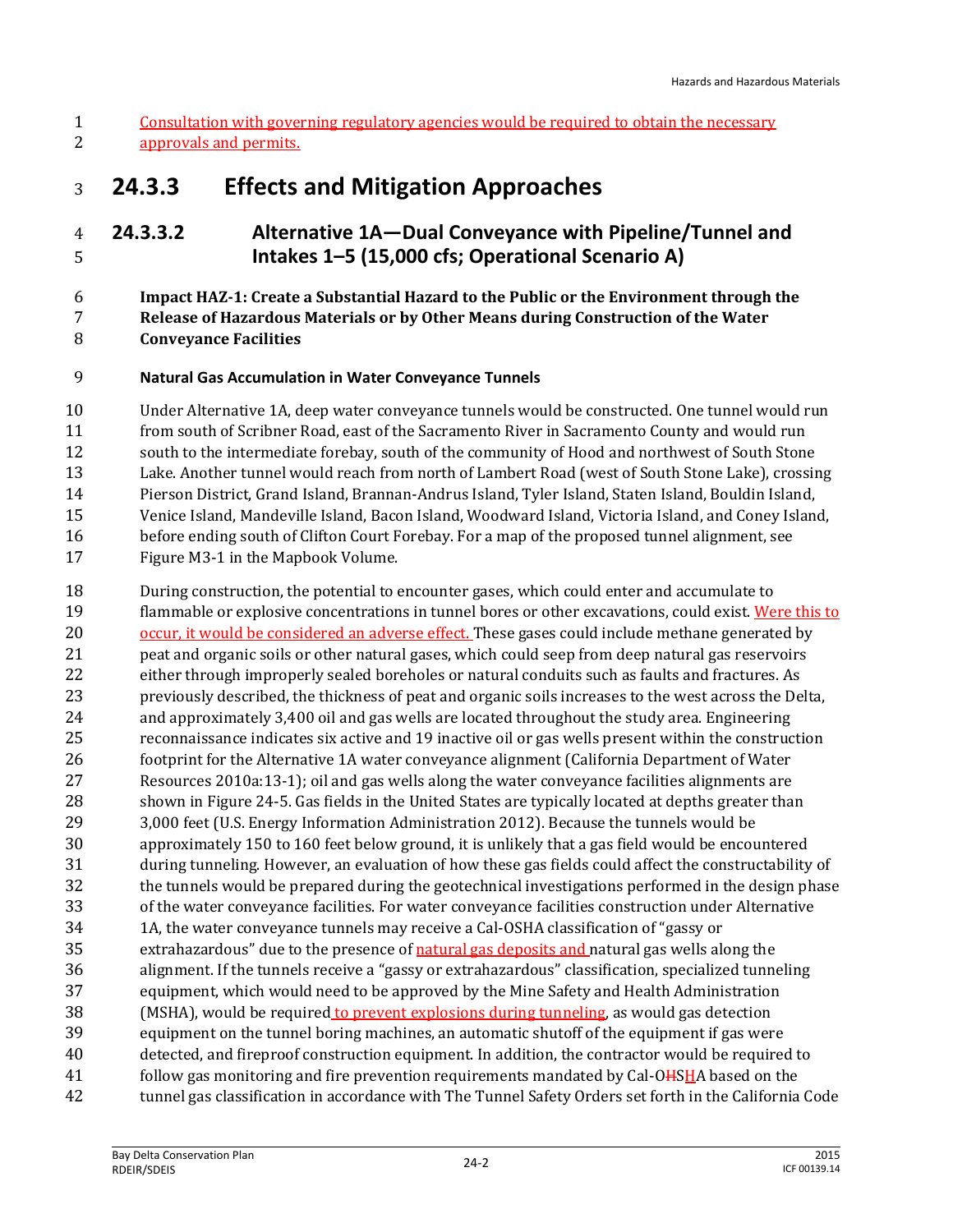of Regulations (Title 8, Division 1, Chapter 4, Subchapter 20, Article 8, "Tunnel Classifications" [see Section 24.2.2.13]). The tunnel ventilation system would include steel ducts capable of reversing the direction of air in order to help control potential fires in the tunnel. Tunnels would be ventilated according to Cal-OSHA requirements. Cal-OSHA requires providing at least 200 cubic feet per minute (fpm) of fresh air per person working underground. Additionally, a minimum air velocity of 60 fpm is required to dilute any contaminated gas present within the tunnel. Further, ventilation hardware would comply with Cal-OSHA requirements. The hardware would include steel ducts and be capable of reversing the direction of air flow (for fire control within the tunnel). Adherence to these 9 regulations would reduce the potential for hazards related to from the accumulation of natural gas in tunnels. Further, the construction contractor would be required to prepare an emergency plan prior 11 to construction of the tunnels (Title 8, Division 1, Chapter 4, Subchapter 20, Article 9, "Emergency" 12 Plan and Precautions"). This plan would outline the duties and responsibilities of all employees in 13 the event of a fire, explosion or other emergency. The plan would include maps, evacuation plans, rescue procedures, communication protocol, and check-in/check-out procedures. Copies of the plan 15 would be given to the local fire or designated off-site rescue teams and Cal/OSHA.

#### **Constituents in Reusable Tunnel Material**

 RTM would consist of materials excavated from the tunnel bore, which would be advanced at a depth of approximately 100 feet below ground surface (bgs) and 160 feet bgs under Delta water channels. As described in Section 24.32.1.3, biodegradable soil conditioners or additives would be added during tunneling activities to facilitate the process, and RTM would be transported from the 21 tunnel through the launching shaft to the surface and then by conveyor belt to RTM work areas. At 22 the RTM areas, decant liquids from the RTM would be leached, collected and evaporated. RTM areas would be located just north of Scribner Road, east of the Sacramento River, on northern Brannan- Andrus Island, on southeastern Tyler Island, on eastern Bacon Island, and on northwestern Victoria Island. For a map of proposed RTM areas, see Figure M3-1 in the Mapbook Volume.

- As described in Chapter 9, *Geology and Seismicity*, the geologic materials encountered during tunneling are expected to comprise alluvial sediments consisting of a mixture of clay, silt, sand, gravel and minor amounts of organic matter, all deposited prior to the arrival of settlers to California and subsequent mining, agricultural and urban land uses that have produced potential contaminants of concern, as discussed above. Approximately 25 million cubic yards of RTM are expected to be generated during construction of the Alternative 1A water conveyance facilities.
- It is anticipated that all tunnel boring additives would be non-toxic and biodegradable. Regardless, before the RTM could be re-used or returned to the environment, it would be managed to comply with NPDES permit requirements, and at a minimum would go through a drying/water-solids separation process and a possible physical or chemical treatment following chemical
- characterization (including RTM decant liquid). Depending on the composition of the RTM and type
- of conditioning agents used, there would be many options for management of the RTM prior to
- reuse. Management could be done in several ways, including chemical flocculation,
- settlement/sedimentation, handling at a treatment plant, chemical conditioning or controlled
- storage. The method of controlled storage (described in Appendix 3C, *Details of Water Conveyance*
- *Facilities Components*), similar to landfill storage, would be the method with the broadest impacts
- because a designated area large enough to store the RTM may be required permanently. If
- controlled storage is necessary, the RTM would be deposited within designated RTM storage areas.
- To ensure that the RTM is contained within the designated area, a retaining dike would be built around the perimeter of the RTM area. RTM ponds would aid in RTM management and facilitate the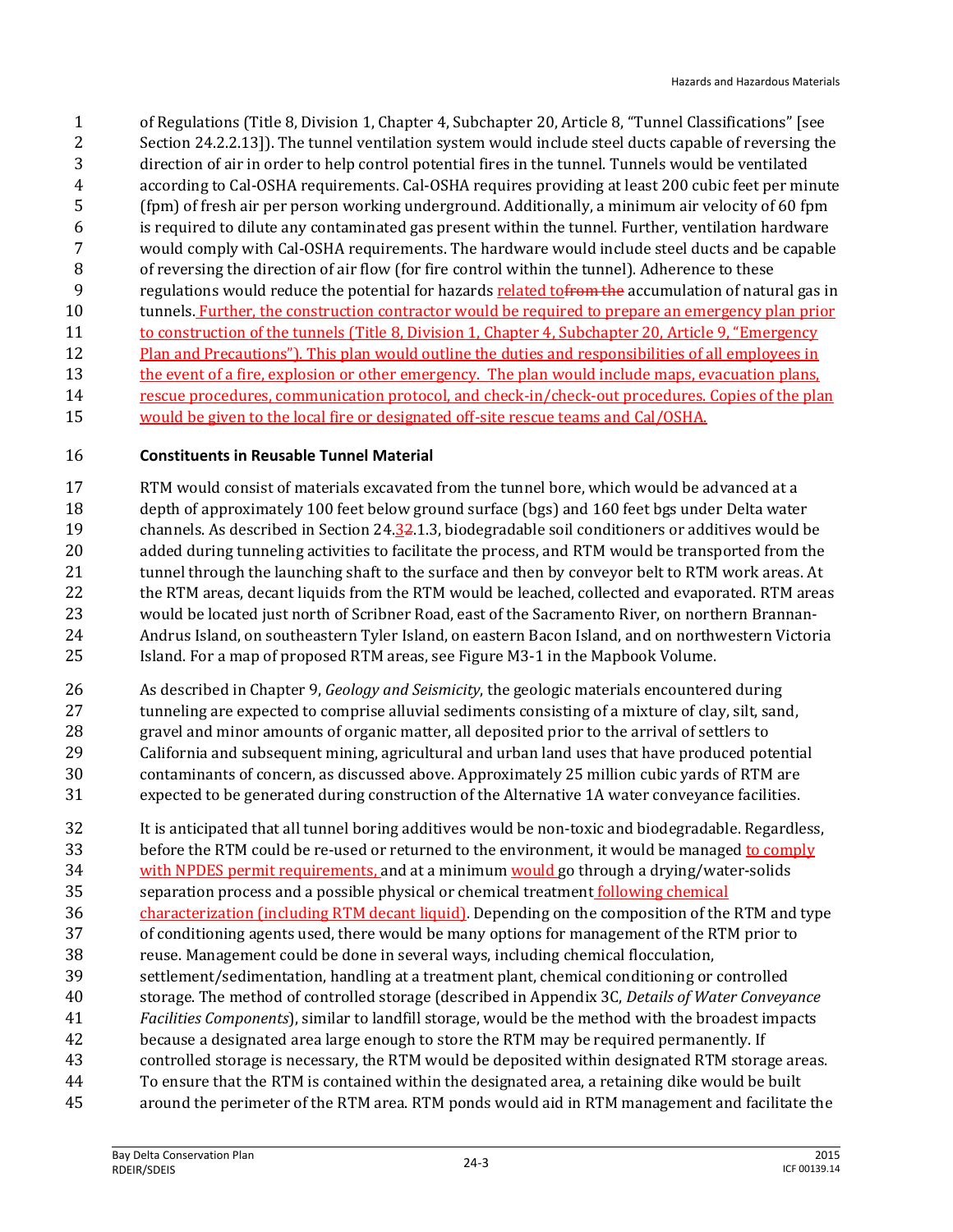- dewatering. Several of the ponds would be designated as leachate ponds. The leachate would be pumped from the drainage system to the leachate ponds for possible additional treatment. To ensure that underlying groundwater is not contaminated, the invert of the RTM pond would be a minimum of 5 feet above the seasonal high groundwater table, and an impervious liner would be placed on the invert of the RTM pond and along the interior slopes of the berms to prevent any contact between the RTM and the groundwater.
- Prior to reuse, the RTM would undergo chemical characterization. RTM would be tested in accordance with the methods outlined in EPA publication SW-846, as required by state and federal regulations prior to reuse (e.g., RTM in levee reinforcement) or disposal. Similarly, RTM decant liquid would also require testing prior to discharge to meet NPDES or Construction General Permit 11 (Order 2010-0014-DWQ) requirements. As described in Section 24.3.1.3, preliminary lab tests on an RTM-like substance (native soils mixed with representative soil conditioners) indicate that RTM could be reused to strengthen select Delta levees, for habitat restoration, fill on subsiding islands, or
- 14 as structural fill for construction of the proposed water conveyance facilities (URS 2014).
- Should constituents in RTM or associated decant liquid exceed discharge limits, these tunneling 16 byproducts would be treated to comply with permit requirements. At a minimum, a final clean soil 17 cover would be placed over the dewatered RTM in order to isolate any contaminates in the RTM and 18 then seeded. Decant liquids from RTM may require additional chemical or physical treatment, such as flocculent addition to precipitate suspended sediment, prior to discharging to surface water.
- As part of a Material Reuse Plan (MRP), prior to construction, draining, and chemical characterization of RTM, the BDCP proponents would identify sites for reusing this material to the greatest extent feasible, in connection with BDCP construction activities, habitat restoration activities, as well as for potential beneficial uses associated with flood protection and management of groundwater levels within the Plan Area. The BDCP proponent will undertake a thorough investigation to identify sites for the appropriate reuse of RTM, and will consult relevant parties, such as landowners, reclamation districts, flood protection agencies, state agencies with jurisdiction in the Delta, and counties, in developing site-specific material reuse plans, as described in Appendix 3B, *Environmental Commitments*. Following removal of RTM from the temporary RTM areas, stockpiled topsoil would be reapplied, and disturbed areas would be returned, to the extent feasible, to preconstruction conditions. In some instances it may be infeasible to transport and reuse RTM due to factors such as distance and cost, and/or any environmental effects associated with transport (e.g., unacceptable levels of diesel emissions). In such instances, RTM sites would be evaluated for the potential to reapply topsoil over the RTM and to continue or recommence agricultural activities. If, in consultation with landowners and any other interested parties, BDCP proponents determine that continued use of the land for agricultural or habitat purposes would be infeasible, the potential for other productive uses of the land would be examined, as described in Appendix 3B.

#### **Infrastructure Containing Hazardous Materials**

 Infrastructure in the study area containing hazardous materials (e.g., natural gas pipelines) could pose hazards to the environment and the public if disturbed by construction activities. As described in Section 24.1.2, pipelines carrying fluids with hazardous characteristics (e.g., petroleum products) cross the Alternative 1A conveyance alignment and construction footprint (Figure 24-3). The number of regional pipeline crossings within the construction disturbance footprint of the all conveyance alternatives is provided in Table 24-3. Natural gas pipelines cross the conveyance

44 alignment between Intakes 1 and 2 under a proposed RTM area and concrete batch plant and fuel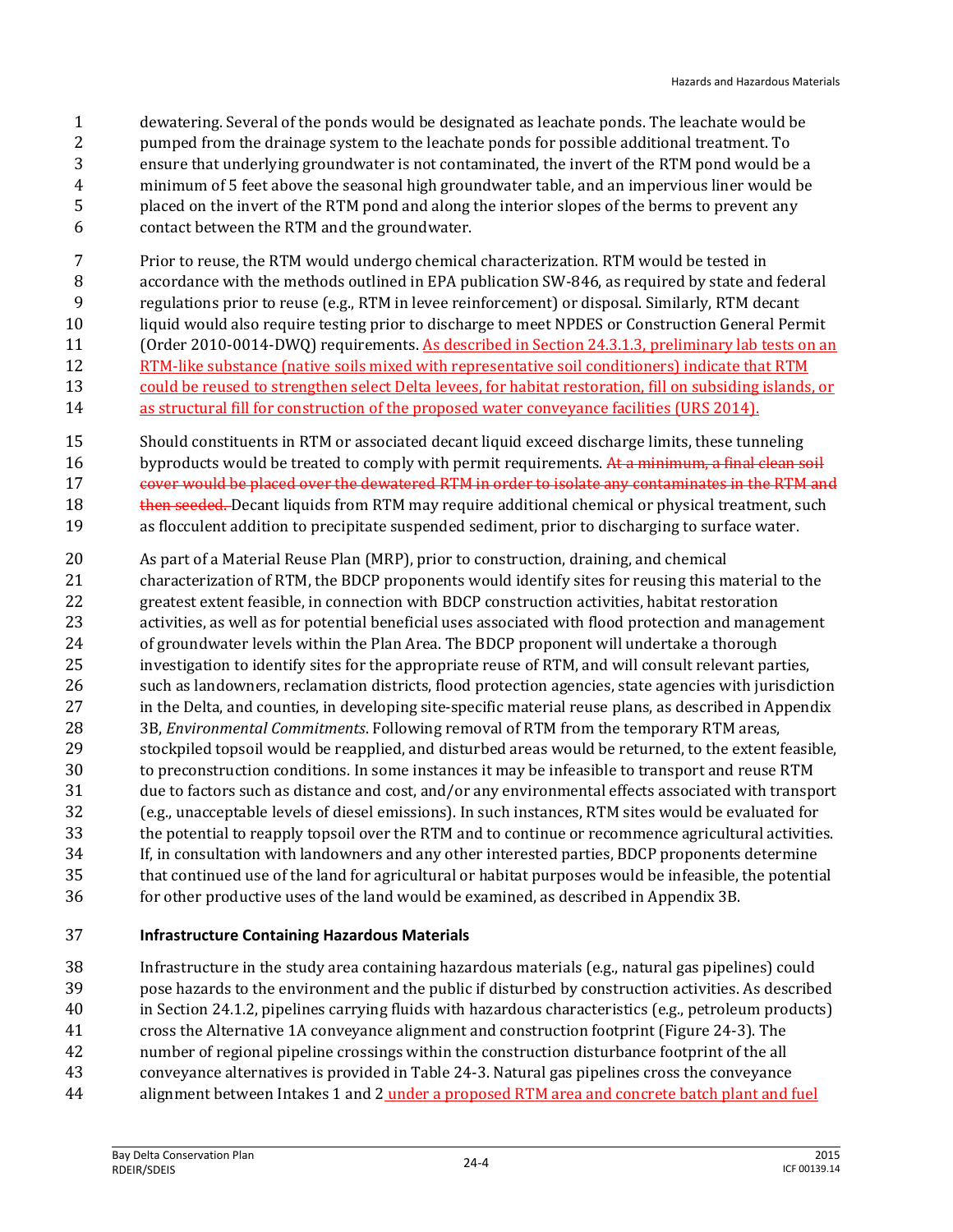- 1 station area; near a main tunnel construction shaft and under a proposed RTM area near the
- 2 southeastern end of a Tyler Island<sub>r</sub>; and near a main tunnel construction shaftproposed temporary
- 3 and permanent transmission lines, a proposed RTM area, the tunnel, and a proposed barge
- 4 unloading facility on Bacon Island. Other product pipelines cross the alignment on the northern
- 5 partat the north end of Woodward Island under the proposed tunnel and permanent transmission
- 6 line, and along the southwestern side of the proposed Byron Tract Forebay and nearby spoil area.
- 7 Further, hazardous materials storage vessels, such as tanks or other bulk containers used for
- 8 processing, storage and distribution of fuels, pesticides or other hazardous materials may be present
- 9 in the Alternative 1A water conveyance facilities construction footprint. Active and inactive oil wells
- 10 are present throughout the Delta and their locations are shown in Figure 24-5. Several active wells
- 11 are proximate to the conveyance alignment where it crosses Brannan-Andrus and Tyler Islands.

#### 12 **Table 24-3. Number and Type of Pipelines and Electrical Transmission Lines Crossing All Alignments**

|                                                                                                                                              | Pipeline/<br>Tunnel Option Pipeline<br>(Alt. 1A, 2A, 3,<br>5, 6A, 7, and | Modified<br>Tunnel<br>Option | East<br>Option<br>(Alt. 1B,<br>2B, and | West<br>Option<br>(Alt. 1C, 2C, | Separate<br>Corridor<br>Option |
|----------------------------------------------------------------------------------------------------------------------------------------------|--------------------------------------------------------------------------|------------------------------|----------------------------------------|---------------------------------|--------------------------------|
| Utility Operator and Type                                                                                                                    | 8)                                                                       | (Alt. 4)                     | 6B)                                    | and $6C$ )                      | (Alt. 9)                       |
| <b>Electrical Transmission Lines</b>                                                                                                         |                                                                          |                              |                                        |                                 |                                |
| Western Area Power Administration 69 kV                                                                                                      | $\mathbf{1}$                                                             | $\mathbf{1}$                 | $\mathbf{1}$                           | $\mathbf{1}$                    | $\boldsymbol{0}$               |
| Western Area Power Administration 230 kV                                                                                                     | $\overline{2}$                                                           | 2                            | 2                                      | $\mathbf{1}$                    | 2                              |
| Pacific Gas & Electric 115 kV                                                                                                                | 24                                                                       | 2                            | 2                                      | 23                              | 2                              |
| Pacific Gas & Electric 230 kV                                                                                                                | $\underline{0}$                                                          | $\underline{0}$              | $\overline{4}$                         | $\overline{2}$                  | $\underline{0}$                |
| Pacific Gas & Electric 500 kV                                                                                                                | 3                                                                        | 3                            | 3                                      | $\overline{4}$                  | $\Omega$                       |
| Transmission Agency of Northern California/<br>Western Area Power Administration for the<br>California-Oregon Transmission Project 500<br>kV | $\mathbf{1}$                                                             | 1                            | $\mathbf{1}$                           | 1                               | 1                              |
| <b>Sacramento Municipal Utility District 230 kV</b>                                                                                          | $\underline{0}$                                                          | $\overline{3}$               | $\underline{0}$                        | $\underline{0}$                 | 0                              |
| <b>Pipelines</b>                                                                                                                             |                                                                          |                              |                                        |                                 |                                |
| Pacific Gas & Electric (size unspecified)<br>Natural Gas                                                                                     | 75                                                                       | 6                            | 35                                     | 75                              | $\theta$                       |
| Chevron Texaco (7" diameter) Petroleum<br>Product                                                                                            | $\mathbf{1}$                                                             | 121                          | $\mathbf{1}$                           | $\theta$ <sup>1</sup>           | $\Omega$                       |
| Chevron Texaco (9" diameter) Petroleum<br>Product                                                                                            | 12                                                                       | 121                          | 21                                     | $\theta$ <sup>1</sup>           | $\boldsymbol{0}$               |
| Chevron Texaco (18" diameter) Petroleum<br>Product                                                                                           | $\overline{1}$                                                           | $\Omega$                     | $\overline{1}$                         | $\Omega$                        | $\overline{0}$                 |
| Kinder Morgan Pacific Region (10") Petroleum<br>Product                                                                                      | $12^a$                                                                   | 12 <sup>a</sup>              | 12 <sup>a</sup>                        | 10                              | 12a                            |
| kV: kilovolts <sup>a-</sup> These Kinder Morgan product lines run parallel to one another                                                    |                                                                          |                              |                                        |                                 |                                |

<sup>13</sup>

14 In addition, certain residential, agricultural, recreational (e.g., pools and docks) and other types of

15 structures (e.g., power/utility structures, bridges, and other types of infrastructure) within the

16 Alternative 1A water conveyance facilities footprint would need to be removed. Approximately 204

17 permanent structures would be removed or relocated within the water conveyance facility footprint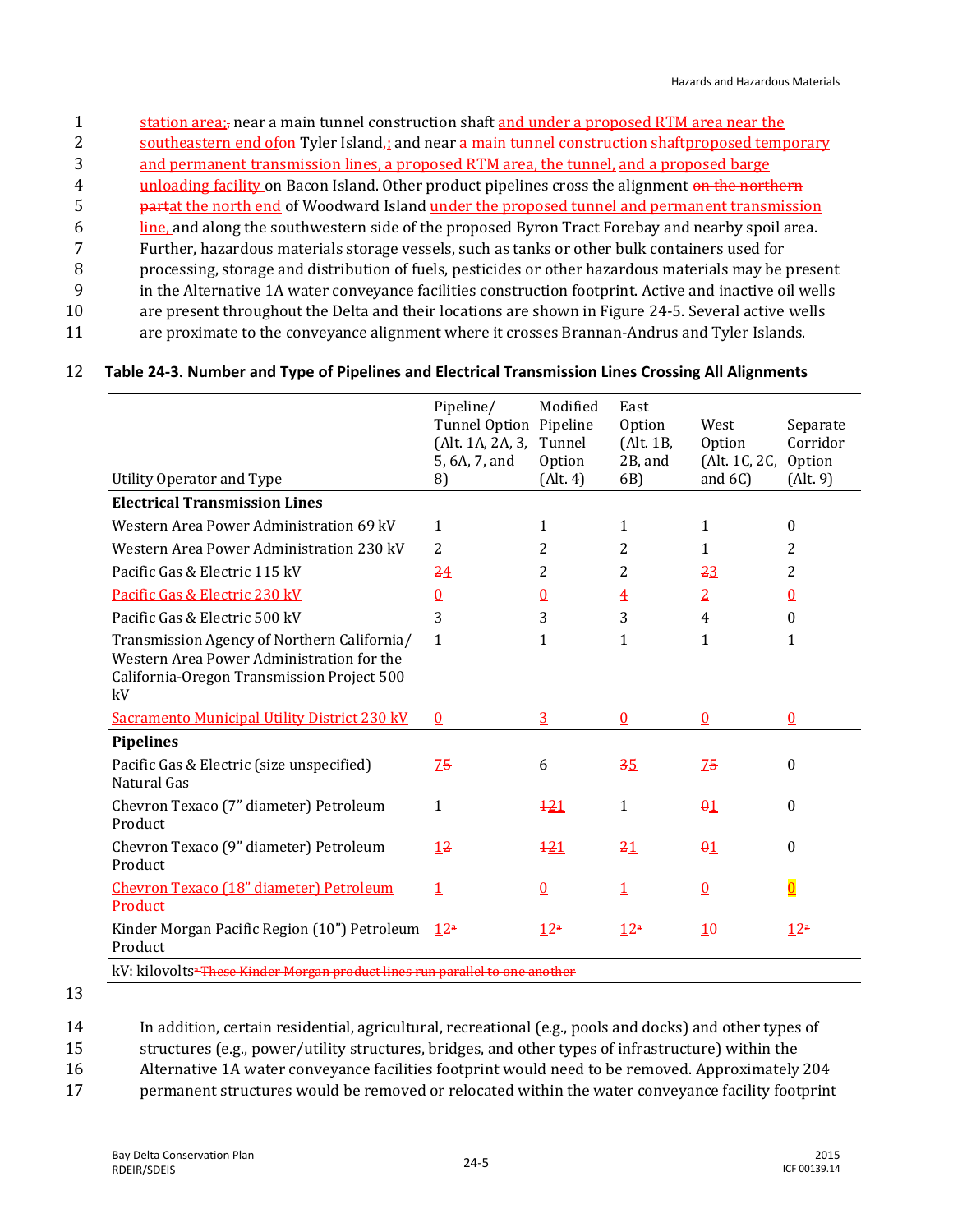under this alternative. This includes approximately 59 residential buildings; 15 recreational structures; 120 storage and agricultural support structures; and 10 other types of structures. One fire station in the community of Hood would also be affected. Most of these existing structures fall within the physical footprints of the intake facilities and their associated conveyance pipelines. These structures may contain hazardous materials in the form of building materials containing asbestos or lead-based paint, stored liquid paints and solvents, and household or industrial-strength maintenance chemicals and cleaners. Asbestos-containing material is regulated both as a hazardous air pollutant under the Clean Air Act (Chapter 22, *Air Quality and Greenhouse Gases*) and as a potential worker safety hazard by Cal-OSHA (see Section 24.2.2.13). Were these types of hazardous materials to be encountered during structure demolition, the potential for their release and the consequent adverse effects on the public, construction workers, and the environment would exist. To prevent adverse effects, DWR would implement Mitigation Measure HAZ-1b, which would 13 require that DWR coordinate with existing property owners to identify existing potentially hazardous infrastructure and infrastructure containing potentially hazardous materials, and that DWR perform pre-demolition surveys in order to identify and characterize hazardous materials to ensure the safe and appropriate handling and disposal of these materials.

17 There are five seven natural gas pipelines, five four petroleum product pipelines, 19 known inactive and six active oil or gas wells within the construction footprint of the proposed Alternative 1A water conveyance alignment (Table 24-3, and Figures 24-3 and 24-5). In addition to the regional pipelines in the study area, there are networks of minor oil and gas gathering pipelines, which connect 21 individual oil or gas wells to small storage and preliminary processing facilities operated by the different oil and gas companies working in the study area. Disturbance of this infrastructure during construction of the water conveyance facilities could result in hazards to the environment as well as physical and chemical hazards to the construction workers or the nearby public due to fires, explosions, and release of natural gas or petroleum products. The precise location of pipelines within a tunnel section would be identified prior to construction to avoid conflicts with shaft construction and disposal of reusable tunnel material. Studies will be done prior to construction to 28 identify the minimum allowable distance between existing gas wells and tunnel excavation. Abandoned wells would be tested to confirm that they have been abandoned according to DOGGR well abandonment requirements. Those wells not abandoned according to these requirements will be improved. In addition, to avoid the potential conflicts with shaft construction and disposal areas, the utility and infrastructure relocation will be coordinated with local agencies and owners. The potential for disturbing oil and gas fields during excavation or tunneling activities is minimal because these fields are typically located at depths greater than 3,000 feet (U.S. Energy Information Administration 2012). Effects would be more likely to occur if utilities were not carefully surveyed 36 prior to construction, including contacting with the local utility service providers. California Government Code Sections 4216–4216.9 require that anyone planning to excavate contact the appropriate regional notification center at least two working days (but not more than 14 calendar days) before beginning to excavate. Implementation of pre-construction surveys, and then utility avoidance or relocation if necessary, would minimize any potential disruption and hazardous effects due to disruption. Mitigation Measures UT-6a: Verify locations of utility infrastructure, and UT-6c: Relocate utility infrastructure in a way that avoids or minimizes any effect on worker and public health and safety (described in Chapter 20, *Public Services and Utilities*) address these effects.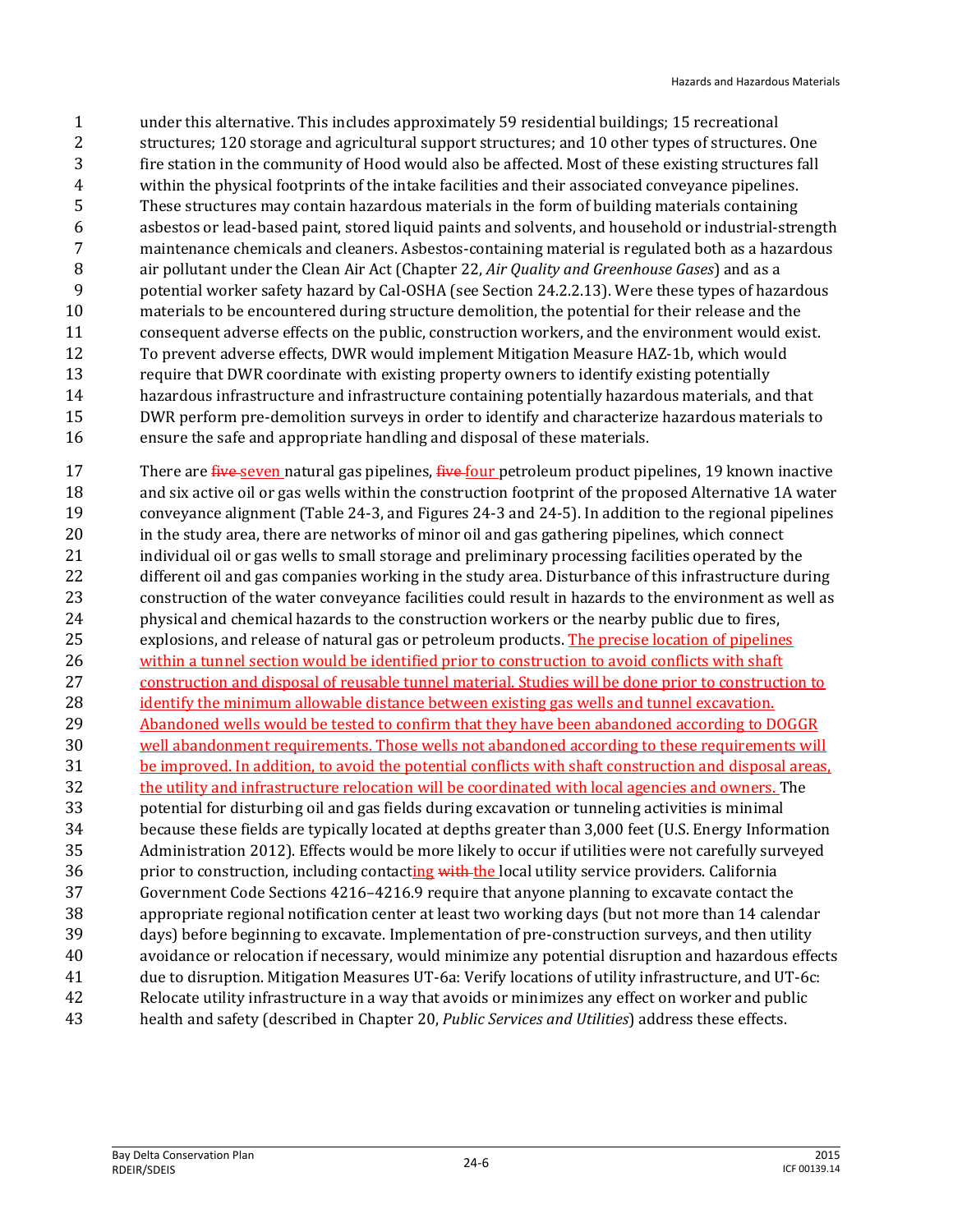#### 1 **Routine Transport of Hazardous Materials via Trucks, Train**s**, and Ships**

 Generally, the transportation of hazardous materials via trucks, trains and ships poses potential risks associated with the accidental release of these materials to the environment. Alternative 1A would require a heavy volume of materials to be hauled to the construction work areas, increasing the amount of trucks using the transportation system in the study area. Rerouting vehicular traffic carrying hazardous materials during construction of the water conveyance facilities could increase the risk of accidental release due to inferior road quality or lack of driver familiarity with the modified routes. This includes the risk of release of hazardous products or wastes being transported routinely or specifically for construction of the water conveyance facilities, and the corresponding risk of release of fuels (gasoline and diesel) from vehicular accidents. Three designated hazardous materials transportation routes cross the Alternative 1A alignment—State Highways 4, 12, and Byron Highway (Figure 24-2 and Table 24-4). It is not anticipated that traffic on any of these highways will need to be rerouted. Routes anticipated to be affected during construction of the water conveyance facilities are described in Chapter 19, *Transportation*. As described in Chapter 19, *Transportation*, under Mitigation Measure TRANS-1a, a-site-specific construction traffic 16 management plans, taking into account land (including rail) and marine hazardous materials transportation, would be prepared and implemented prior to initiation of water conveyance facilities construction. Mitigation Measure TRANS-1a includes stipulations to avoid or reduce potential circulation effects, such as such as providing signage (including signs warning of roadway surface conditions such as loose gravel), barricades, temporary traffic signals/signage to slow or detour traffic, and flag people around construction work zones; notifying the public, including schools and emergency service providers of construction activities that could affect transportation; providing alternate access routes, if necessary, to maintain continual circulation in and around construction zones; and requiring direct haulers to pull over in the event of an emergency. Many of these traffic management BMPs (e.g., warning signage and temporary traffic signals) are roadway safety measures which would indirectly minimize the potential for accidents involving vehicles 27 transporting hazardous materials routinely or specifically for construction of the BDCP water conveyance facilities, and the corresponding risk of release of fuels (gasoline and diesel) from vehicular accidents.

#### 30 **Table 24-4. Number and Type of Designated Hazardous Materials Routes and Railroads Crossing All**

31 **Water Conveyance Facilities Alignments**

| Route or Rail                                | Pipeline/Tunnel<br>Option (Alt. 1A,<br>2A, 3, 5, 6A, 7,<br>and $8)$ | Modified<br>Pipeline<br>Tunnel<br>Option<br>(Alt. 4) | East<br><b>Option</b><br>(Alt. 1B,<br>2B, and<br>6B) | West<br>Option<br>(Alt. 1C, 2C,<br>and $6C$ ) | Separate<br>Corridor<br>Option (Alt.<br>9) |
|----------------------------------------------|---------------------------------------------------------------------|------------------------------------------------------|------------------------------------------------------|-----------------------------------------------|--------------------------------------------|
| <b>Designated Hazardous Materials Routes</b> |                                                                     |                                                      |                                                      |                                               |                                            |
| State Highway 4                              |                                                                     |                                                      |                                                      |                                               |                                            |
| State Highway 12                             |                                                                     |                                                      |                                                      |                                               | $\theta$                                   |
| Byron Highway                                |                                                                     |                                                      | 0                                                    |                                               | $\theta$                                   |
| <b>Railroads</b>                             |                                                                     |                                                      |                                                      |                                               |                                            |
| Union Pacific Railroad                       | 2                                                                   | 2                                                    | 2                                                    | 2                                             | 0                                          |
| Burlington Northern-Santa Fe<br>Railroad     |                                                                     |                                                      |                                                      |                                               |                                            |
| Abandoned Railroad                           |                                                                     | 0                                                    | 0                                                    |                                               | 0                                          |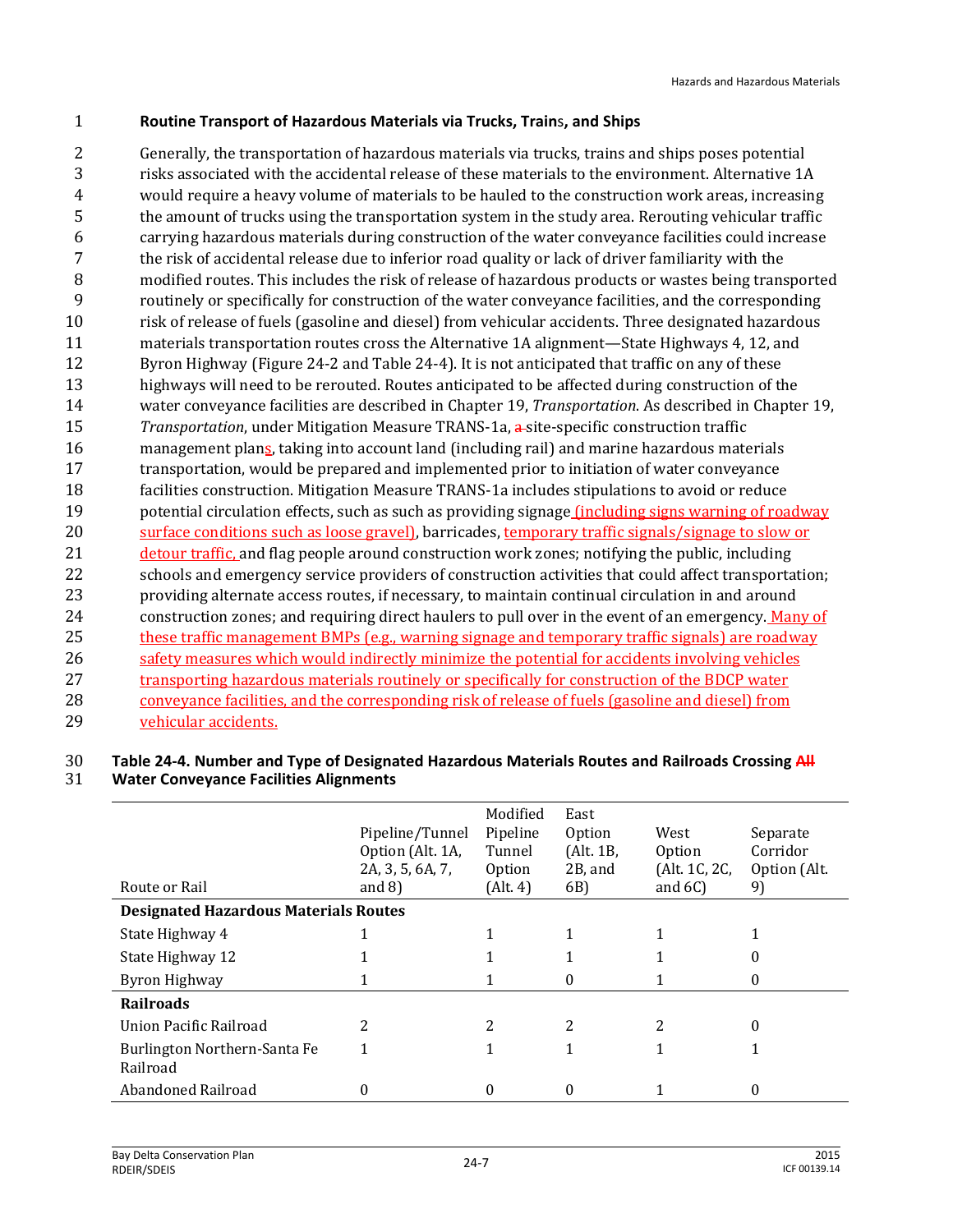As described in Chapter 19, *Transportation*, shipping routes to ports in West Sacramento and Stockton are unlikely to be affected by barge traffic transporting equipment and materials for water conveyance facilities construction. However, barges supporting water conveyance facilities construction may also transport hazardous materials such as fuels and lubricants or other chemicals. The potential exists for accidental release of hazardous materials from BDCP-related barges. To avoid effects on the environment related to this issue, BMPs implemented as part of a Barge Operations Plan (for detail see Appendix 3B, *Environmental Commitments*), including the following, would avoid and/or minimize this potential adverse effect.

- 9 All tugboats operating at the intake construction sites and the barge landings will keep an oil spill containment kit and spill prevention and response plan on-board.
- 11 In the event of a fuel spill, report immediately to the California Department of Fish and Wildlife Office of Spills Prevention and Response: 800-852-7550 or 800-OILS-911 (800-645-7911).
- 13 When transporting loose materials (e.g., sand, aggregate), barges will use deck walls or other features to prevent loose materials from blowing or washing off of the deck.
- Finally, the proposed Alternative 1A conveyance would cross under the existing BNSF/Amtrak San Joaquin line between Bacon Island and Woodward Island. Maintaining freight and passenger service on the BNSF line is included in the project design, and the effect of this crossing would be minimal to nonexistent because the proposed conveyance would traverse the railroad in a deep bore tunnel. The UPRR Tracy Subdivision (branch line) runs parallel to Byron Highway, between the highway and the proposed new forebay adjacent to the existing Clifton Court Forebay. The construction of 21 the new forebay is unlikely to disrupt rail service because much of this line has not been in service recently. The UPRR may return it to freight service in the future. Any potential effects on rail traffic during construction would be reduced with implementation of Mitigation Measure TRANS-1a, which would include stipulations to coordinate with rail providers to develop alternative interim transportation modes (e.g., trucks or buses) that could be used to provide freight and/or passenger service during any longer term railroad closures and daily construction time windows during which construction would be restricted or rail operations would need to be suspended for any activity within railroad rights of way. This would minimize the potential risk of release of hazardous materials being transported via these railways (see Chapter 19, *Transportation*, for a description).
- In summary, during construction of the water conveyance facilities and geotechnical investigations, the potential would exist for direct effects on construction personnel, the public and/or the environment associated with a variety of potentially hazardous conditions because of the intensity of construction activities at the north Delta intakes, forebays, conveyance pipelines, and tunnels, and the hazardous materials that would be used in these areas. Many of these activities (including geotechnical exploration activities such as cone penetration tests and land boring) would occur in close proximity to the towns of Hood and Courtland, and would involve multiple years of use of hazardous construction materials. Additionally, large-scale construction activities involving the use of hazardous materials would be located in and near water bodies. Potential hazards include the routine transport, use or disposal of hazardous materials; natural gas accumulation in water conveyance tunnels; the inadvertent release of existing contaminants in soil and groundwater, or hazardous materials in existing infrastructure to be removed; disturbance of electrical transmission lines; and hazardous constituents present in RTM. Additionally, there is the potential for the construction of the water conveyance facilities to indirectly result in the release of hazardous materials through the disruption of existing road, rail, or river hazardous materials transport routes because construction would occur in the vicinity of three hazardous material transport routes, three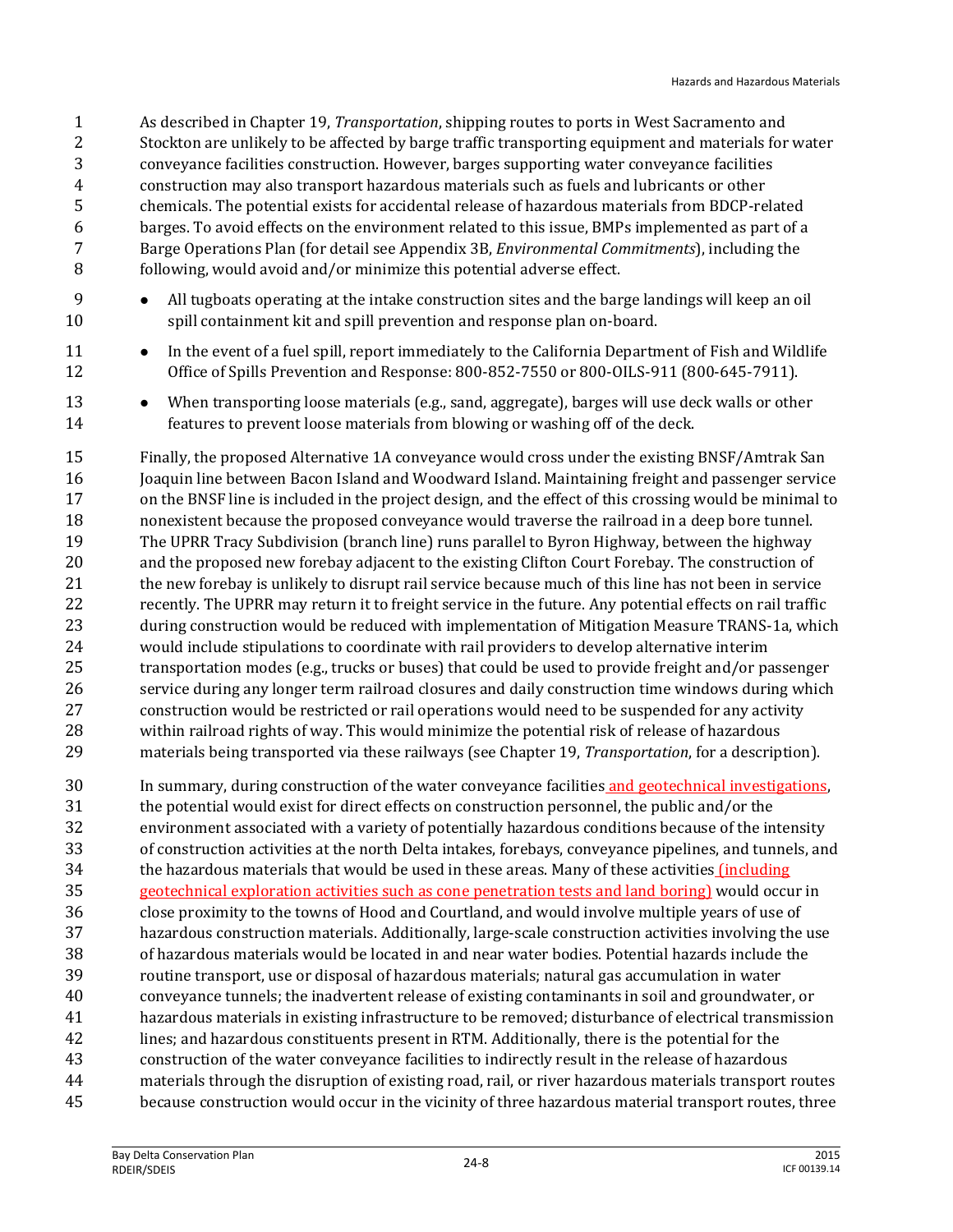- railroad corridors, and waterways with barge traffic and would require construction traffic that
- 2 could disrupt these routes. Were any of  $\frac{1}{2}$  these potential effects-hazards to occur, the effect would be
- 3 are considered adverse because they it would potentially result in direct exposure of the public
- (including construction personnel), and surface water and groundwater to physical and/or chemical
- 5 hazards as discussed. Mitigation Measures HAZ-1a and HAZ-1b, UT-6a and UT-6c (described in
- Chapter 20, *Public Services and Utilities)* and TRANS-1a (described in Chapter 19, *Transportation*), combined with the previously described environmental commitments are available to address these
- effects. Therefore, there would be no adverse effects.
- *CEQA Conclusion***:** During construction of the water conveyance facilities and geotechnical
- investigations, the potential would exist for direct impacts on construction personnel, the public, and/or the environment associated with a variety of hazardous physical or chemical conditions. Such conditions may arise as a result of the intensity and duration of construction activities at the north Delta intakes, forebays, conveyance pipelines, and tunnels and the hazardous materials that would be needed in these areas during construction. Potential hazards include the routine use of hazardous materials (as defined by Title 22 of the California Code of Regulations, Division 4.5); natural gas accumulation in water conveyance tunnels; the inadvertent release of existing contaminants in soil and groundwater, or hazardous materials in existing infrastructure to be removed; disturbance of electrical transmission lines; and hazardous constituents present in RTM. Many of these physical and chemical hazardous conditions would occur in close proximity to the towns of Hood and Courtland during construction of the north Delta intakes and the intermediate forebay.
- Additionally, the potential would exist for the construction of the water conveyance facilities to indirectly result in the release of hazardous materials through the disruption of existing road, rail, or river hazardous materials transport routes because construction would occur in the vicinity of three hazardous material transport routes, three railroad corridors, and waterways with barge traffic and would require construction traffic that could disrupt these routes. For these reasons, this is considered a significant impact. However, with the implementation of the previously described environmental commitments (e.g., SWPPPs, HMMPs, SPCCPs, SAPs, and a Barge Operations Plan) and Mitigation Measures HAZ-1a and HAZ-1b, UT-6a and UT-6c (described in Chapter 20, *Public Services and Utilities)*, and TRANS-1a (described in Chapter 19, *Transportation*), construction of the water conveyance facilities would not create a substantial hazard to the public or the environment through the routine transport, use, or disposal of hazardous materials or the upset/accidental release of these materials.
- The severity of this impact would be reduced with the implementation of these environmental commitments and mitigation measures by identifying and describing potential sources of hazardous materials so that releases can be avoided and materials can be properly handled; detailing practices to monitor pollutants and control erosion so that appropriate measures are taken; implementing onsite features to minimize the potential for hazardous materials to be released to the environment or surface waters; minimizing risk associated with the relocation of utility infrastructure; and coordinating the transport of hazardous materials to reduce the risk of spills. Accordingly, these impacts would be less than significant.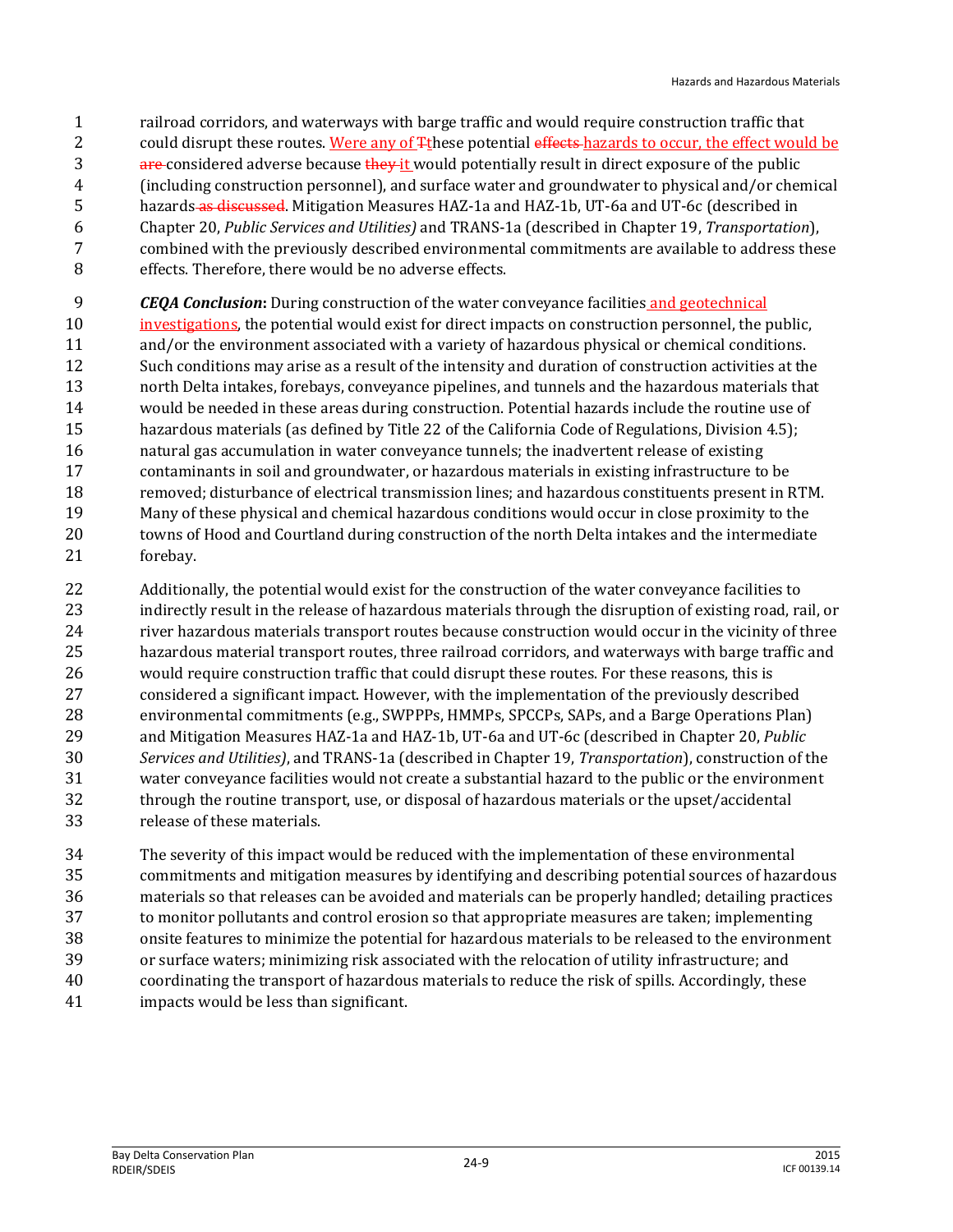#### **Mitigation Measure HAZ-1a: Perform Preconstruction Surveys, Including Soil and Groundwater Testing, at Known or Suspected Contaminated Areas within the Construction Footprint, and Remediate and/or Contain Contamination**

 BDCP proponents will identify potential areas of hazardous materials and remediate and/or contain contamination in order to reduce the likelihood of hazardous materials being released into the environment. The BDCP proponents will perform preconstruction hazardous waste investigations at properties to be acquired for construction associated with the BDCP. Areas to be excavated as part of construction (e.g., for water conveyance facilities, shaft locations, concrete batch plants, intake locations, RTM areas, staging areas, forebays, borrow and spoil sites, barge unloading, restoration activities, and other appurtenant facilities) where historical contamination has been identified (e.g., SOCs) or where contamination is suspected (e.g., as evidenced by soil discoloration, odors, differences in soil properties, abandoned USTs) will 13 undergo soil and/or groundwater testing at a certified laboratory provided that existing data is not available to characterize the nature and concentration of the contamination. Where concentrations of hazardous constituents, such as fuel, solvents or pesticides in soil or groundwater exceed applicable federal or state thresholds contaminated areas will be avoided 17 or soil and/or groundwater removed from the contaminated area will be or-remediated and 18 contained in compliance with applicable state and federal laws and regulations. If hazardous 19 materials are encountered, consultation with the regional DTSC office will be required to establish which permit and subsequent action will be required to appropriately handle those 21 hazardous materials. Groundwater removed with the dewatering system would be treated, as necessary, and discharged to surface waters under an NPDES permit (see Chapter 8, *Water Quality*).

 Implementation of this mitigation measure will result in the avoidance, successful remediation or containment of all known or suspected contaminated areas, as applicable, within the construction footprint, which would prevent the release of hazardous materials from these areas into the environment.

#### **Mitigation Measure HAZ-1b: Perform Pre-Demolition Surveys for Structures to Be Demolished within the Construction Footprint, Characterize Hazardous Materials and Dispose of Them in Accordance with Applicable Regulations**

 BDCP proponents will perform surveys and characterize and dispose of hazardous materials in order to reduce the likelihood that hazardous materials are released into the environment. Where demolition of existing structures is necessary, measures will be implemented to ensure hazards are avoided or minimized and that the release of hazardous materials, such as residual fuel in underground fuel storage tanks, or lead-based paint or asbestos-containing materials in buildings, is avoided. These measures will include the following practices.

- **••** Perform pre-demolition surveys to identify all potentially hazardous materials, including asbestos-containing material and lead-based paint.
- Coordinate with owners of property to be acquired by BDCP proponents to help identify potentially hazardous infrastructure and/or infrastructure containing potentially hazardous materials.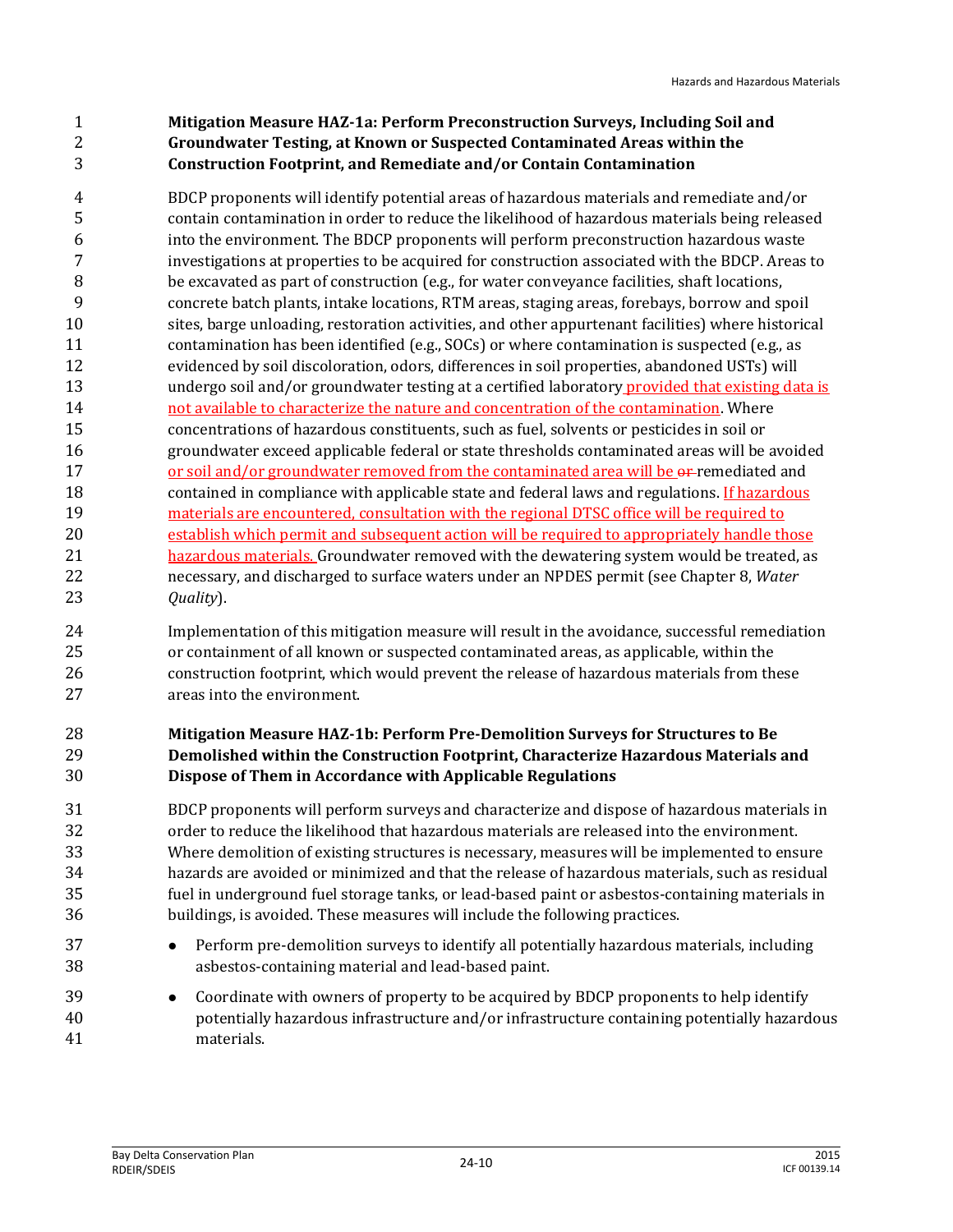| $\mathbf{1}$<br>$\sqrt{2}$<br>3                          | Characterize and separate hazardous materials from structures before demolition and<br>ensure that such materials are disposed of at an approved disposal site according to<br>applicable regulations.                                                                                                                                                                                                                                                                                                                                                                                                                                                                                                                                                                                                                                                                                                                          |
|----------------------------------------------------------|---------------------------------------------------------------------------------------------------------------------------------------------------------------------------------------------------------------------------------------------------------------------------------------------------------------------------------------------------------------------------------------------------------------------------------------------------------------------------------------------------------------------------------------------------------------------------------------------------------------------------------------------------------------------------------------------------------------------------------------------------------------------------------------------------------------------------------------------------------------------------------------------------------------------------------|
| 4<br>5<br>6                                              | Remove underground fuel storage tanks and contents to a licensed disposal site where the<br>$\bullet$<br>tanks will be scraped and the contents disposed of in accordance with applicable<br>regulations.                                                                                                                                                                                                                                                                                                                                                                                                                                                                                                                                                                                                                                                                                                                       |
| 7<br>8<br>9                                              | Disposal of materials containing PCBs will comply with all applicable regulations, codes, and<br>$\bullet$<br>ordinances. Disposal of large quantities of PCB waste will occur at incinerators approved for<br>burning of PCB-containing waste.                                                                                                                                                                                                                                                                                                                                                                                                                                                                                                                                                                                                                                                                                 |
| 10<br>11<br>12                                           | Implement proper handling and disposal procedures for potentially hazardous materials,<br>$\bullet$<br>such as solvents and household or industrial-strength maintenance chemicals and cleaners<br>in buildings to be demolished.                                                                                                                                                                                                                                                                                                                                                                                                                                                                                                                                                                                                                                                                                               |
| 13<br>14<br>15<br>16<br>17<br>18<br>19<br>20<br>21<br>22 | As applicable, a Cal-OSHA-certified asbestos and lead-based paint contractor will prepare a<br>$\bullet$<br>site-specific asbestos and/or lead hazard control plan with recommendations for the<br>containment of asbestos and/or lead-based paint materials during demolition activities, for<br>appropriate disposal methods and locations, and for protective clothing and gear for<br>abatement personnel. Site-specific asbestos abatement work would meet the requirements<br>of both the federal Clean Air Act and Cal-OSHA (CCR Title 8, Subchapter 4, Article 4, Section<br>1529). If asbestos-containing materials are found, contractors licensed to conduct asbestos<br>abatement work will be retained and will direct the abatement. In addition, the applicable<br>Air Quality Management District(s) will be notified 10 days prior to initiation of demolition<br>activities of asbestos-containing materials. |
| 23<br>24<br>25<br>26                                     | Containers suspected of, or confirmed as, containing lead-based paint will be separated<br>$\bullet$<br>from other building materials during the demolition process. Separated paint will be<br>classified as a hazardous waste if the lead content exceeds 1,000 parts per million and<br>will be disposed of in accordance with applicable regulations.                                                                                                                                                                                                                                                                                                                                                                                                                                                                                                                                                                       |
| 27<br>28<br>29                                           | Sewer lines will be plugged with concrete to prevent soil and/or groundwater<br>$\bullet$<br>contamination, and the end of the lines will be flagged above ground for future location and<br>identification.                                                                                                                                                                                                                                                                                                                                                                                                                                                                                                                                                                                                                                                                                                                    |
| 30<br>31                                                 | Gas lines will be plugged or capped and the end of the lines will be flagged above ground for<br>future location and identification.                                                                                                                                                                                                                                                                                                                                                                                                                                                                                                                                                                                                                                                                                                                                                                                            |
| 32<br>33<br>34<br>35                                     | The use of explosives for demolition will not be allowed for any structures that contain<br>asbestos, lead-based paint, or any other hazardous materials in concentrations that would<br>create a substantial hazard to the public or the environment should they become airborne as<br>a result of blasting                                                                                                                                                                                                                                                                                                                                                                                                                                                                                                                                                                                                                    |
| 36<br>37<br>38                                           | Hazardous waste, including contaminated soil, generated at demolition sites will be handled,<br>hauled, and disposed of at an appropriately licensed disposal facility under appropriate<br>manifest by a licensed hazardous waste hauler.                                                                                                                                                                                                                                                                                                                                                                                                                                                                                                                                                                                                                                                                                      |
| 39<br>40                                                 | Implementation of this mitigation measure will ensure that hazardous materials present in or<br>associated with structures being demolished will not be released into the environment.                                                                                                                                                                                                                                                                                                                                                                                                                                                                                                                                                                                                                                                                                                                                          |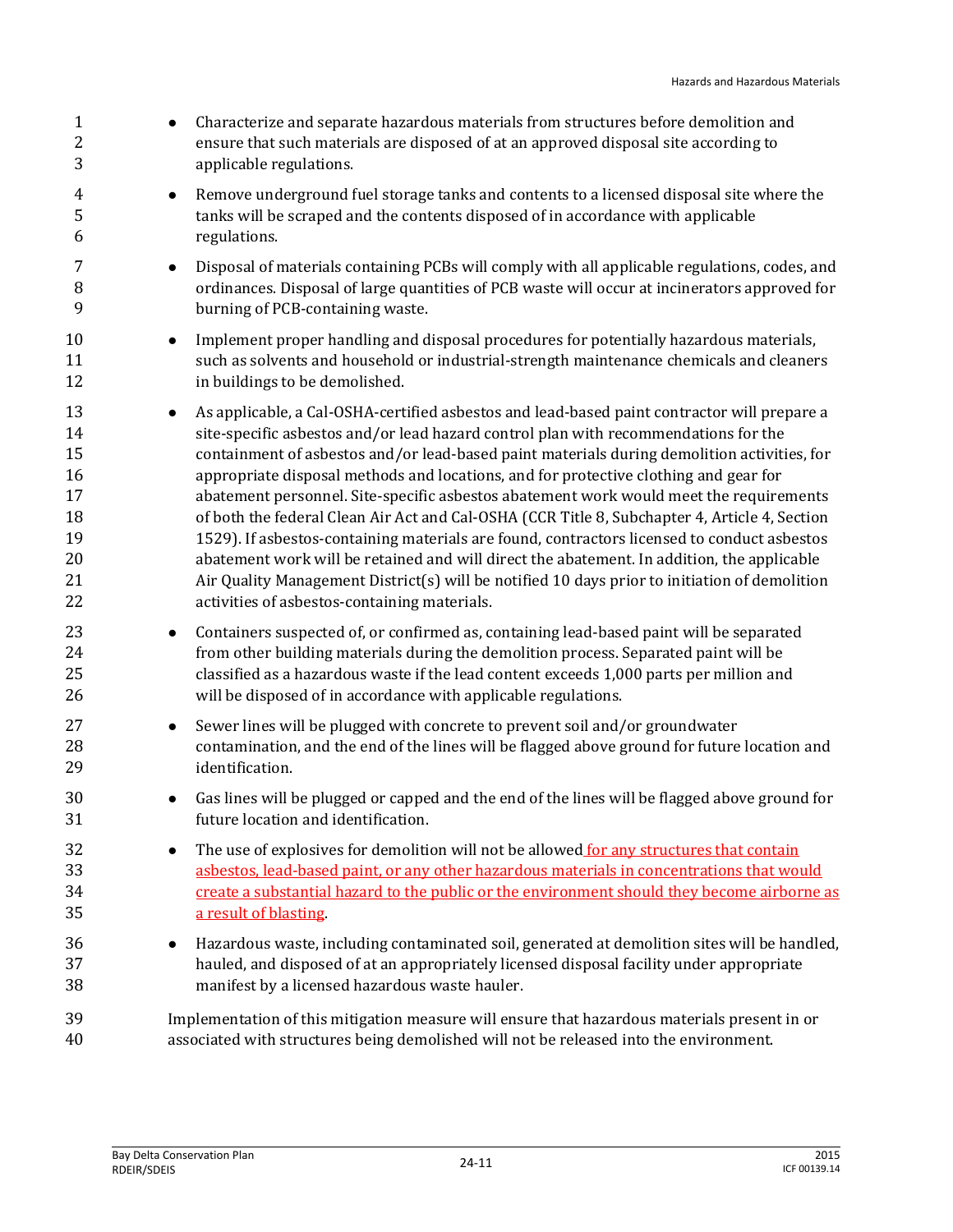**Impact HAZ-6: Create a Substantial Hazard to the Public or the Environment through the**

#### **Release of Hazardous Materials or by Other Means during Operation and Maintenance of the Water Conveyance Facilities**

 *NEPA Effects:* During long-term operation and maintenance of the water conveyance facilities, the transport, storage, and use of chemicals or hazardous waste materials may be required. Hazardous waste generated at facility sites will be handled, hauled, and disposed of at an appropriately licensed disposal facility under appropriate manifest by a licensed hazardous waste hauler (see Appendix 3B, *Environmental Commitments)*. Maintenance requirements for several of the water conveyance facilities features (e.g.,the tunnels) have not yet been finalized (See Chapter 3, Section 3.6.1.2 for a general description of the operation and maintenance requirements for the conveyance facilities). However, the operation and maintenance of certain alternative features, such as the intake pumping plants and the intermediate pumping plant, would require the use of hazardous materials, such as fuel, oils, grease, solvents, and paints. For example, planned maintenance at pumping facilities would include checking oil levels, replacing oil in the pumps and greasing pump bearings. Additionally, routine facility maintenance would involve painting of pumping plants and appurtenant structures, cleaning, repairs, and other routine tasks that ensure the facilities are operated in accordance with design standards.

 Facility equipment maintenance would be required for the intake pumping plants, sedimentation basins and solids lagoons, the intermediate forebay and pumping plant, and Byron Tract Forebay. Timing of maintenance activities would be variable and would be dictated by the schedule and day- to-day requirements of specific components being maintained. Maintenance activities at the intakes would include debris and sediment removal, biofouling and corrosion prevention, and repairs following physical impacts to the intake structures. Sediment and solids removal from the sedimentation basins and solids lagoons, respectively, is expected to be an ongoing process during operation of the water conveyance facilities. During operation of the water conveyance facilities, water would enter sedimentation basins at five intakes along the east bank of the Sacramento River in the north Delta. Settled sediment would then be pumped to solids lagoons where it would be dewatered and removed for disposal off site; sediment pore water would be pumped back into the sedimentation basins. The dewatered solids, like sediment dredged at the intakes, may contain pesticides from agricultural and urban areas, metals or organic compounds from urban stormwater runoff and mercury from historic mining upstream of the Delta. The wide variety of pesticides that has been applied, the numerous crops grown in the region, and the fact that predominant land use across the Delta supports agriculture indicate that persistent pesticides that have been widely applied (e.g., organochlorines) and are likely to be found in the soils and potentially sediment throughout the Delta. Because of their relatively low water solubility, persistent pesticides and compounds generally accumulate in the environment in sediment and soil, as well as in the fatty tissue of terrestrial and aquatic animals and humans. Human exposure to organochlorine pesticides is primarily through the diet. No comprehensive area-wide soil or sediment sampling program is known to have been conducted to evaluate pesticide residues from agricultural use. Thus, it is not known if persistent pesticide concentrations in dewatered solids from the solids lagoons, or in dredged sediment from around the intakes would exceed applicable federal or state standards. As previously described, although the concentration of mercury in sediment throughout the study area is not known, one study indicated that the mercury concentration in sediment (suspended) at Freeport, just upstream of the intake locations, was less than 10 ng/l, below the recommended criterion of 50 ng/l (Domagalski 2001).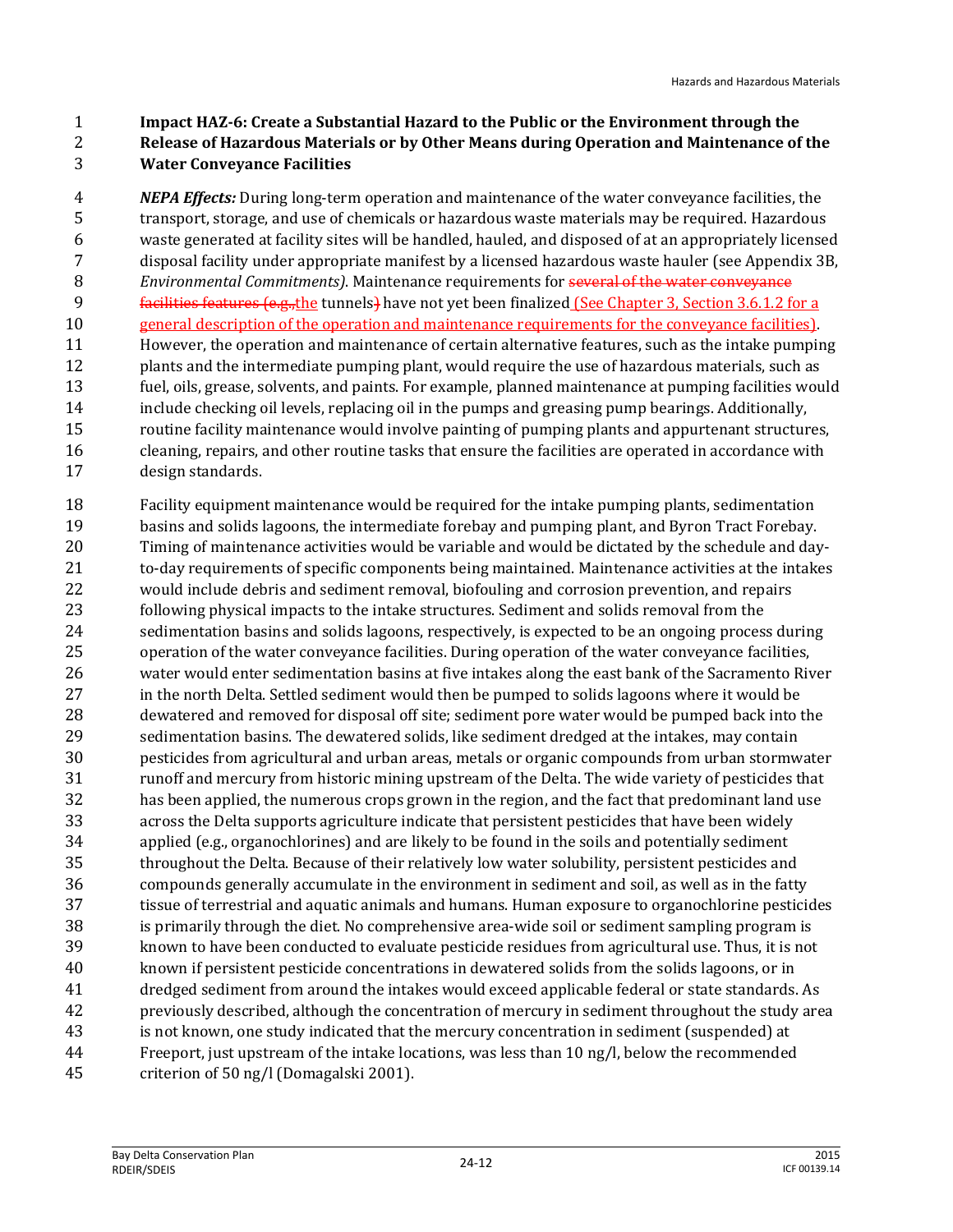Based on a worst-case scenario, considering the throughput of the intakes at a maximum flow of 3,000 cfs, an estimated 137,000 dry pounds of solids per day would be pumped to the solids lagoons. During periods of high sediment load in the Sacramento River, the daily mass of solids would be expected to increase to up to 253,000 dry pounds per day. The annual volume of solids is anticipated to be approximately 486,000 cubic feet (dry solids). An anticipated 18,000 cubic yards of dry sediment/solids would be produced annually as a result of maintenance of the solids lagoons. 7 Potentially  $\epsilon$ Contaminated solids could pose a hazard to the environment if improperly disposed of, 8 which would be an adverse effect. Implementation of Mitigation Measure HAZ-6 (described below) would help ensure that there are no adverse effects on soil, groundwater or surface water due to improperly disposed of lagoon solids. Dewatered solids may require special management to meet discharge/disposal requirements. To ensure that potentially contaminated sediment from maintenance dredging activities at the intakes would not adversely affect soil, groundwater or surface water, a SAP would be implemented prior to any dredging activities, as described under Impact HAZ-1 for this alternative. All sediment would be characterized chemically prior to reuse and/or disposal to ensure that reuse of this material would not result in a hazard to the public or the environment.

 To the extent practicable, scheduled routine and emergency maintenance activities associated with equipment at the intakes and intermediate pumping plant would be conducted at a permanent maintenance facility at the intakes and intermediate pumping plant. The intake facilities maintenance facility would be located at one of the five intakes locations; the precise location has not yet been determined. The maintenance facility, and activities performed, at the intermediate 22 pumping plant would likely be similar to the maintenance facility at the intakes; however, there would be no sedimentation basin (California Department of Water Resources 2010a:7-24). Replacement of erosion protection on the levees and embankments would also occur periodically.

 Some of the materials used in routine facility and equipment maintenance may include hydraulic oil for lubricating machinery, fuel, batteries for vehicles and equipment, nitrogen, carbon dioxide or clear agent fire suppression, paints, cleaning solvents and chemicals, and pesticides and herbicides for grounds maintenance. Some of these materials, for example, bulk fuel and lubricants, would likely be stored in the maintenance facilities. Vehicle fueling that occurs during operations and maintenance activities and could pose the risk of fueling spills and leakage from bulk fuel storage tanks. Accidental release of fuels, lubricants, solvents, grounds care chemicals (e.g., fertilizers, pesticides and herbicides), and other hazardous materials could potentially have adverse effects if not contained or if released in large enough quantities, as described under Impact HAZ-1 above. However, under normal use, the inadvertent release of these types of chemicals would likely only have the potential to result in minor, temporary hazards to workers immediately adjacent to these releases. Because these chemicals would be used in small quantities and inadvertent releases would be localized, and because, as discussed under Impact HAZ-1, environmental commitment measures implemented as part of the HMMPs, SPCCPs, and SWPPPs, including equipping facility buildings with spill containment and cleanup kits; ensuring that hazardous materials containment containers are 40 clearly labeled with identity, handling and safety instructions, and emergency contact information; and requiring that personnel be trained in emergency response and spill containment techniques, would minimize the potential for the accidental release of hazardous materials and would help contain and remediate hazardous spills should they occur, it is unlikely that the general public or the environment would be adversely affected due to these types of activities.

 The locations of airports with respect to Alternative 1A are provided in Figure 24-9. The Borges-Clarksburg, Walnut Grove, and Spezia Airports (all private air facilities), and the Byron Airport ( a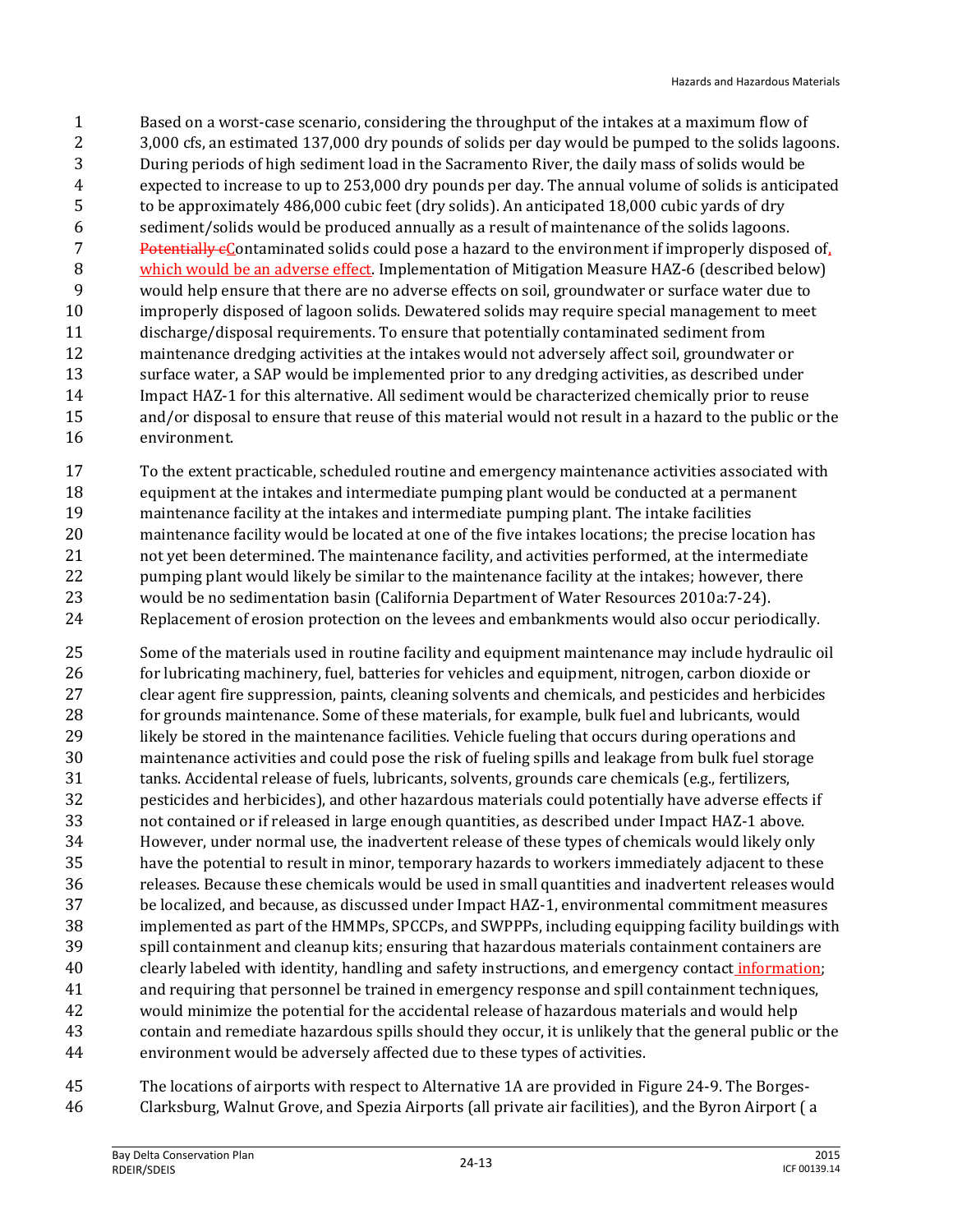public airport), are within 2 miles of the Alternative 1A construction footprint (Figure 24-9 and Table 24-6), as discussed under Impact HAZ-1 for this alternative. With the exception of power transmission lines supplying power to pumps, surge towers, and other equipment used for water conveyance facilities operation and maintenance, water conveyance facilities operations and maintenance are not anticipated to require high-profile equipment (i.e., equipment with a vertical reach of 200 feet or more), the use of which near an airport runway could result in an adverse effect on aircraft. DWR would adhere to all applicable FAA regulations (14 CFR Part 77) and coordinate with Caltrans' Division of Aeronautics prior to initiating maintenance activities requiring high- profile equipment to assess whether a site investigation is necessary. If a site investigation is performed, DWR would adhere to Caltrans' recommendations in order to avoid any adverse effects 11 on air safety. Further, compliance with the results of the OE/AAA for Byron Airport would reduce the risk for adverse effects on air traffic safety by implementing recommendations which could include limitations necessary to minimize potential problems, supplemental notice requirements, and marking and lighting high-profile structures.

 In summary, during routine operation and maintenance of the water conveyance facilities the 16 potential would exist for the accidental release of hazardous materials and other potentially 17 hazardous releases (e.g., contaminated lagoon solids and sediment), and for interference with air safety should high-profile equipment be required for maintenance of the proposed transmission lines near an airport. Accidental hazardous materials releases, such as chemicals directly associated with routine maintenance (e.g., fuels, solvents, paints, oils), are likely to be small, localized, temporary and periodic; therefore, they are unlikely to result in adverse effects on workers, the public, or the environment. Further, BMPs and measures implemented as part of SWPPPs, SPCCPs, and HMMPs would be developed and implemented as part of the BDCP, as described above under Impact HAZ-1, and in detail in Appendix 3B, which would reduce the potential for accidental spills to occur and would result in containment and remediation of spills, should they occur. Additionally, 26 18,000 cubic yards of dry sediment/solids would be produced annually as a result of maintenance of the solids lagoons with three intakes operating. Contaminated solids could pose a hazard to the 28 environment if improperly disposed of, which would be considered an adverse effect. In addition, 29 With implementation of under Mitigation Measure HAZ-6, solids from the solids lagoons would be sampled and characterized to evaluate disposal options, and disposed of accordingly at an appropriate, licensed facility. These measures would ensure that this effect would not create a substantial hazard to the public or the environment during operation and maintenance of the water conveyance facilities, and therefore there would be no adverse effect.

 *CEQA Conclusion***:** The accidental release of hazardous materials to the environment during operation and maintenance of the water conveyance facilities and the potential interference with air safety through the use of high-profile equipment for maintenance of proposed transmission lines could have impacts on the public and environment. However, implementation of the BMPs and other 38 activities required by SWPPPs, HMMPs, SPCCPs, SAPs<del>, and Mitigation Measure HAZ-6, which would</del> ensure that dewatered solids are not reintroduced to the environment and are properly disposed of, as well as adherence to all applicable FAA regulations (14 CFR Part 77) and coordination/compliance with Caltrans' Division of Aeronautics when performing work with high- profile equipment within 2 miles of an airport, which would include implementation of recommendations to provide supplemental notice and/or equip high-profile structures with marking and lighting, would ensure that operation and maintenance of the water conveyance facilities would not create a substantial hazard to the public, environment or air traffic safety.

Additionally, 18,000 cubic yards of potentially contaminated dry sediment/solids would be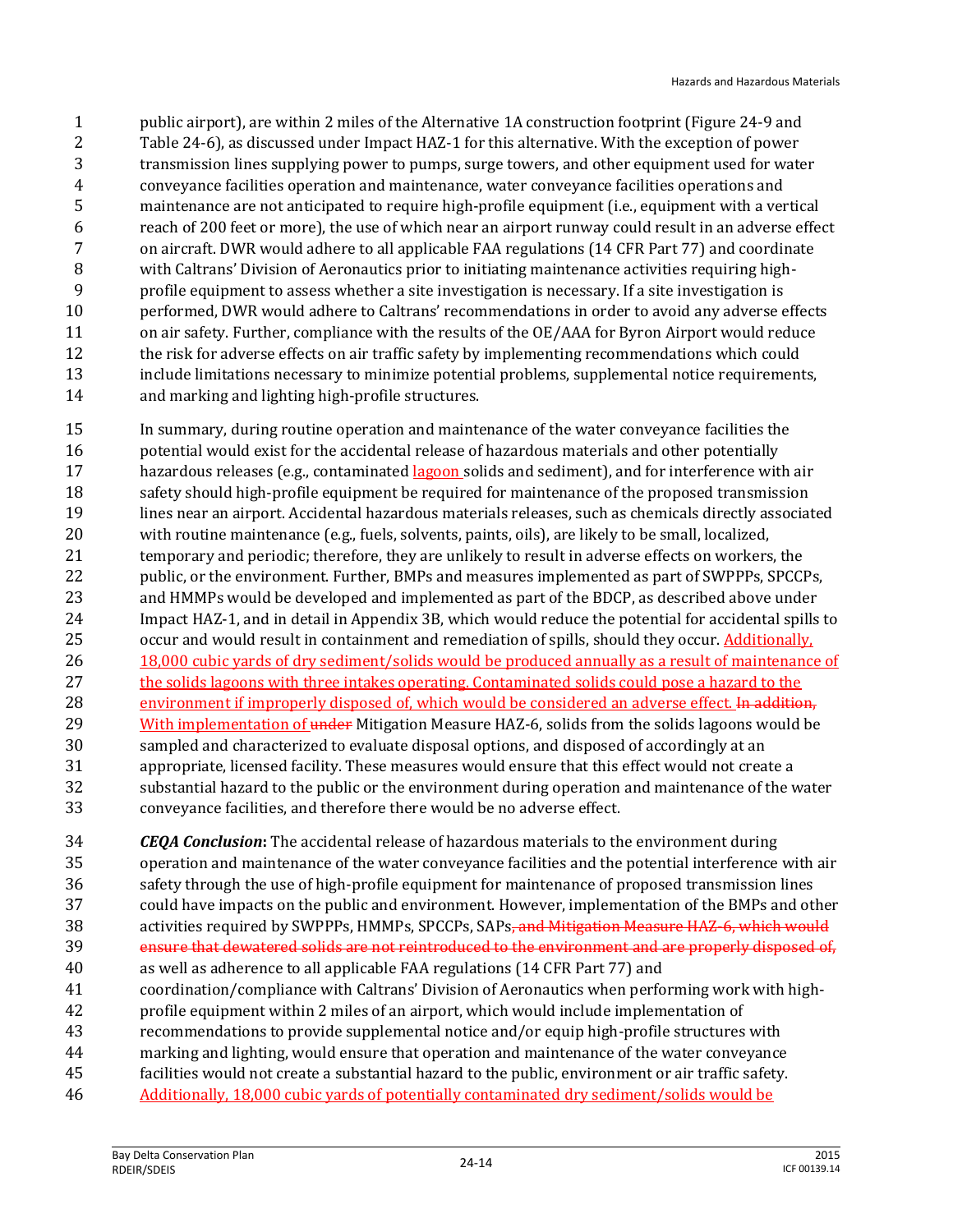- produced annually as a result of operation and maintenance of the solids lagoons with three intakes
- operating. Contaminated solids could pose a hazard to the environment if improperly disposed of,
- which would be considered a significant impact. However, with implementation of Mitigation
- Measure HAZ-6, solids from the solids lagoons would be sampled and characterized to evaluate
- disposal and/or reuse options, and would be disposed of accordingly at an appropriate, licensed
- facility to avoid any significant impacts associated with the improper disposal of potentially
- 7 contaminated sediment. Therefore this impact would be less than significant.

#### **Mitigation Measure HAZ-6: Test Dewatered Solids from Solids Lagoons Prior to Reuse and/or Disposal**

- BDCP proponents will ensure that dewatered solids from the solids lagoons are sampled and tested/characterized at a certified laboratory prior to reuse and/or to evaluate disposal options. At minimum, the solids would be tested for hazardous characteristics (i.e., toxicity, corrosivity, ignitability, and reactivity) consistent with federal standards for identifying hazardous waste (40 CFR Part 261). All dewatered solids would be disposed of in accordance with applicable federal, state, and local regulations at a solid waste disposal facility approved for disposal of 16 such material.
- Implementation of this measure will ensure that dewatered solids do not reintroduce hazardous constituents to the environment if they are reused, and that they are disposed of properly if they do contain hazardous levels of contaminants such as persistent pesticides and mercury.

## **24.3.3.9 Alternative 4—Dual Conveyance with Modified Pipeline/Tunnel and Intakes 2, 3, and 5 (9,000 cfs; Operational Scenario H)**

#### **Impact HAZ-1: Create a Substantial Hazard to the Public or the Environment through the Release of Hazardous Materials or by Other Means during Construction of the Water Conveyance Facilities**

#### **NEPA Effects:**

#### **Routine Use of Hazardous Materials**

 As described in Chapter 3, *Description of Alternatives*, during construction of Alternative 4, four six 28 locations would be designated as **fuelingfuel** stations. All fuelingfuel stations would be located 29 adjacent to a concrete batch plant; both the fuelingfuel station and the batch plant would be 30 temporary and would only be in place for the duration of construction. Each Three of the fuelingfuel 31 stations would occupy 2 1 acre. s each; the fueling station west of Clifton Court Forebay between Byron Highway and Italian Slough would occupy 1 acre within a designated RTM storage site. and would be located adjacent to a concrete batch plant; both the fueling station and the batch plant would be temporary and would only be in place for the duration of construction. Fueling station locations are shown in Figure 24-7 and in Figure M3-4 in the Mapbook Volume. TheTwo fuelingfuel 36 stations would be established in currently rural areas. on the northern end of the Alternative 4 37 water conveyance alignment. There would be one fuel station at each of the three intakes—one - One would be located within the intake work area for Intake 2, just east of SR 160 across the Sacramento River from Clarksburg; one would be located within the intake work area for Intake 3, just north of 40 Hood; and <del>, and</del>one the other would be located within the intake work area for Intake 5, approximately 2 miles northeast of Courtland. In addition, two fueling stations would be located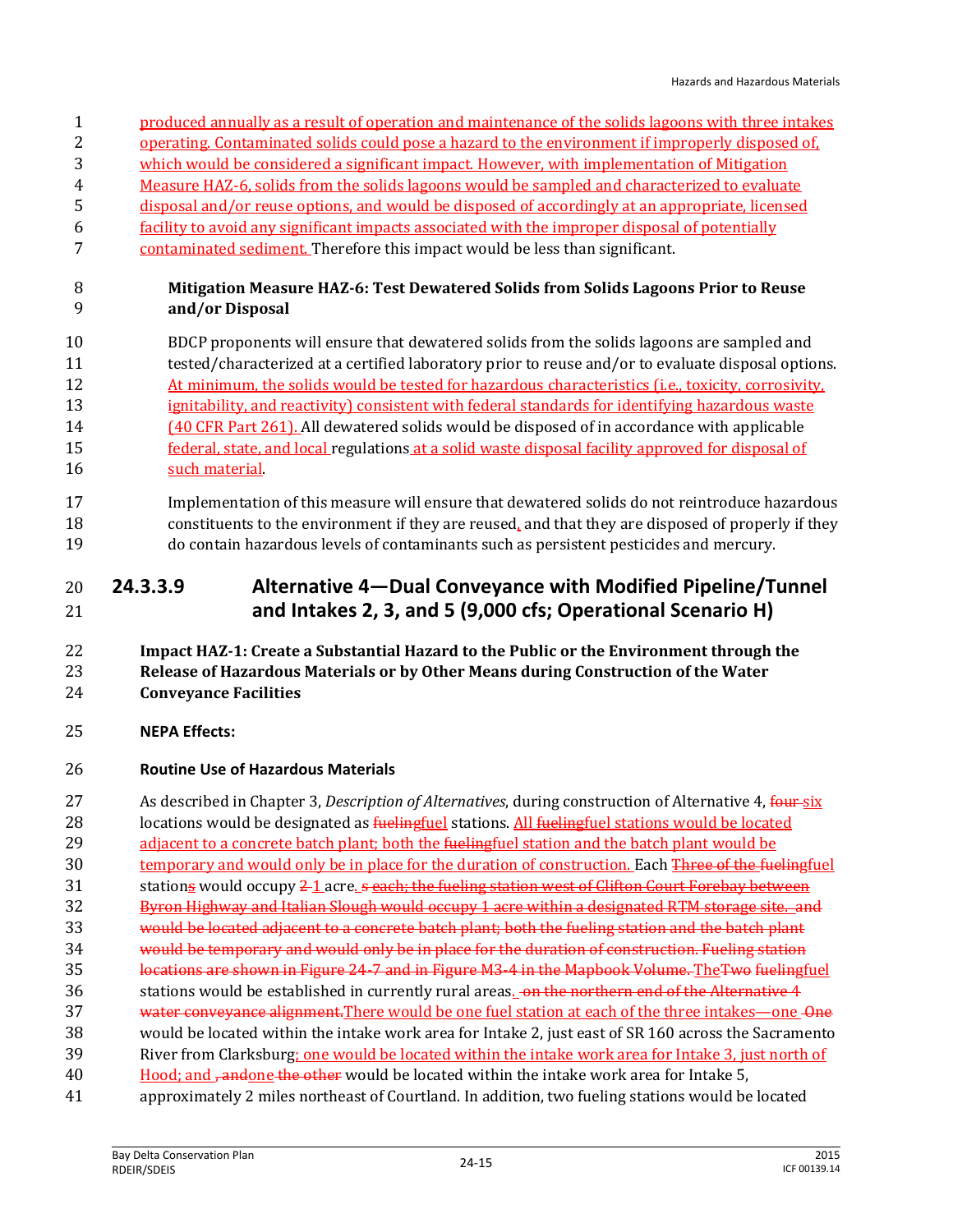- within RTM storage areas; one would be located east of I-5 approximately 4 miles east of Vorden.,
- 2 and the other would located on Byron Tract, between Byron Highway and Italian Slough. The
- southernmost fuel station would be located on Bouldin Island, just north of an RTM storage area.
- FuelingFuel station locations are shown in Figure 24-7 and in Figure M3-4 in the Mapbook Volume. It is anticipated that equipment and vehicles would be maintained in the field and at on-site
- 6 maintenance facilities. Bulk fuel would be stored at *fuelingfuel stations and would potentially pose*
- 7 the risk of vehicle fueling spills and leakage from above-ground storage tanks at *fuelingfuel* stations.
- In addition to fuel use and bulk fuel storage, oils, lubricants, and other hazardous materials would be stored onsite and/or used in heavy construction equipment, such as compressors, generators, pile drivers, cranes, forklifts, excavators, pumps, or soil compactors throughout the study area during construction of the conveyance facilities. The presence and use of these hazardous materials would 12 create the potential for accidental spillage and exposure of workers and the public to these 13 substances. Spills and releases could occur during transfer and use of these materials in the field and 14 over water or adjacent to waterways. Similarly, fuels, oil, and lubricants would all potentially be used to operate the heavy equipment necessary for pre-construction geotechnical investigations (i.e., cone penetrometer test rig and drill rig). Detailed subsurface geotechnical investigations will be 17 performed at several locations along the water conveyance alignment and associated appurtenant facilities, including within, and immediately to the north and south of, the town of Hood. The primary exploration methods would include soil borings and cone penetration tests (conventional piezocones and seismic cones). Prior to actual drilling and sampling, each planned boring/cone
- 21 penetration test location would require field reconnaissance, marking or staking the exploration 22 site, and calling the Underground Service Alert (USA) for utility clearance. Cuttings and excess 23 drilling fluid will be contained in drums, large containers, or vacuum truck and disposed of offsite at an appropriate landfill.

25 Other types of Hhazardous materials, including paints, solvents, and sealants, would be used in construction of water conveyance facilities features (e.g., intakes, pumping plants, conveyance 27 piping). Fueling Fuel and transfer of oils, lubricants and other materials would be performed on work barges and watercraft used for building temporary and permanent in-river facilities, such as intake structures and potentially the operable barrier at the head of Old River, and could be spilled or otherwise released to the environment and result in a hazard.

 Construction equipment maintenance is expected to be performed in the field and in central maintenance facilities operated by contractors during construction of the water conveyance facilities. While equipment could be maintained at any work area identified for this alternative, the highest risk of hazards related to equipment maintenance would be anticipated to occur at those sites where the duration and intensity of construction activities would be greatest, including at the 36 intake and intake pumping plant sites along the east bank of the Sacramento River, at the intermediate forebay on Glannvale Tract, and at Clifton Court Forebay. Construction equipment maintenance activities would also be expected to be performed at work areas related to main tunnel 39 construction shaft sites on Byron Tract; southern Bouldin Island; northern southern Staten Island; 40 Glannyale Tract at the intermediate forebay site; and on Bacon Island; and at Clifton Court Forebay. For a map of all permanent facilities and temporary work areas associated with this alternative, see Figure M3-4 in the Mapbook Volume. Equipment maintenance activities at these facilities would likely include rebuilding pumps or motors, maintaining equipment hydraulic systems, minor engine repairs and routine lubrication, and replacing worn parts. Spills and other accidental releases of degreasers, fuels, oils or lubricants could result in minor, temporary hazards to workers immediately adjacent to these releases. However, because these chemicals would be used in small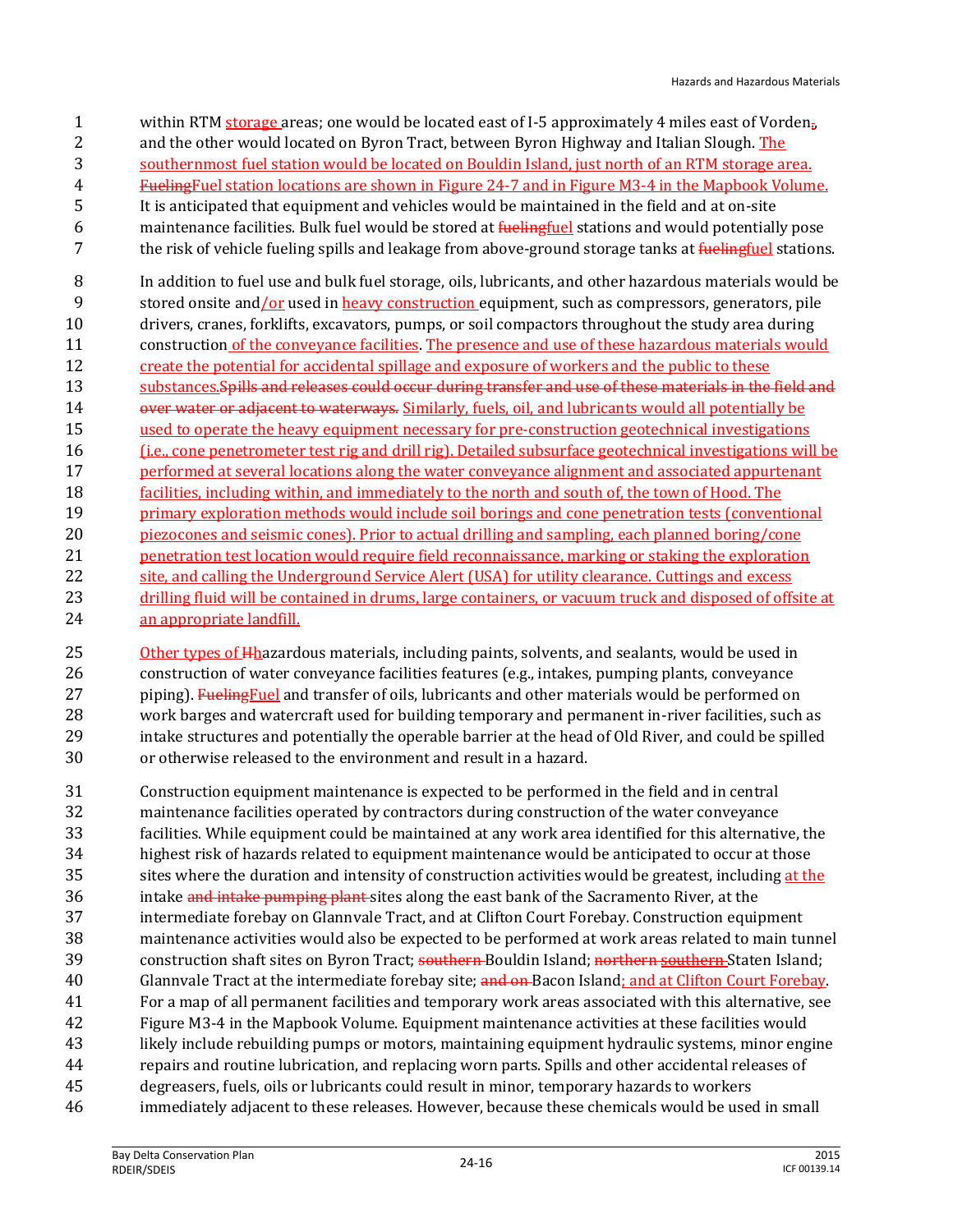- quantities by trained personnel, and because BMPs to minimize the potential for these types of
- accidents and to contain and remediate hazardous spills, should they occur, would be implemented, as set forth in Appendix 3B, *Environmental Commitments*, it is unlikely that the general public or the
- environment would be adversely affected.
- As described in Appendix 3B, *Environmental Commitments*, SWPPPs, HMMPs, and SPCCPs would be developed and implemented by the BDCP proponents as part of the construction process for Alternative 4.
- The SPCCPs would minimize effects from spills of oil, oil-containing products, or other hazardous chemicals during construction and operation of the project. The plan would be comprehensive in that it would address actions used to prevent spills and specify actions that will be taken should any spills occur, including emergency notification procedures. BMPs to be implemented as part of the SPCCPs include, but would not be limited to the following.
- **•** Personnel will be trained in emergency response and spill containment techniques, and will also be made aware of the pollution control laws, rules, and regulations applicable to their work.
- **••** When transferring oil or other hazardous materials from trucks to storage containers, absorbent pads, pillows, socks, booms or other spill containment material will be placed under the transfer area.
- 18 Absorbent pads, pillows, socks, booms, and other spill containment materials will be maintained at the hazardous materials storage sites for use in the event of spills.
- 20 Contaminated absorbent pads, pillows, socks, booms, and other spill containment materials will be placed in leak-proof sealed containers until transport to an appropriate disposal facility.
- **I** In the event of a spill, personnel will identify and secure the source of the discharge and contain the discharge with sorbents, sandbags, or other material from spill kits. In addition, regulatory authorities (e.g., National Response Center will be contacted if the spill threatens navigable waters of the United States or adjoining shorelines, as well as other response personnel).
- **Equipment used in direct contact with water would be inspected daily to prevent the release of** oil.
- **•** Oil-absorbent booms would be used when equipment is used in or immediately adjacent to waters.
- **All reserve fuel supplies would be stored only within the confines of a designated staging area.**
- **•** Fuel transfers would take place a minimum distance from exclusion/drainage areas and streams, and absorbent pads would be placed under the fuel transfer operation.
- Equipment would be refueled only in designated areas.
- 34 Staging areas would be designed to contain contaminants such as oil, grease, and fuel products so that they do not drain toward receiving waters or storm drain inlets.
- 36 All stationary equipment would be positioned over drip pans.
- The SWPPP objectives would be to: (1) identify pollutant sources associated with construction
- activities and operations that could affect the quality of stormwater; and (2) identify, construct, and
- implement stormwater pollution prevention measures to reduce pollutants in stormwater
- discharges during and after construction. It is anticipated that multiple SWPPPs will be prepared for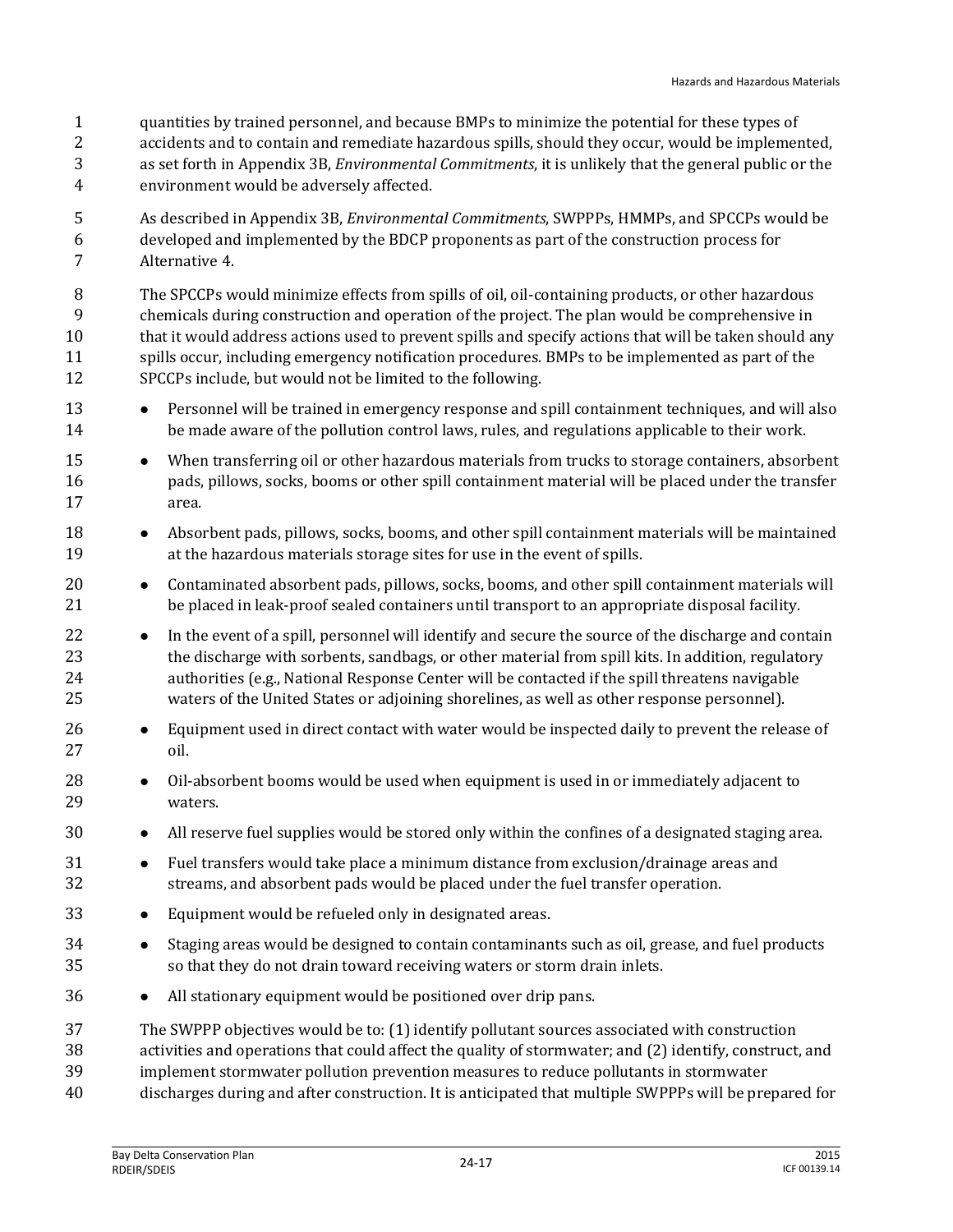| $\mathbf{1}$<br>2<br>3                       | the overall BDCP project construction, with a given SWPPP prepared to cover a particular water<br>conveyance component (e.g., intermediate forebay) or groups of components (e.g., intakes).<br>Generally, the SWPPP would include the provisions listed below.                                                                                                                                                                                                                                                                                                                                                                                                                                                                                                                                                               |
|----------------------------------------------|-------------------------------------------------------------------------------------------------------------------------------------------------------------------------------------------------------------------------------------------------------------------------------------------------------------------------------------------------------------------------------------------------------------------------------------------------------------------------------------------------------------------------------------------------------------------------------------------------------------------------------------------------------------------------------------------------------------------------------------------------------------------------------------------------------------------------------|
| 4                                            | A description of potential stormwater pollutants from erosion.<br>$\bullet$                                                                                                                                                                                                                                                                                                                                                                                                                                                                                                                                                                                                                                                                                                                                                   |
| 5<br>6                                       | A description of the management of dredged sediments and hazardous materials present on site<br>$\bullet$<br>during construction (including vehicle and equipment fuels).                                                                                                                                                                                                                                                                                                                                                                                                                                                                                                                                                                                                                                                     |
| 7<br>8                                       | Details of how the sediment and erosion control practices would comply with state and federal<br>$\bullet$<br>water quality regulations.                                                                                                                                                                                                                                                                                                                                                                                                                                                                                                                                                                                                                                                                                      |
| 9<br>10                                      | A visual monitoring program and a chemical monitoring program for "non-visible" pollutants if<br>$\bullet$<br>the BMPs are breached.                                                                                                                                                                                                                                                                                                                                                                                                                                                                                                                                                                                                                                                                                          |
| 11                                           | BMPs in the SWPPPs would include but not be limited to the following measures.                                                                                                                                                                                                                                                                                                                                                                                                                                                                                                                                                                                                                                                                                                                                                |
| 12                                           | Capture sediment via sedimentation and stormwater detention features.<br>$\bullet$                                                                                                                                                                                                                                                                                                                                                                                                                                                                                                                                                                                                                                                                                                                                            |
| 13<br>14<br>15                               | Implement concrete and truck washout facilities and appropriately sized storage, treatment, and<br>$\bullet$<br>disposal practices. Clean or replace sanitation facilities (as necessary) and inspect regularly for<br>leaks/spills.                                                                                                                                                                                                                                                                                                                                                                                                                                                                                                                                                                                          |
| 16                                           | Cover waste disposal containers during rain events and at the end of every day.<br>$\bullet$                                                                                                                                                                                                                                                                                                                                                                                                                                                                                                                                                                                                                                                                                                                                  |
| 17                                           | Store chemicals in watertight containers.<br>$\bullet$                                                                                                                                                                                                                                                                                                                                                                                                                                                                                                                                                                                                                                                                                                                                                                        |
| 18<br>19                                     | Reclaim or land-apply construction site dewatering discharges to the extent practicable, or use<br>$\bullet$<br>for other construction purposes (e.g., dust control).                                                                                                                                                                                                                                                                                                                                                                                                                                                                                                                                                                                                                                                         |
| 20<br>21                                     | Implement appropriate treatment and disposal of construction site dewatering from<br>$\bullet$<br>excavations to prevent discharges to surface waters.                                                                                                                                                                                                                                                                                                                                                                                                                                                                                                                                                                                                                                                                        |
| 22                                           | Equipment and materials for cleanup of spills shall be available on site.<br>$\bullet$                                                                                                                                                                                                                                                                                                                                                                                                                                                                                                                                                                                                                                                                                                                                        |
| 23                                           | Spills and leaks shall be cleaned up immediately and disposed of properly.<br>$\bullet$                                                                                                                                                                                                                                                                                                                                                                                                                                                                                                                                                                                                                                                                                                                                       |
| 24                                           | Ensure that there are trained spill response personnel available.<br>$\bullet$                                                                                                                                                                                                                                                                                                                                                                                                                                                                                                                                                                                                                                                                                                                                                |
| 25<br>26<br>27<br>28<br>29<br>30<br>31<br>32 | The HMMPs would provide detailed information on the types of hazardous materials used or stored<br>at all sites associated with the water conveyance facilities (e.g., intake-pumping plants, maintenance<br>facilities); phone numbers of city, county, state, and federal agencies; primary, secondary, and final<br>cleanup procedures; emergency-response procedures in case of a spill; and other applicable<br>information. The HMMPs would include measures to minimize the possible environmental impacts<br>associated with spills or releases of hazardous materials (e.g., solvents, paints) during routine<br>construction and operations and maintenance activities. These measures would include but not be<br>limited to those listed here (see Appendix 3B, Environmental Commitments for additional detail). |
| 33                                           | Fuel, oil, and other petroleum products will be stored only at designated sites.                                                                                                                                                                                                                                                                                                                                                                                                                                                                                                                                                                                                                                                                                                                                              |
| 34<br>35                                     | Hazardous materials containment containers will be clearly labeled with the material's identity,<br>$\bullet$<br>handling and safety instructions, and emergency contact information.                                                                                                                                                                                                                                                                                                                                                                                                                                                                                                                                                                                                                                         |
| 36<br>37<br>38                               | Storage and transfer of hazardous materials will not be allowed within 100 feet of streams or<br>$\bullet$<br>sites known to contain sensitive biological resources except with the permission of Department<br>of Fish and Wildlife.                                                                                                                                                                                                                                                                                                                                                                                                                                                                                                                                                                                         |

39 • The accumulation and temporary storage of hazardous wastes will not exceed 90 days.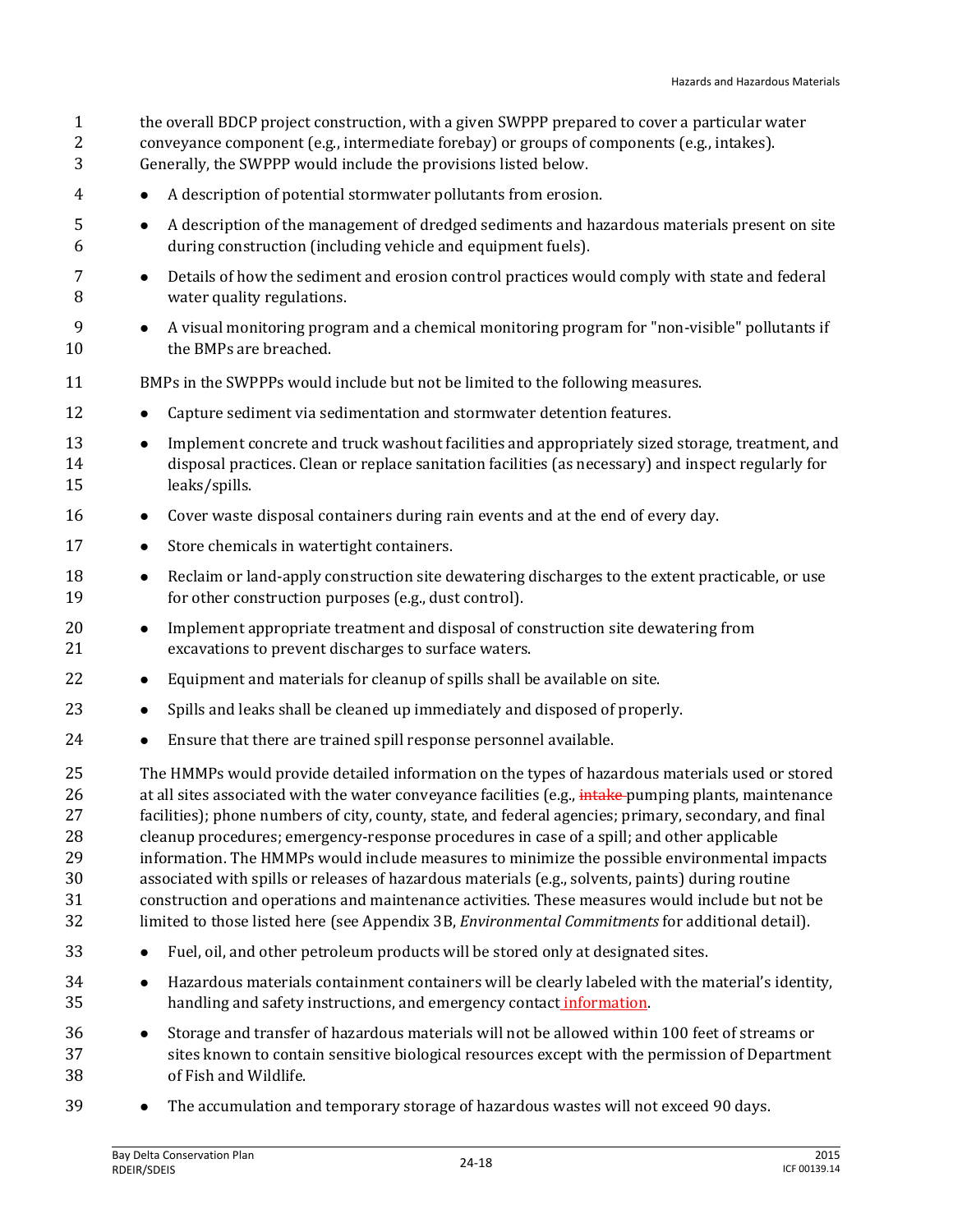- 1 Soils contaminated by spills or cleaning wastes will be contained and removed to an approved disposal site.
- Hazardous waste generated at work sites, such as contaminated soil, will be segregated from other construction spoils and properly handled, hauled, and disposed of at an approved disposal facility by a licensed hazardous waste hauler in accordance with regulations. BDCP proponents will obtain permits required for such disposal.
- Emergency spill containment and cleanup kits will be located at the facility site. The contents of 8 the kit will be appropriate to the type and quantities of chemical or goods stored at the facility.

 Development and implementation of these plans would reduce the potential risk of a release of stored fuels, oils, lubricants or other hazardous materials used during construction and construction equipment operation and maintenance, and would ensure that spills are contained and remediated promptly and completely.

#### **Natural Gas Accumulation in Water Conveyance Tunnels**

 Under Alternative 4, deep water conveyance tunnels would be constructed. Tunnel 1a, a 298-foot 15 (inside diameter [ID]) single-bore tunnel, would connect run south from a pipeline adjacent to Intake 16 Pumping Plant 2 to a pipeline adjacent to Intake Pumping Plant 3. From Intake Pumping Plant 3, the 17 a 40-foot (ID tunnel) tunnel would run southwest under the town of Hood to the intermediate 18 forebay on Glannvale Tract. Tunnel 1b, a 280-foot (ID) single-bore tunnel would run southeast from 19 Intake Pumping Plant 5 to the intermediate forebay. Tunnel 2, a 40-foot (ID) dual-bore tunnel, 20 would run south from the intermediate forebay to two 4,500 cfs pumping plants a culvert siphon, 21 west of Eucalyptus Island on Byron Tract, that and leads to the proposed expanded Clifton Court 22 Forebay<sub>5</sub> For a map of the proposed tunnel alignment, see Figure M3-4 in the Mapbook Volume.

 During construction, there would be the potential to encounter gases that could enter and 24 accumulate to flammable or explosive concentrations in tunnel bores or other excavations. Were 25 this to occur, it would be considered an adverse effect. These gases could include methane generated by peat and organic soils or other natural gases, which could seep from deep natural gas reservoirs either through improperly sealed boreholes or natural conduits such as faults and fractures. The thickness of peat and organic soils increases to the west across the Delta, and more than 5,000 oil 29 and gas wells are located throughout the Delta. There are no active and  $\frac{11.915}{1.81}$  inactive oil or gas wells present within the construction footprint of the proposed Alternative 4 water conveyance alignment; oil and gas wells along the water conveyance facilities alignments are shown in Figure 24-5. Gas fields in the United States are typically located at depths greater than 3,000 feet (U.S. Energy Information Administration 2012). Because the tunnels would be approximately 150 to 160 feet below ground, it is unlikely that a gas field would be encountered during tunneling. However, an evaluation of how these gas fields could affect the constructability of the tunnels would be prepared during the geotechnical investigations performed in the design phase of the water conveyance facilities. For water conveyance facilities construction under Alternative 4, the water conveyance tunnels may receive a Cal-OSHA classification of "gassy or extrahazardous" due to the presence of natural gas wells along the alignment. If the tunnels receive a "gassy or extrahazardous" classification, specialized tunneling equipment, which would need to be approved by the MSHA, would be required to prevent explosions during tunneling, as would gas detection equipment on the tunnel boring machines, an automatic shutoff of the equipment if gas were detected, and fireproof construction equipment. In addition, the contractor would be required to follow gas monitoring and 44 fire prevention requirements mandated by Cal-OHSHA based on the tunnel gas classification in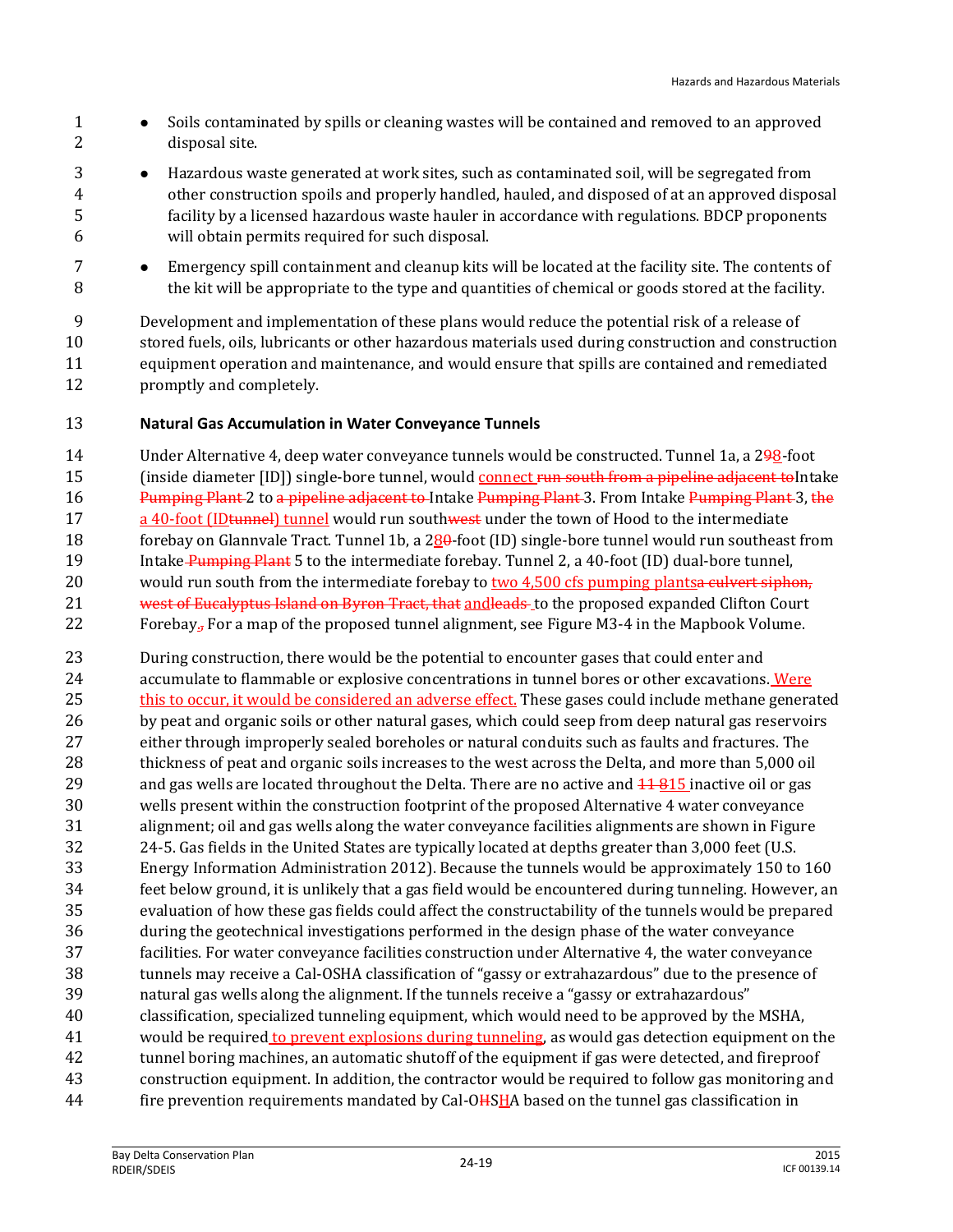accordance with The Tunnel Safety Orders set forth in the California Code of Regulations (Title 8, Division 1, Chapter 4, Subchapter 20, Article 8, "Tunnel Classifications" [see Section 24.2.2.13). The tunnel ventilation system would include steel ducts capable of reversing the direction of air in order to help control potential fires in the tunnel. Tunnels would be ventilated according to Cal-OSHA requirements. Cal-OSHA requires providing at least 200 fpm of fresh air per person working underground. Additionally, a minimum air velocity of 60 fpm is required to dilute any contaminated gas present within the tunnel. Further, ventilation hardware would comply with Cal-OSHA requirements. The hardware would include steel ducts and be capable of reversing the direction of air flow (for fire control within the tunnel). Adherence to these regulations would reduce the 10 potential for hazards from related to the accumulation of natural gas in tunnels. Further, the construction contractor would be required to prepare an emergency plan prior to construction of 12 the tunnels (Title 8, Division 1, Chapter 4, Subchapter 20, Article 9, "Emergency Plan and 13 Precautions"). This plan would outline the duties and responsibilities of all employees in the event 14 of a fire, explosion or other emergency. The plan would include maps, evacuation plans, rescue 15 procedures, communication protocol, and check-in/check-out procedures. Copies of the plan will be given to the local fire or designated off-site rescue teams and the Division.

#### **Existing Contaminants in Soil, Groundwater, or Sediment**

 There may be contaminated areas within the study area that have not been previously identified because of inadequate or missing data, or poor record keeping. During construction of Alternative 4, contaminated soils, sediments and groundwater may be encountered where historical releases have occurred, such as at former storage and distribution facility locations.

- The lateral and vertical extent of any historical soil-, sediment-, or water-based contamination within or near the construction footprint is unknown. Although soil contamination, where it exists, 24 is likely to be highly localized, groundwater contamination could have migrated substantial distances and therefore be more widespread than soil contamination. Locations of known oil and gas processing facilities (Figure 24-1) are considered a separate category of SOC due to the potential for spills and leaks at these locations. The lateral and vertical extent of any existing contamination 28 that may be present at these sites is unknown. The number of SOCs may change during right-of-way evaluation, land acquisition, and preconstruction site-clearance investigations or during construction. Additional SOCs may be identified during these activities, and currently identified SOCs may be determined innocuous after site-specific field investigation and testing.
- It is likely that contaminated sediments (e.g., persistent pesticide- and mercury-contaminated sediments) will be resuspended during sediment-disturbing activities related to in-river construction (e.g., cofferdam construction at intake sites, operable barrier) and dredging of Clifton Court Forebay for the proposed expansion. Because only Intakes 2, 3, and 5 would be built under this alternative, implementation would avoid any site-specific contaminants or hazardous materials associated with the construction of Intakes 1 and 4. Additionally, water conveyance facilities construction would require in-channel dredging (e.g., for construction of the operable barrier at the head of Old River), which would result in the temporary resuspension of potentially contaminated sediments. Additionally, stored bulk quantities of hazardous materials that have been released to soils and groundwater could be rereleased during construction, also posing a potential hazard.
- Concentrations of potential contaminants in Clifton Court Forebay sediment and in the sediment
- where in-river construction activities would be taking place are not known; therefore, the associated
- risk cannot be identified. In general, sediment-bound pesticide concentrations in rivers and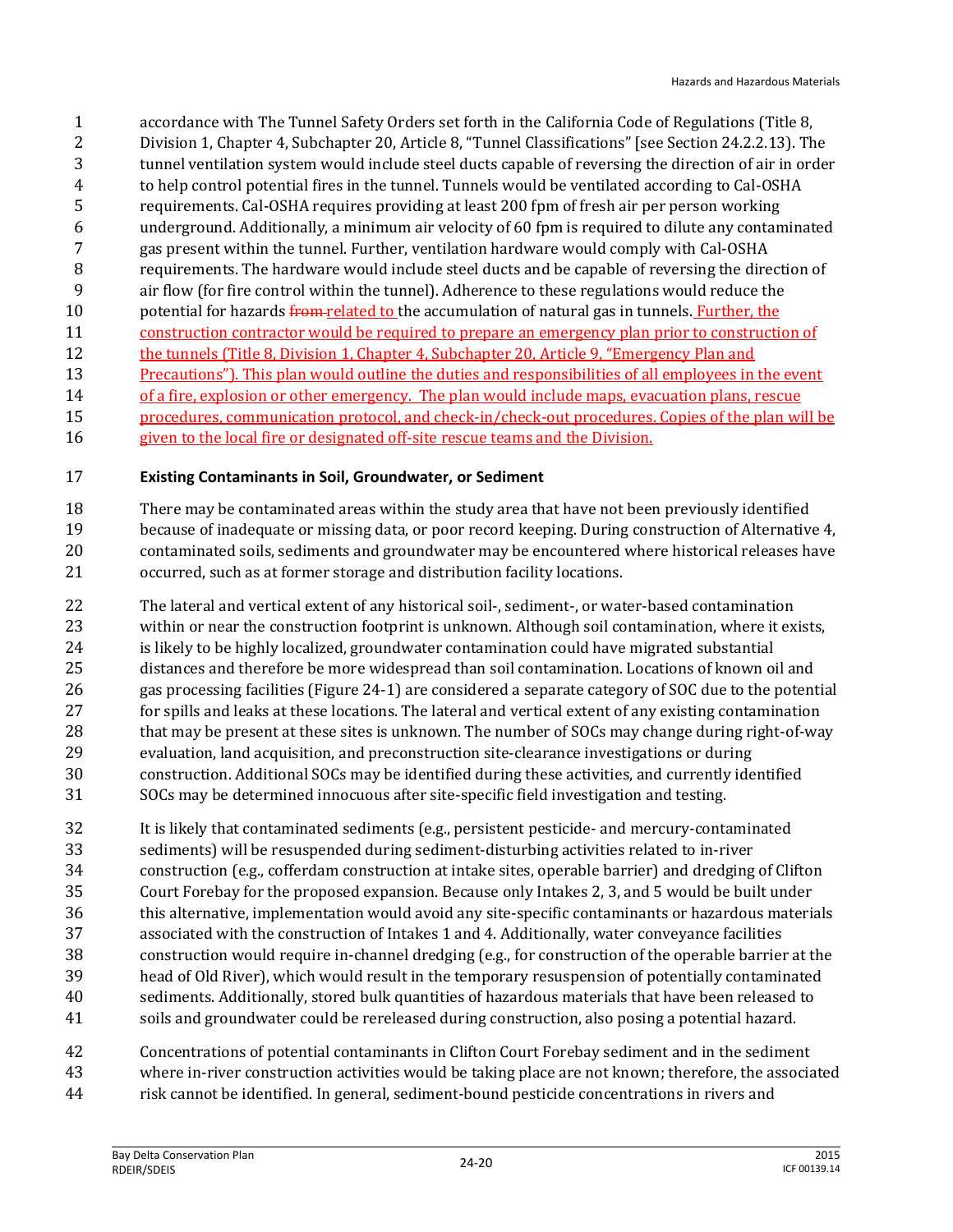estuaries vary by season (with rain and the seasonal variation in pesticide applications) and are episodic; pesticide concentrations in sediment are generally higher during rainy season at the onset of winter rains (Bergamaschi et al. 2007). One study suggests that the mercury concentration in suspended sediment at Freeport, just upstream of the intake locations, is less than 10 ng/l, below the recommended criterion of 50 ng/l (Domagalski 2001). Also, mobilization of potentially contaminated sediments would be directly related to levels of turbidity and suspended sediments resulting from construction activities. Although resulting turbidity has not been modeled, it is anticipated to be low given the permit requirements for controls stipulating that dredging activities be conducted and monitored such that turbidity not increase in receiving waters, measured 300 feet downstream; or that silt curtains be used to control turbidity and reduce the associated mobilization of potentially contaminated sediments.

 Mobilization of potentially contaminated sediments is unlikely to be a hazard concern for construction workers because it is not expected that workers would be in direct contact with sediment. Similarly, resuspension of potentially contaminated sediment is unlikely to pose a hazard to the general public or the environment because it would be confined to a relatively small area 16 during construction and would be temporary (e.g., occurring during in-river work and potentially for a few hours following cessation of in-river construction activities). Further, as described in Appendix 3B, *Environmental Commitments,* for any BDCP dredging activity, the BDCP proponents 19 would prepare and implement a *pre-dredge sampling and analysis plan (SAP)*, which would be developed and submitted by the contractors required per standard DWR contract specifications Section 01570. As part of the SAP, prior to any dredging activities, sediment would be evaluated for contaminants that may impact water quality from the following discharge routes from the following discharge routes.

- 24 In-stream discharges during dredging.
- **•** Direct exposure to contaminants in the material through ingestion, inhalation or dermal exposure.
- **•** Effluent (return flow) discharge from an upland disposal site.
- Leachate from upland dredge material disposal that may affect groundwater or surface water.
- Additionally, BMPs, including those listed below, would be implemented during in-river construction activities to ensure that disturbed sediment was contained, thus reducing the risk of sediment dispersal away from the immediate area (see Appendix 3B, *Environmental Commitments*).
- **•** Conduct dredging activities in a manner that will not cause turbidity increases in the receiving water, as measured in surface waters 300 feet down-current from the project, to exceed the Basin Plan objectives beyond an averaging period approved by the RWQCB and Department of Fish and Wildlife.
- 36 If turbid conditions generated during dredging exceed the agreed-upon implementation requirements for compliance with the Basin Plan objectives, silt curtains will be utilized to control turbidity.
- **Conduct in-river construction activities during low-flow periods to the extent practicable.**
- To the extent feasible, action alternative design would minimize the need to acquire or traverse
- areas where the presence of hazardous materials is suspected or has been verified. In addition,
- under Mitigation Measure HAZ-1a, remediation and/or containment prior to discharge or disposal
- of contaminated soil and groundwater, as identified in preconstruction surveys, would be performed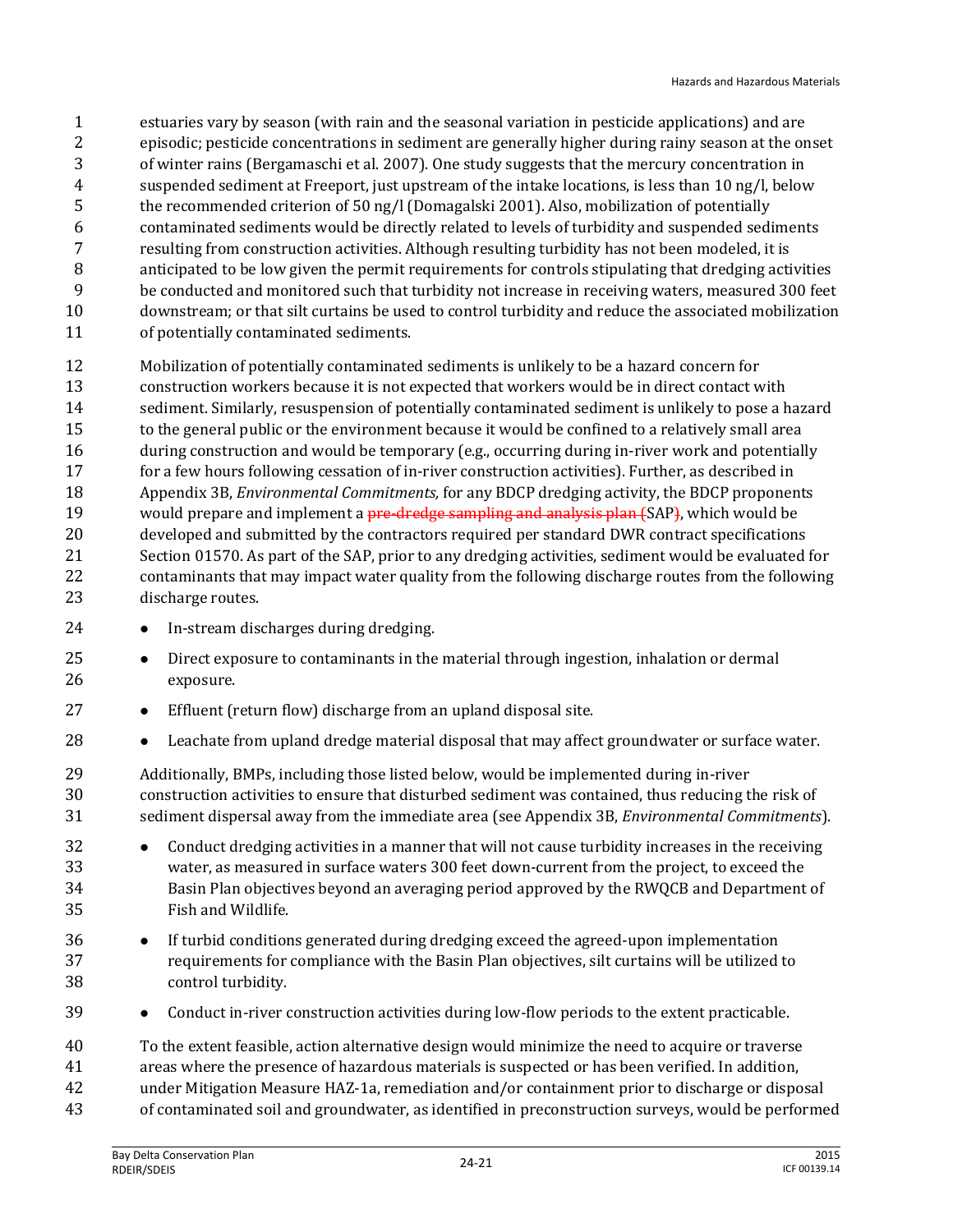prior to construction of the proposed water conveyance facilities at known contaminated sites or in areas where contamination is suspected.

#### **Constituents in Reusable Tunnel Material**

 RTM would consist of materials excavated from the tunnel bore, which would be advanced at a depth of approximately 100 feet bgs and 160 feet bgs under Delta water channels. As described in Section 24.2.1.3, soil conditioners would be added during tunneling activities to facilitate the process, and RTM would be transported from the tunnel through the launching shaft to the surface and then by conveyor belt to RTM areas. At the RTM areas, decant liquids from the RTM would be leached, collected and evaporated. RTM areas would be located just southeast of Scribner Road adjacent to Intake 2; just south of Lambert Road in Elk Grove, approximately 1.5 miles west of I-5; 11 just north of Dierrsen Road in Elk Grove; west of the proposed intermediate forebay adjacent to the Sacramento River; east of the proposed intermediate forebay both north and south of Twin Cities 13 Road; on the northern and southern end of Staten Island; on southeastern western Bouldin Island; and northwest of Clifton Court Forebay on Byron Tract. For a map of proposed RTM areas, see Figure M3-4 in the Mapbook Volume.

- As described in Chapter 9, *Geology and Seismicity*, the geologic materials encountered during
- 17 tunneling are expected to comprise alluvial sediments consisting of a mixture of clay, silt, sand, gravel and minor amounts of organic matter, all deposited prior to the arrival of settlers to California and subsequent mining, agricultural and urban land uses that have produced potential
- contaminants of concern, as discussed above.
- It is anticipated that all tunnel boring additives would be non-toxic and biodegradable. Regardless, 22 before the RTM could be re-used or returned to the environment, it would be managed to comply 23 with NPDES permit requirements, and at a minimum would go through a drying/water-solids separation process and a possible physical or chemical treatment following chemical 25 characterization (including RTM decant liquid). Depending on the composition of the RTM and type of conditioning agents used, there would be many options for management of the RTM. Management could be done in several ways, including chemical flocculation, settlement/sedimentation, handling 28 at a treatment plant, chemical conditioning or controlled storage. The method of controlled storage (described in Appendix 3C, *Details of Water Conveyance Facilities Components*), similar to landfill storage, would be the method with the broadest impacts because a designated area large enough to store the RTM may be required permanently. If controlled storage is necessary, the RTM would be deposited within designated RTM storage areas. To ensure that the RTM is contained within the designated area, a retaining dike would be built around the perimeter of the RTM area. RTM ponds would aid in RTM management and facilitate the dewatering. Several of the ponds would be designated as leachate ponds. The leachate would be pumped from the drainage system to the leachate ponds for possible additional treatment. To ensure that underlying groundwater is not contaminated, the invert of the RTM pond would be a minimum of 5 feet above the seasonal high groundwater table, and an impervious liner would be placed on the invert of the RTM pond and along the interior slopes of the berms to prevent any contact between the RTM and the groundwater, as described in Appendix 3B, *Environmental Commitments*. Further, as part of the project, RTM would be tested in accordance with the methods outlined in EPA publication SW-846, as required by state and federal regulations prior to reuse (e.g., RTM in levee reinforcement) or disposal. RTM decant liquid would also require testing prior to discharge to meet NPDES or Construction General Permit (Order 2010-0014-DWQ) requirements. As described in Section 24.3.1.3, preliminary lab tests indicate that RTM could potentially be reused to strengthen select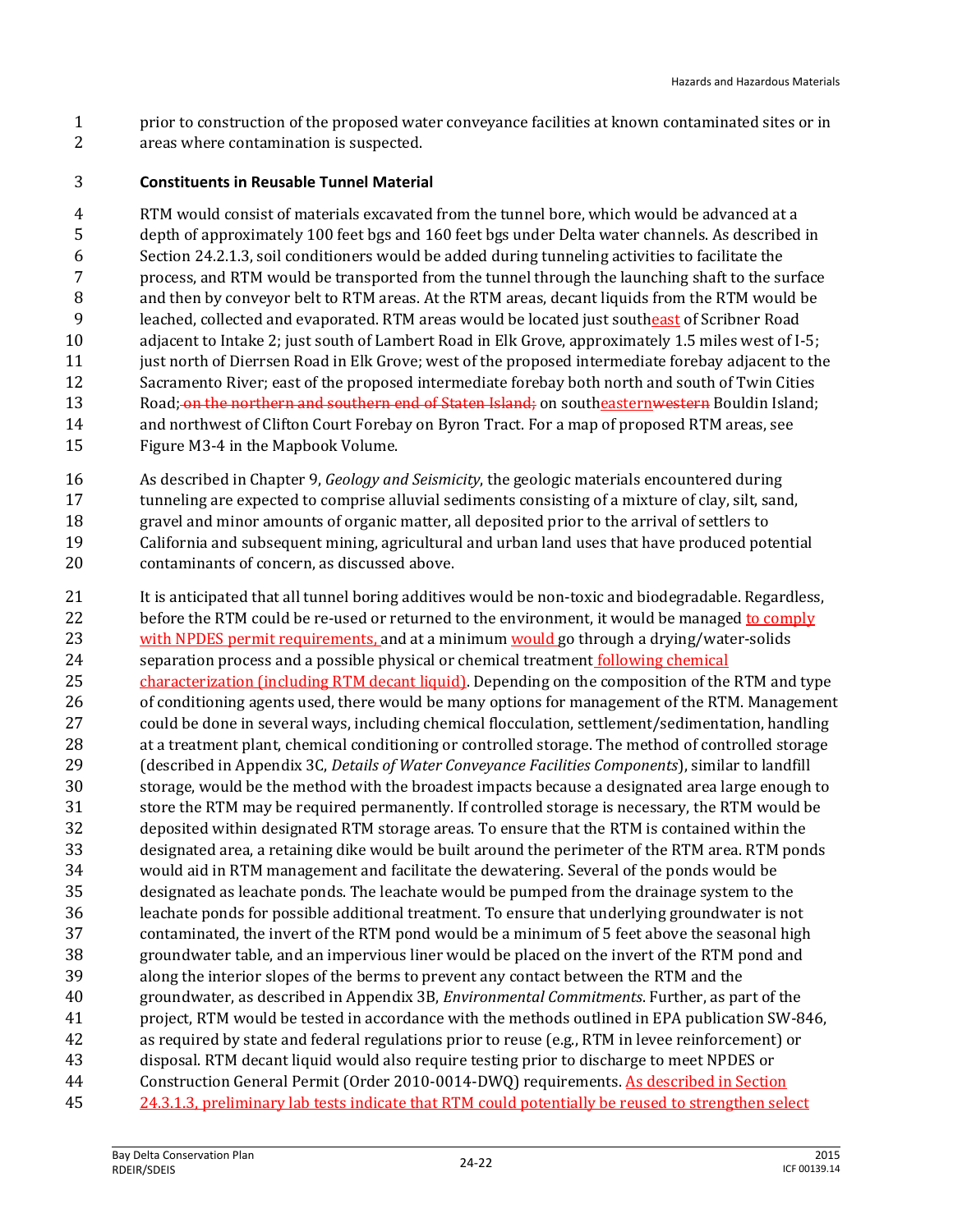Delta levees, for habitat restoration, fill on subsiding islands, or as structural fill for construction of 2 the proposed water conveyance facilities (URS 2014).

Should constituents in RTM or associated decant liquid exceed discharge limits, these tunneling

4 byproducts would be treated to comply with permit requirements. At a minimum, a final clean soil

cover would be placed over the dewatered RTM in order to isolate any contaminates in the RTM and

6 then seeded. Decant liquids from RTM may require additional chemical or physical treatment, such as flocculent addition to precipitate suspended sediment, prior to discharging to surface water.

 As part of a Material Reuse Plan, prior to construction, draining, and chemical characterization of RTM, the BDCP proponents would identify sites for reusing this material to the greatest extent feasible, in connection with BDCP construction activities, habitat restoration activities, as well as for potential beneficial uses associated with flood protection and management of groundwater levels within the Plan Area. The BCP proponent will undertake a thorough investigation to identify sites for the appropriate reuse of RTM, and will consult relevant parties, such as landowners, reclamation districts, flood protection agencies, state agencies with jurisdiction in the Delta, and counties, in developing site-specific material reuse plans, as described in Appendix 3B, *Environmental Commitments*. Following removal of RTM from the temporary RTM areas, stockpiled topsoil would be reapplied, and disturbed areas would be returned, to the extent feasible, to preconstruction conditions. In some instances it may be infeasible to transport and reuse RTM due to factors such as distance and cost, and/or any environmental effects associated with transport (e.g., unacceptable levels of diesel emissions). In such instances, RTM sites would be evaluated for the potential to 21 reapply topsoil over the RTM and to continue or recommence agricultural activities. If, in consultation with landowners and any other interested parties, BDCP proponents determine that continued use of the land for agricultural or habitat purposes would be infeasible, the potential for other productive uses of the land would be examined, as described in Appendix 3B. Under Alternative 4, the dual-bore tunnel conveyance between the intermediate forebay, surge shafts and 26 two 4,500 cfs pumping plants and a culvert siphon leading to the expanded Clifton Court Forebay would be larger than under other pipeline/tunnel alternatives. Each bore would have an internal diameter of 40 feet and an external diameter of 44 feet, and the distance between the two bores would increase. Consequently, the amount of RTM would be greater than the other pipeline/tunnel alternatives. There would be approximately 27 million cubic yards of RTM generated during construction of Alternative 4. Although additional footprints for RTM are not anticipated, the larger amount of RTM produced relative to the other pipeline/tunnel alternatives could correspondingly increase the hazards associated with disturbing and handling it. RTM management practices and environmental commitments would minimize the potential hazards from RTM.

#### **Electrical Transmission Lines**

36 There are nine twelve12 overhead power/electrical transmission lines along crossing the proposed Alternative 4 water conveyance facilities alignment (Table 24-3 and Figure 24-6). Disturbance of this infrastructure during construction activities that employ high-profile equipment, such as cranes, could result in safety hazards for construction workers in the immediate vicinity of an energized line. The most significant risk of injury from any power line is the danger of electrical contact between an object on the ground and an energized conductor. Generally, there is less risk of contact with higher voltage lines as opposed to low-voltage lines because of the height of the conductors. When work is performed near transmission lines, electrical contact can occur even if direct physical contact is not made, because electricity can arc across an air gap. The BDCP proponents would be required to comply with Title 8 CCR, Section 2300 ("Low Voltage Electrical Safety Orders") and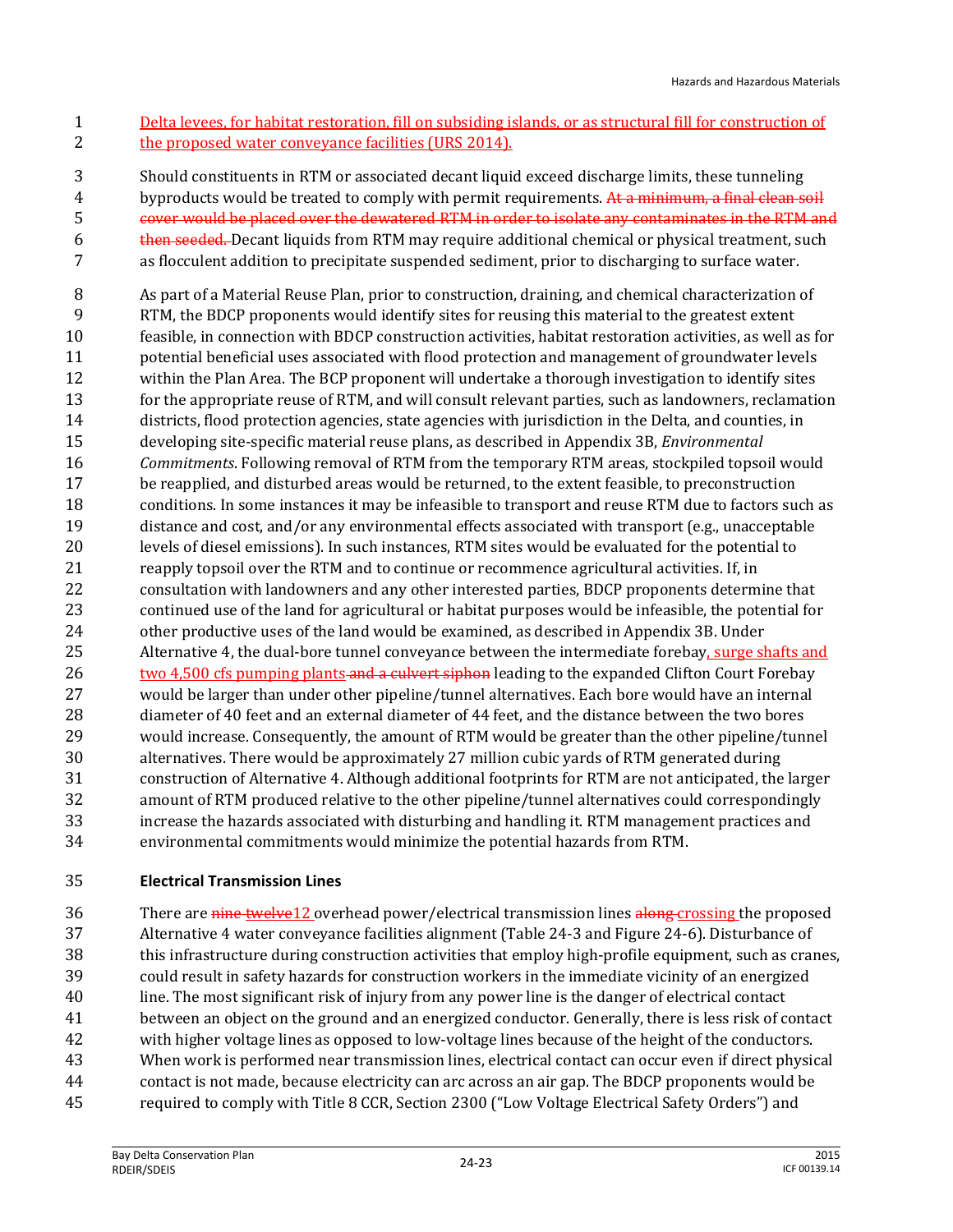Section 2700 ("High Voltage Electrical Safety Orders") so that worker and public safety is ensured during work on or in immediate proximity to low- and high-voltage transmission lines. Other hazards associated with electrical transmission lines include potential health risks exposure to EMFs. These potential effects are described and assessed in Chapter 25, *Public Health*.

 Alternative 4 will include the construction of a "split" transmission line system that would connect to the existing grid in two different locations. The northern point of interconnection would be located north of Lambert Road and west of Highway 99. From here, a 230 kV transmission line would run west along Lambert Road, where one segment would run south to the intermediate 9 forebay and then on to tunnel shaft locations on Staten Island, and one segment would run north to 10 connect to a substation, where temporary 69 kV lines would connect to substations at each of the 11 three the intakes pumping plants. At the southern end of the alignment for Alternative 4, the point of interconnection may be located in one of two possible locations: southeast of Brentwood or adjacent 13 to the Jones pumping plant. A 230 kV transmission line would run from one of these locations to a 14 tunnel shaft northwesteast of Clifton Court Forebay, and would continue north, following tunnel 15 shaft locations to Bouldin Island<del>, where a 34.5 kV line would continue to a tunnel construction shaft</del> 16 the southern endon of Staten Island. Because the power required during operation of the water conveyance facilities would be much less than that required during construction, and because it 18 would largely be limited to the *intake-pumping plants and intermediate forebay, the "split" system*  would enable all of the power lines extending from the southern point of interconnection to be temporary, limited to the construction schedule for the relevant tunnel reaches and features 21 associated with Clifton Court Forebay. Additionally, those segments extending south of the 22 intermediate forebay on McCormack-Williamson Tract and Staten Island would also be removed **following construction of associated tunnel facilities.** In addition to construction of a "split" 24 transmission line system, an existing 230 kV and 500 kV transmission line, which run parallel south of Clifton Court Forebay, would be relocated to an area further south/southeast within 0.5 mile of 26 their original location. Erecting/relocating the power poles would not involve extensive excavation 27 or material transport, $\frac{1}{4}$  and each pole would occupy a small footprint. Accordingly, the transmission lines (temporary and permanent) would not create an adverse effect related to the release of hazardous materials.

#### **Infrastructure Containing Hazardous Materials**

 Infrastructure in the study area containing hazardous materials (e.g., natural gas pipelines) could pose hazards to the environment and the public if disturbed by construction activities or geotechnical investigations. As described in Section 24.1.2, pipelines carrying fluids with hazardous characteristics (e.g., petroleum products) cross the Alternative 4 conveyance alignment and construction footprint (Figure 24-3). The number of regional pipeline crossings within the construction disturbance footprint of the all conveyance alternatives is provided in Table 24-3. 37 Natural gas pipelines cross the conveyance alignment near Intake 2 at a proposed borrow/spoils area, within the construction footprint of the proposed east/west transmission line east of 39 Courtland, on Staten Island within the proposed tunnel footprint between a safe haven area and a RTM area, and near a main tunnel construction shaft on Bacon Island. Other product pipelines cross the alignment on the northern part of Woodward Island and along the southwestern side of the proposed Clifton Court Forebay expansion and nearby RTM area. Further, hazardous materials storage vessels, such as tanks or other bulk containers used for processing, storage and distribution of fuels, pesticides or other hazardous materials may be present in the Alternative 4 water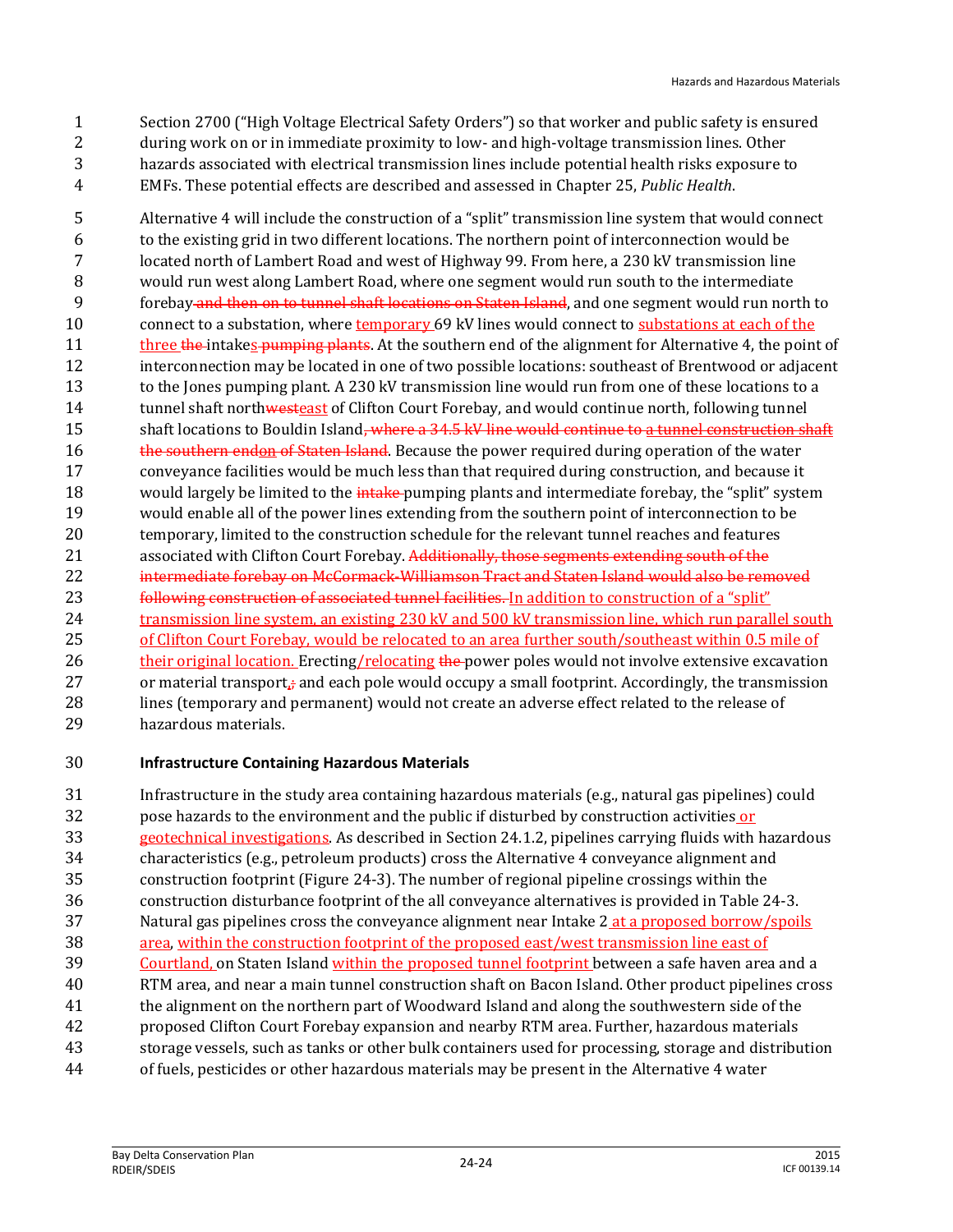conveyance facilities construction footprint. Active and inactive oil wells are present throughout the Delta and their locations are shown in Figure 24-5.

 In addition, certain residential, agricultural and commercial structures within the Alternative 4 water conveyance facilities footprint would need to be removed. Under Alternative 4, approximately 815 existing structures are within the construction footprint, including an estimated 19 residential structures. Other existing structures within the construction footprint would consist primarily of storage or agricultural support facilities (450); recreational structures (87); and other types of 8 structures (e.g., power/utility structures, bridges, and other types of infrastructure). These structures may contain hazardous materials such as asbestos or lead-based paint, stored liquid paints and solvents, and household or industrial-strength maintenance chemicals and cleaners. Asbestos-containing material is regulated both as a hazardous air pollutant under the Clean Air Act (Chapter 22, *Air Quality and Greenhouse Gases*) and as a potential worker safety hazard by Cal-OSHA (see Section 24.2.2.13). Were these types of hazardous materials to be encountered during structure demolition, the potential for their release and the consequent adverse effects on the public, construction workers, and the environment would exist. To prevent adverse effects, BDCP proponents would implement Mitigation Measure HAZ-1b, which would require that BDCP proponents coordinate with property owners to identify existing potentially hazardous infrastructure and infrastructure containing potentially hazardous materials, and that BDCP proponents perform pre-demolition surveys to identify and characterize hazardous materials to ensure the safe and appropriate handling and disposal of these materials. Direct impact to buildings 21 will be avoided during geotechnical exploration activities.

22 There are six natural gas pipelines, four sixthree petroleum product pipelines, and 11 known inactive and no active oil or gas wells within the construction footprint for the proposed Alternative 4 water conveyance alignment (Table 24-3, and Figures 24-3 and 24-5). In addition to the regional 25 pipelines in the study area, there are networks of minor oil and gas gathering pipelines, which connect individual oil or gas wells to small storage and preliminary processing facilities operated by the different oil and gas companies working in the study area. Disturbance of this infrastructure during construction of the water conveyance facilities could result in hazards to the environment as well as physical and chemical hazards to the construction workers or the nearby public due to fires, explosions, and release of natural gas or petroleum products. The potential for disturbing oil and gas fields during geotechnical investigations, excavation or tunneling activities is minimal because these fields are typically located at depths greater than 3,000 feet (U.S. Energy Information Administration 2012). Effects would be more likely to occur if utilities were not carefully surveyed prior to 34 construction, including contacting with the local utility service providers (e.g., contacting USA). California Government Code Sections 4216–4216.9 require that anyone planning to excavate contact the appropriate regional notification center at least two working days (but not more than 14 calendar days) before beginning to excavate. The precise location of pipelines within a tunnel section would be identified prior to construction to avoid conflicts with shaft construction and disposal of RTM. Studies will be done prior to construction to identify the minimum allowable distance between existing gas wells and tunnel excavation. Abandoned wells would be tested to confirm that they have been abandoned according to DOGGR well abandonment requirements. Those wells not abandoned according to these requirements will be improved. In addition, to avoid the potential conflicts with shaft construction and disposal areas, the utility and infrastructure 44 relocation will be coordinated with local agencies and owners. Implementation of pre-construction 45 surveys, and then utility avoidance or relocation, if necessary, would minimize any potential disruption and hazardous effects due to disruption. Mitigation Measures UT-6a: Verify locations of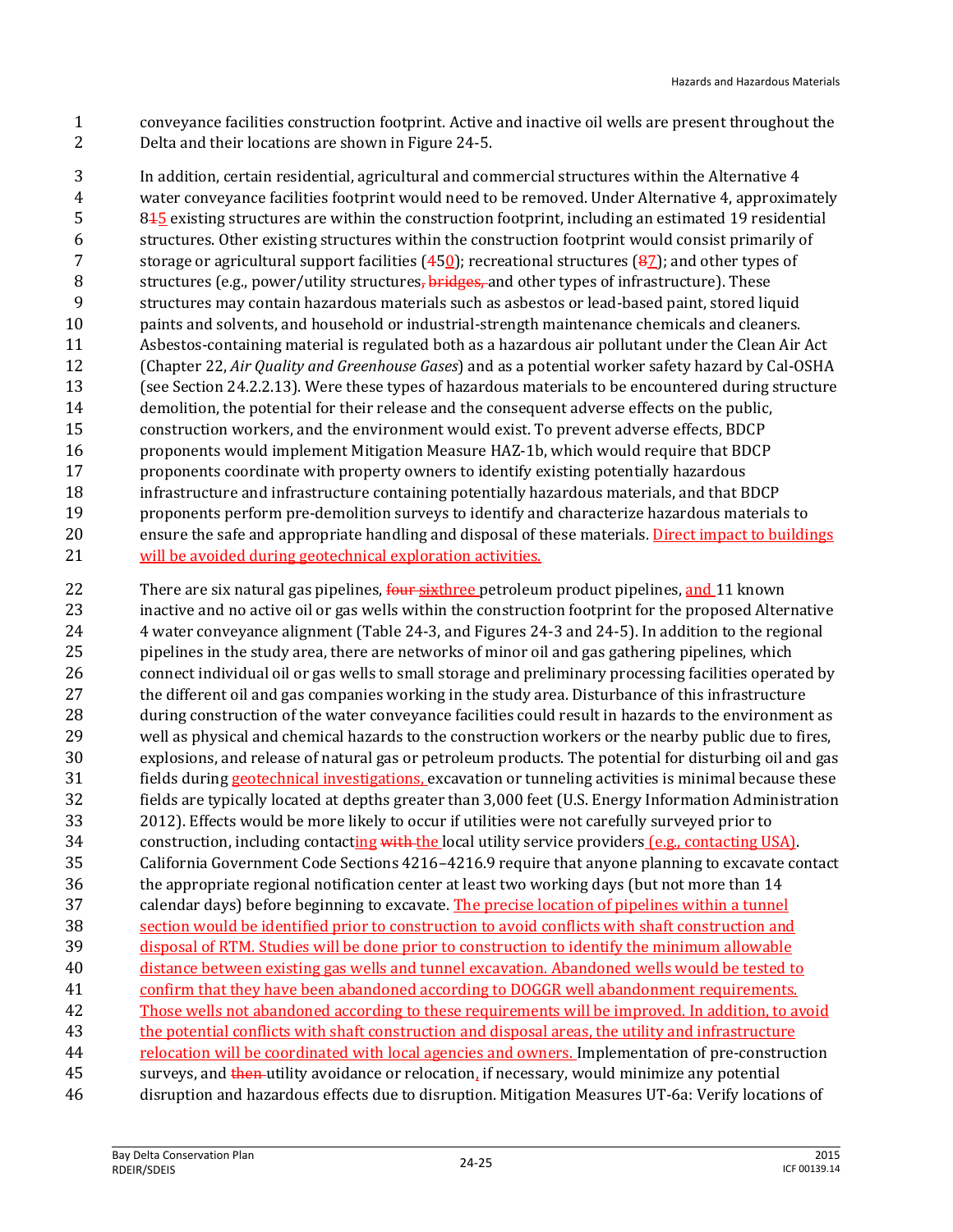- utility infrastructure, and UT-6c: Relocate utility infrastructure in a way that avoids or minimizes any effect on worker and public health and safety (described in Chapter 20, *Public Services and Utilities*) address these effects.
- **Routine Transport of Hazardous Materials via Trucks, Trains, and Ships**

 Generally, the transportation of hazardous materials via trucks, trains and ships poses potential risks associated with the accidental release of these materials to the environment. Alternative 4 would require a heavy volume of materials to be hauled to the construction work areas, increasing the amount of trucks using the transportation system in the study area. Rerouting vehicular traffic carrying hazardous materials during construction of the water conveyance facilities could increase the risk of accidental release due to inferior road quality or lack of driver familiarity with the modified routes. This includes the risk of release of hazardous products or wastes being transported routinely or specifically for construction of the water conveyance facilities, and the corresponding risk of release of fuels (gasoline and diesel) from vehicular accidents. Hazardous materials transportation routes are presented in Figure 24-2 and in Table 24-4. Three designated hazardous materials transportation routes cross the Alternative 4 alignment—State Highways 4, 12, and Byron Highway (Figure 24-2 and in Table 24-4). It is anticipated that traffic on Byron Highway would need to be temporarily rerouted during construction of the siphon at the southwest end of the proposed expanded Clifton Court Forebay. Other routes anticipated to be affected during construction of the water conveyance facilities under this alternative are described in Chapter 19, *Transportation*. As described in Chapter 19, under Mitigation Measure TRANS-1a, a site-specific construction traffic management plan, taking into account land (including rail) and marine hazardous materials transportation, would be prepared and implemented prior to initiating water conveyance facilities construction. Mitigation Measure TRANS-1a includes stipulations to avoid or reduce potential circulation effects, such as such as providing signage (including signs warning of roadway surface conditions such as loose gravel), temporary traffic signals/signage to slow or detour traffic, barricades, and flag people around construction work zones; notifying the public, including schools and emergency service providers of construction activities that could affect transportation; providing alternate access routes, if necessary, to maintain continual circulation in and around construction zones; and requiring direct haulers to pull over in the event of an emergency. Many of these traffic management BMPs (e.g., warning signage and temporary traffic signals) are roadway safety measures which would indirectly minimize the potential for accidents involving vehicles transporting hazardous materials routinely or specifically for construction of the BDCP water conveyance facilities, and the corresponding risk of release of fuels (gasoline and diesel) from vehicular accidents.

 As described in Chapter 19, *Transportation*, shipping routes to ports in West Sacramento and Stockton are unlikely to be affected by barge traffic transporting equipment and materials for water conveyance facilities construction. However, barges supporting water conveyance facilities construction may also transport hazardous materials such as fuels, lubricants, or other chemicals. The potential exists for accidental release of hazardous materials from BDCP-related barges. To avoid effects on the environment related to this issue, BMPs implemented as part of a Barge Operations Plan (for detail see Appendix 3B, *Environmental Commitments*), including the following, would avoid and/or minimize this potential adverse effect:

**All tugboats operating at the intake construction sites and the barge landings will keep an oil** spill containment kit and spill prevention and response plan on-board.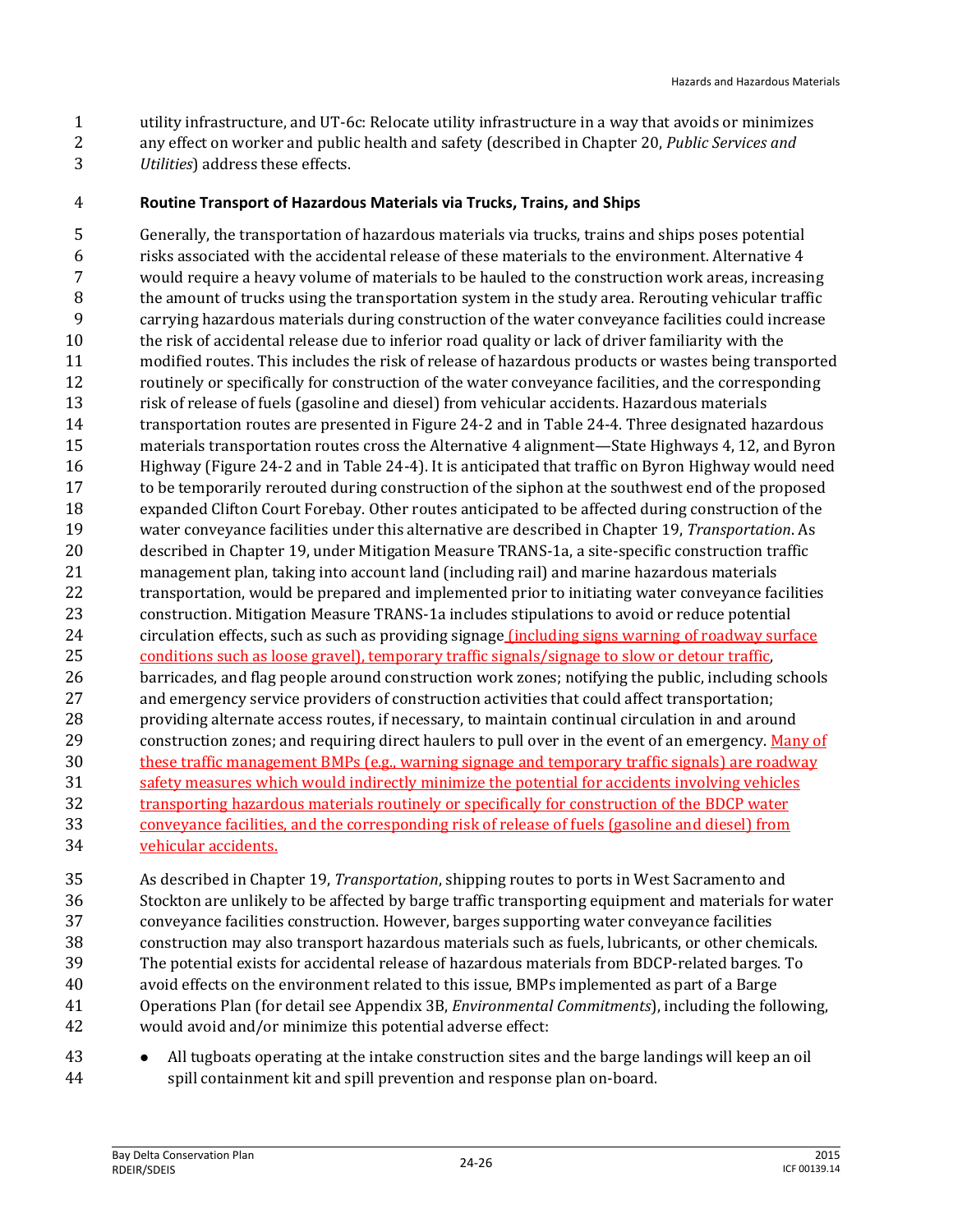- 1 In the event of a fuel spill, report immediately to the California Department of Fish and Wildlife Office of Spills Prevention and Response: 800-852-7550 or 800-OILS-911 (800-645-7911).
- When transporting loose materials (e.g., sand, aggregate), barges will use deck walls or other features to prevent loose materials from blowing or washing off of the deck.

 Finally, under this alternative, the proposed conveyance crosses under the existing BNSF/Amtrak San Joaquin line between Bacon Island and Woodward Island. Maintaining freight and passenger service on the BNSF line is included in the project design, and the effect of this crossing would be minimal to nonexistent because the proposed conveyance would traverse the railroad in a deep bore tunnel (see Chapter 19, *Transportation*, for discussion). The UPRR Tracy Subdivision (branch line) runs parallel to Byron Highway, between the highway and the proposed expanded Clifton Court Forebay. The proposed conveyance includes a siphon that would cross the railroad at the southwest corner of Clifton Court Forebay. However, construction is unlikely to disrupt rail service because much of this line has not been in service recently. Moreover, if the line were to come back in service, a temporary stretch of track would be installed to take trains around the siphon construction site. The temporary track would be removed once siphon construction was completed. Any potential effects on rail traffic during construction would be reduced with implementation of Mitigation Measure TRANS-1a, which would include stipulations to coordinate with rail providers to develop alternative interim transportation modes (e.g., trucks or buses) that could be used to provide freight and/or passenger service during any longer term railroad closures, and daily construction time windows during which construction would be restricted or rail operations would need to be suspended for any activity within railroad rights of way. This would minimize the potential risk of release of hazardous materials being transported via these railways (see Chapter 19, *Transportation,* for a description).

 In summary, during construction of the water conveyance facilities, the potential would exist for direct effects on construction personnel, the public and/or the environment associated with a variety of potentially hazardous conditions because of the intensity of construction activities at the 27 north Delta intakes, forebays, conveyance pipelines, and tunnels, and because of the hazardous materials that would be used in these areas. Many of these physical and chemical hazardous conditions would occur in close proximity to the towns of Hood and Courtland during construction of the north Delta intakes and geotechnical investigations. This is particularly true for the town of 31 Hood because a temporary permanent 69 kV transmission line would be constructed in around the 32 town to the north, east and south **Hood**, a 111-acre temporary intake work area would be potentially 33 be located immediately south of the town, and the town is located between Intakes 3 and 5, and geotechnical investigation activities (e.g., land boring and cone penetration) would be implemented 35 within the town, as well as to the immediate north and south. It is expected that the temporary intake work area would likely be used for offices, equipment staging, delivery, parking, and it is not anticipated that heavy-duty construction activities would occur there. Additionally, large-scale construction activities involving the use of hazardous materials would be located in and near water bodies. Potential hazards include the routine transport, use or disposal of hazardous materials; natural gas accumulation in water conveyance tunnels; the inadvertent release of existing contaminants in soil and groundwater, or hazardous materials in existing infrastructure to be 42 removed; disturbance of existing electrical transmission lines; and hazardous constituents present in RTM. Additionally, there is the potential for the construction of the water conveyance facilities to indirectly result in the release of hazardous materials through the disruption of existing road, rail, or river hazardous materials transport routes because construction would occur in the vicinity of three hazardous material transport routes, three railroad corridors, and waterways with barge traffic and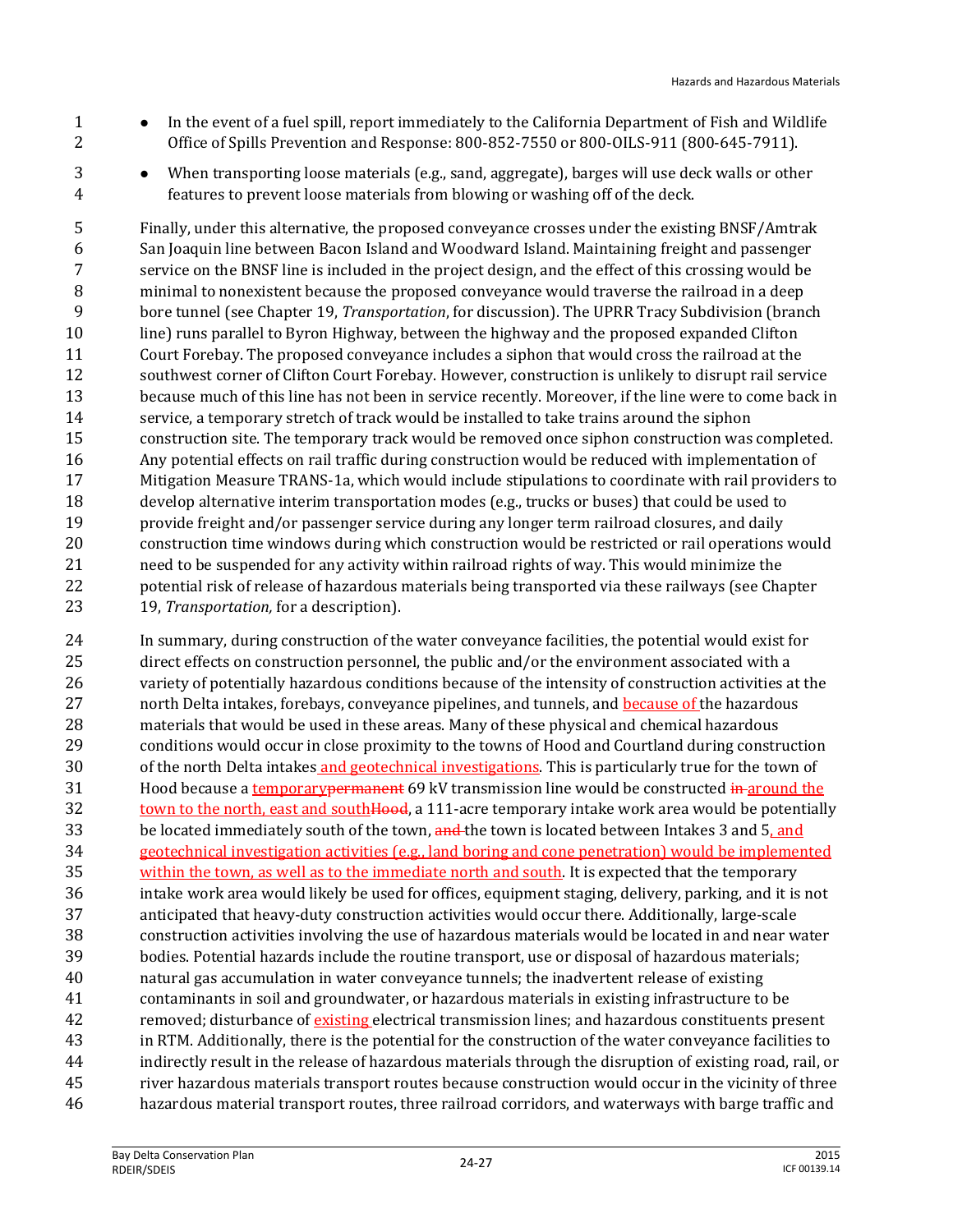- 1 would require construction traffic that could disrupt these routes. Were any of these potential
- 2 hazards to occur the effect would be These potential effects are considered adverse because they it
- would potentially result in direct exposure of the public (including construction personnel), and
- surface water and groundwater to physical and/or chemical hazards as discussed. Mitigation
- Measures HAZ-1a and HAZ-1b, UT-6a and UT-6c (described in Chapter 20, *Public Services and*
- *Utilities*) and TRANS-1a (described in Chapter 19, *Transportation*), combined with the previously described environmental commitments are available to address these effects. As such, construction
- of the water conveyance facilities would not create a substantial hazard to the public or the
- environment through the routine transport, use, or disposal of hazardous materials or the
- upset/accidental release of these materials. Accordingly, this would not be an adverse effect.
- *CEQA Conclusion:* During construction of the water conveyance facilities, the potential would exist 12 for direct impacts on construction personnel, the public and/or the environment associated with a variety of hazardous physical or chemical conditions. Such conditions may arise as a result of the intensity and duration of construction activities at the north Delta intakes, forebays and conveyance pipelines and tunnels, and the hazardous materials that would be needed in these areas during construction. Potential hazards include the routine use of hazardous materials (as defined by Title 22 of the California Code of Regulations, Division 4.5); natural gas accumulation in water conveyance tunnels; the inadvertent release of existing contaminants in soil, sediment, and groundwater, or hazardous materials in existing infrastructure to be removed; disturbance of electrical transmission lines; and hazardous constituents present in RTM. Many of these physical and chemical hazardous conditions would occur in close proximity to the towns of Hood and Courtland during construction of the north Delta intakes. This is particularly true for the town of 23 Hood because a permanent temporary 69 kV transmission line would be constructed around the 24 town in Hood of Hood, the town is located between Intakes 3 and 5, and a 111-acre temporary 25 intake work area would potentially be located immediately south of the town, and geotechnical investigation activities (e.g., land boring and cone penetration) would be implemented within and to 27 the immediate north and south of the town. While Although the implementation of environmental 28 commitments would be implemented as previously described (e.g., SWPPPs, HMMPs, SPCCPs, SAPs, 29 and a Barge Operations Plan) would help minimize the severity of this impactAdditionally, the 30 potential would still exist for the construction of the water conveyance facilities to indirectly result in the release of hazardous materials through the disruption of existing road, rail, or river hazardous materials transport routes because construction would occur in the vicinity of three hazardous material transport routes, three railroad corridors, and waterways with barge traffic and would require construction traffic that could disrupt these routes. For these reasons, this is considered a 35 significant impact. However, with the implementation of the previously described environmental 36 commitments (e.g., SWPPPs, HMMPs, SPCCPs, SAPs, and a Barge Operations Plan) and Mitigation Measures HAZ-1a and HAZ-1b, UT-6a and UT-6c (described in Chapter 20, *Public Services and Utilities*), and TRANS-1a (described in Chapter 19, *Transportation*), construction of the water conveyance facilities would not create a substantial hazard to the public or the environment through the routine transport, use, or disposal of hazardous materials or the upset/accidental release of these materials. These mitigation measures would reduce the severity of this impact to a less-than- significant level by identifying, avoiding, containing, and remediating suspected contaminated areas and structures containing hazardous material, and thereby preventing the release of hazardous materials into the environment; verifying the location of utility infrastructure prior to construction and relocating this infrastructure, as necessary, to minimize or avoid effects on worker and public health safety; reducing the potential for hazardous materials releases from trains within BDCP construction areas by coordinating with rail providers to develop alternative interim transportation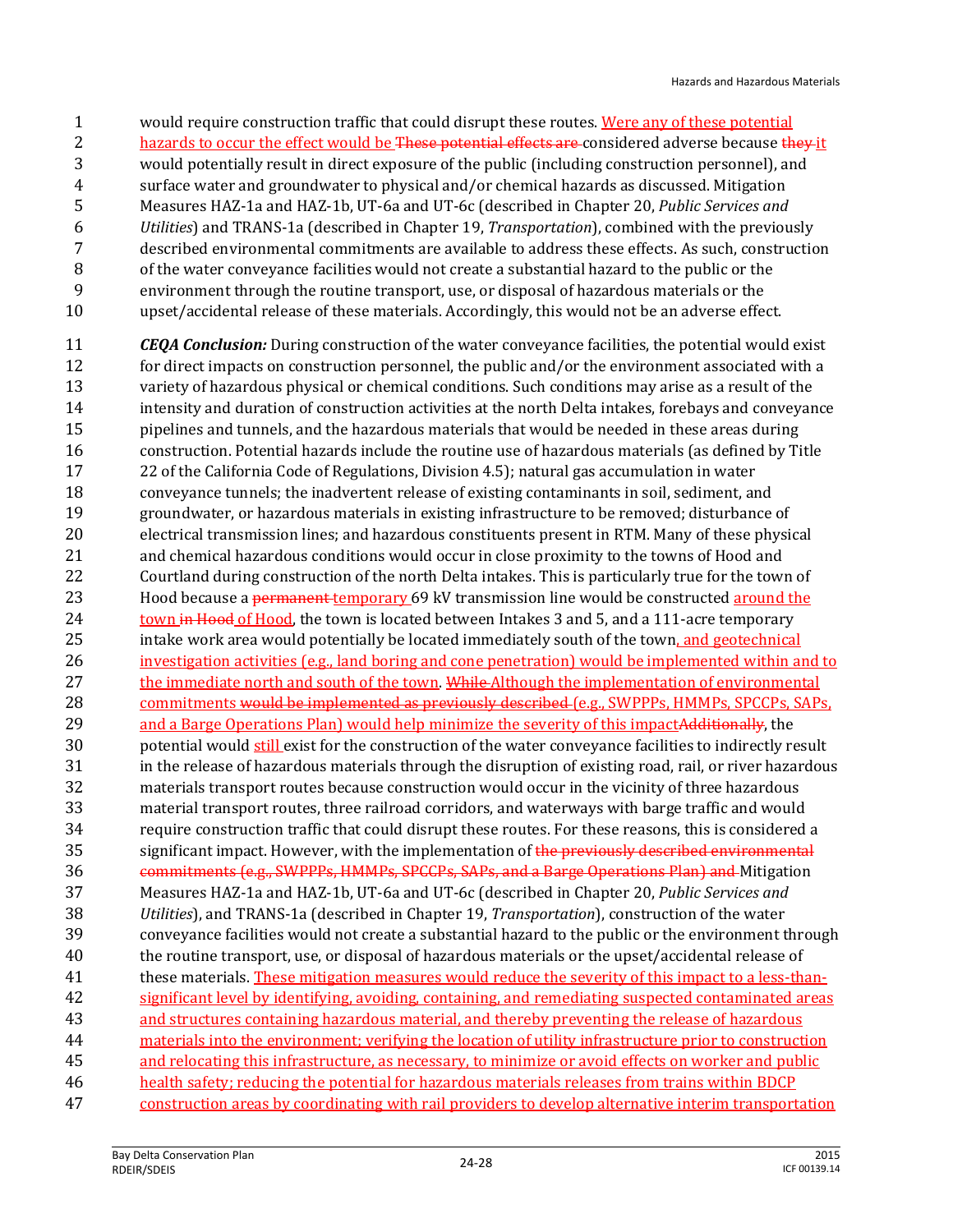modes, and daily construction time windows during which construction would be restricted or rail operations would need to be suspended for any activity within railroad rights of way. Accordingly, these mitigation measures would reduce the severity of this impact to a less-than-significant level.

#### **Mitigation Measure HAZ-1a: Perform Preconstruction Surveys, Including Soil and Groundwater Testing, at Known or Suspected Contaminated Areas within the Construction Footprint, and Remediate and/or Contain Contamination**

- BDCP proponents will identify potential areas of hazardous materials and remediate and/or contain contamination in order to reduce the likelihood of hazardous materials being released into the environment. The BDCP proponents will perform preconstruction hazardous waste investigations at properties to be acquired for construction associated with the BDCP. Areas to 11 be excavated as part of construction of (e.g., for water conveyance facilities, shaft locations, concrete batch plants, intake locations, RTM storage areas, staging areas, forebays, borrow and spoil sites, barge unloading, restoration activities, and other appurtenant facilities) where historical contamination has been identified (e.g., SOCs) or where contamination is suspected (e.g., as evidenced by soil discoloration, odors, differences in soil properties, abandoned USTs) 16 will undergo soil and/or groundwater testing at a certified laboratory provided that existing 17 data is not available to characterize the nature and concentration of the contamination. Where concentrations of hazardous constituents, such as fuel, solvents or pesticides in soil or groundwater, exceed applicable federal or state thresholds, contaminated areas will be avoided 20 or soil and/or groundwater removed from the contaminated area will be remediated and contained in compliance with applicable state and federal laws and regulations. If hazardous materials are encountered, consultation with the regional DTSC office will be required to establish which permit and subsequent action will be required to appropriately handle those hazardous materials. Groundwater removed with the dewatering system would be treated, as necessary, and discharged to surface waters under an NPDES permit (see Chapter 8, *Water Quality*).
- Implementation of this mitigation measure will result in the avoidance, successful remediation or containment of all known or suspected contaminated areas, as applicable, within the construction footprint, which would prevent the release of hazardous materials from these areas into the environment.

#### **Mitigation Measure HAZ-1b: Perform Pre-Demolition Surveys for Structures to Be Demolished within the Construction Footprint, Characterize Hazardous Materials and Dispose of Them in Accordance with Applicable Regulations**

- BDCP proponents will perform surveys and characterize and dispose of hazardous materials in order to reduce the likelihood that hazardous materials are released into the environment. Where demolition of existing structures is necessary, measures will be implemented to ensure hazards are avoided or minimized and that the release of hazardous materials, such as residual fuel in underground fuel storage tanks, or lead-based paint or asbestos-containing materials in buildings, is avoided. These measures will include the following practices.
- Perform pre-demolition surveys to identify all potentially hazardous materials, including asbestos-containing material and lead-based paint.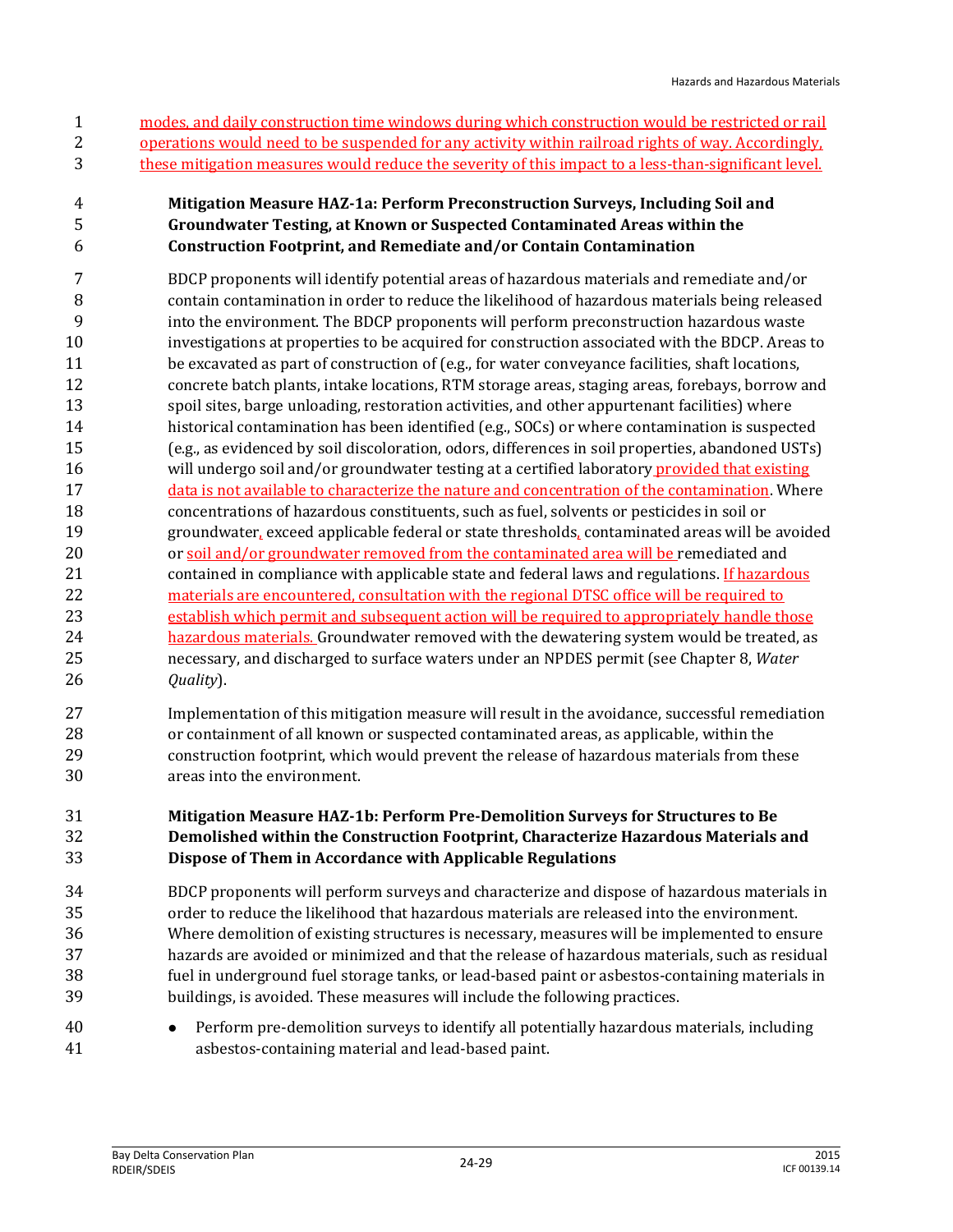| $\mathbf{1}$<br>$\overline{c}$<br>3                      | $\bullet$ | Coordinate with owners of property to be acquired by BDCP proponents to help identify<br>potentially hazardous infrastructure and/or infrastructure containing potentially hazardous<br>materials.                                                                                                                                                                                                                                                                                                                                                                                                                                                                                                                                                                                                                                                                                                                 |
|----------------------------------------------------------|-----------|--------------------------------------------------------------------------------------------------------------------------------------------------------------------------------------------------------------------------------------------------------------------------------------------------------------------------------------------------------------------------------------------------------------------------------------------------------------------------------------------------------------------------------------------------------------------------------------------------------------------------------------------------------------------------------------------------------------------------------------------------------------------------------------------------------------------------------------------------------------------------------------------------------------------|
| 4<br>5<br>6                                              | $\bullet$ | Characterize and separate hazardous materials from structures before demolition and<br>ensure that such materials are disposed of at an approved disposal site according to<br>applicable regulations.                                                                                                                                                                                                                                                                                                                                                                                                                                                                                                                                                                                                                                                                                                             |
| 7<br>8<br>9                                              | $\bullet$ | Remove underground fuel storage tanks and contents to a licensed disposal site where the<br>tanks will be scraped and the contents disposed of in accordance with applicable<br>regulations.                                                                                                                                                                                                                                                                                                                                                                                                                                                                                                                                                                                                                                                                                                                       |
| 10<br>11<br>12                                           | $\bullet$ | Disposal of materials containing PCBs will comply with all applicable regulations, codes, and<br>ordinances. Disposal of large quantities of PCB waste will occur at incinerators approved for<br>burning of PCB-containing waste.                                                                                                                                                                                                                                                                                                                                                                                                                                                                                                                                                                                                                                                                                 |
| 13<br>14<br>15                                           | $\bullet$ | Implement proper handling and disposal procedures for potentially hazardous materials,<br>such as solvents and household or industrial-strength maintenance chemicals and cleaners<br>in buildings to be demolished.                                                                                                                                                                                                                                                                                                                                                                                                                                                                                                                                                                                                                                                                                               |
| 16<br>17<br>18<br>19<br>20<br>21<br>22<br>23<br>24<br>25 | $\bullet$ | As applicable, a Cal-OSHA-certified asbestos and lead-based paint contractor will prepare a<br>site-specific asbestos and/or lead hazard control plan with recommendations for the<br>containment of asbestos and/or lead-based paint materials during demolition activities, for<br>appropriate disposal methods and locations, and for protective clothing and gear for<br>abatement personnel. Site-specific asbestos abatement work would meet the requirements<br>of both the federal Clean Air Act and Cal-OSHA (CCR Title 8, Subchapter 4, Article 4, Section<br>1529). If asbestos-containing materials are found, contractors licensed to conduct asbestos<br>abatement work will be retained and will direct the abatement. In addition, the applicable<br>Air Quality Management District(s) will be notified 10 days prior to initiation of demolition<br>activities of asbestos-containing materials. |
| 26<br>27<br>28<br>29                                     | $\bullet$ | Containers suspected of, or confirmed as, containing lead-based paint will be separated<br>from other building materials during the demolition process. Separated paint will be<br>classified as a hazardous waste if the lead content exceeds 1,000 parts per million and<br>will be disposed of in accordance with applicable regulations.                                                                                                                                                                                                                                                                                                                                                                                                                                                                                                                                                                       |
| 30<br>31<br>32                                           |           | Sewer lines will be plugged with concrete to prevent soil and/or groundwater<br>contamination, and the end of the lines will be flagged above ground for future location and<br>identification.                                                                                                                                                                                                                                                                                                                                                                                                                                                                                                                                                                                                                                                                                                                    |
| 33<br>34                                                 | $\bullet$ | Gas lines will be plugged or capped and the end of the lines will be flagged above ground for<br>future location and identification.                                                                                                                                                                                                                                                                                                                                                                                                                                                                                                                                                                                                                                                                                                                                                                               |
| 35<br>36<br>37<br>38                                     | $\bullet$ | The use of explosives for demolition will not be allowed for any structures that contain<br>asbestos, lead-based paint, or any other hazardous materials in concentrations that would<br>create a substantial hazard to the public or the environment should they become airborne as<br>a result of blasting                                                                                                                                                                                                                                                                                                                                                                                                                                                                                                                                                                                                       |
| 39<br>40<br>41                                           | $\bullet$ | Hazardous waste, including contaminated soil, generated at demolition sites will be handled,<br>hauled, and disposed of at an appropriately licensed disposal facility under appropriate<br>manifest by a licensed hazardous waste hauler.                                                                                                                                                                                                                                                                                                                                                                                                                                                                                                                                                                                                                                                                         |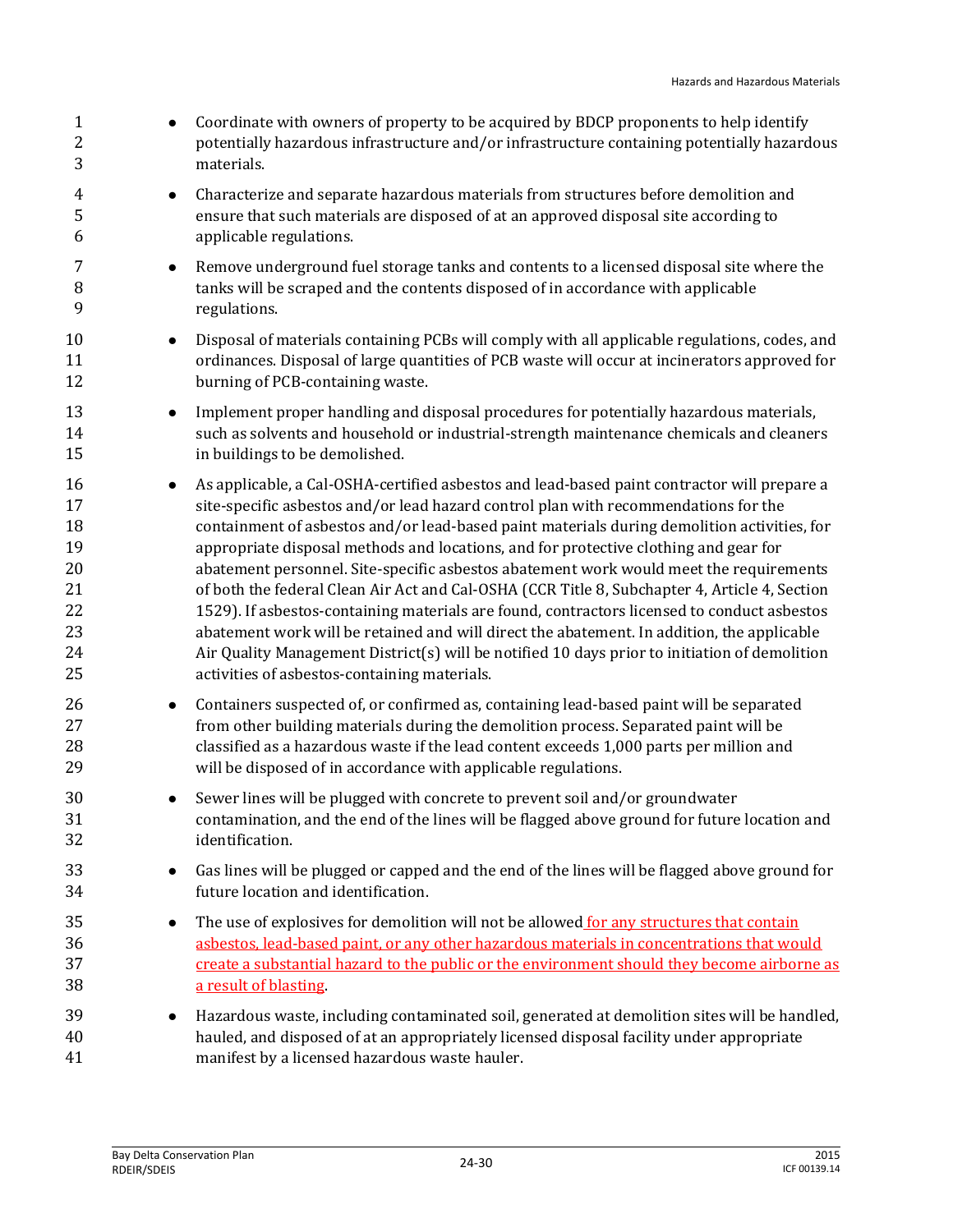- Implementation of this measure will ensure that hazardous materials present in or associated with structures being demolished will not be released into the environment.
- **Mitigation Measure UT-6a: Verify Locations of Utility Infrastructure**
- Please see Mitigation Measure UT-6a under Impact UT-6 in the discussion of Alternative 1A in Chapter 20, *Public Services and Utilities*.
- **Mitigation Measure UT-6c: Relocate Utility Infrastructure in a Way That Avoids or Minimizes Any Effect on Worker and Public Health and Safety**
- Please see Mitigation Measure UT-6c under Impact UT-6 in the discussion of Alternative 1A in Chapter 20, *Public Services and Utilities*.
- **Mitigation Measure TRANS-1a: Implement Site-Specific Construction Traffic Management Plan**
- Please see Mitigation Measure TRANS-1a under Impact TRANS-1 in the discussion of Alternative 1A in Chapter 19, *Transportation*.

#### **Impact HAZ-2: Expose Sensitive Receptors Located within 0.25 Mile of a Construction Site to Hazardous Materials, Substances, or Waste during Construction of the Water Conveyance Facilities**

 *NEPA Effects:* An adverse effect may occur if a construction work site is located within 0.25 mile of an existing or proposed school, or other sensitive receptor, and releases hazardous materials that pose a health hazard. There are no hospitals or parks located within 0.25 mile of Alternative 4. However, as shown in Figure 24-8, Excelsior Middle School in Byron would be within 0.25 mile of 21 the construction footprint for Alternative 4. The school would be near a proposed temporary permanent 230 kV transmission line running to the southeast and northwest. Construction of the transmission line would require the use of heavy equipment, such as dozers, cranes, and off-road work trucks, which would require the routine use of hazardous materials (e.g., fuels, solvents, oil and grease). Consequently, there would be the risk of accidental spills or equipment leaks of these types of hazardous materials, as discussed under Impact HAZ-1.

- Although there would be a risk of accidental spills of hazardous materials (e.g., fuels, solvents, 28 paints) during the construction of the proposed temporary transmission line, and generally where heavy construction equipment is operated, the quantities of hazardous materials likely to be used during construction activities are likely to be small. Were hazardous materials to be released inadvertently, spills or equipment leaks would be localized and minimal, and thus there would be no risk to anyone not in immediate proximity to these releases spills. Further, as discussed under Impact HAZ-1, BMPs to minimize the potential for the accidental release of hazardous materials and to contain and remediate hazardous spills, as part of the SWPPPs, SPCCPs, and HMMPs, would be implemented, as set forth in Appendix 3B, *Environmental Commitments.* Therefore, the students and staff at Excelsior Middle School would not be exposed to hazardous materials, substances, or waste during construction of the water conveyance facilities. As such, there would be no adverse effect. Potential air quality effects on sensitive receptors are discussed in Chapter 22, *Air Quality and*
- *Greenhouse Gases.*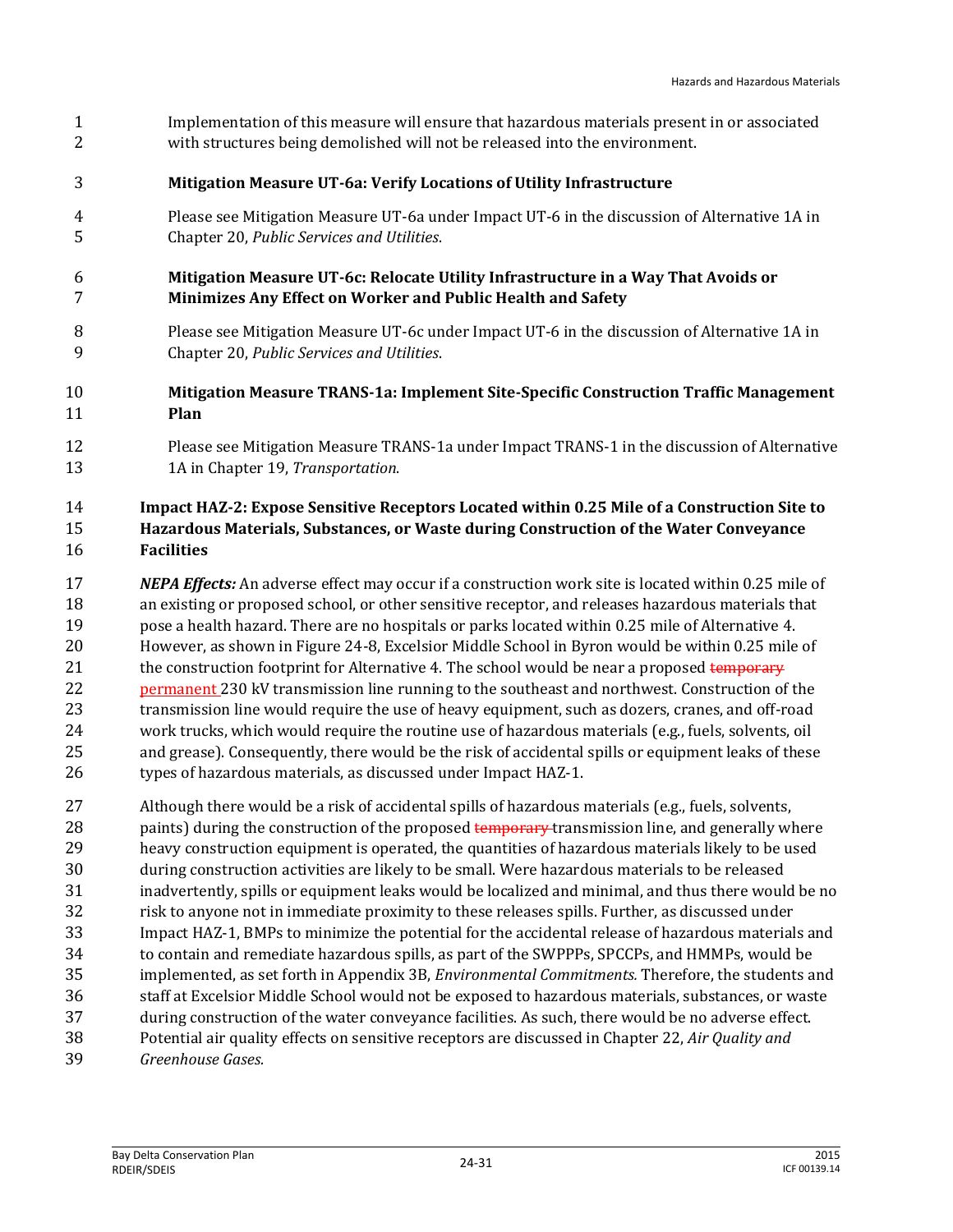- In addition, under this alternative, an operable barrier would be constructed at the head of Old River near the Mossdale Village area of Lathrop, adjacent to land designated for public use and which could include future schools or parks. If a school or park were built prior to the completion of construction of the operable barrier, sensitive receptors would be in close proximity to BDCP construction activities, creating the potential for an adverse effect. However, because there is currently no school or park within 0.25 mile of the operable barrier site, and because no school or park is currently proposed within 0.25 mile of that site, there would be no adverse effect on sensitive receptors at this site.
- *CEQA Conclusion*: A significant impact may occur if a construction work site is located within 0.25
- mile of an existing or proposed school, or other sensitive receptor, and releases hazardous materials 11 that pose a health hazard. There are no parks or hospitals located within 0.25 mile of the Alternative 4 water conveyance facilities alignment. However, Excelsior Middle School is located within 0.25 13 mile of the proposed construction footprint of a proposed temporary permanent 230 kV transmission line. Additionally, under this alternative, an operable barrier would be constructed at the head of Old River near the Mossdale Village area of Lathrop, adjacent to land designated for 16 public use and which could include future schools or parks. If a school or park were built prior to the completion of construction of the operable barrier, sensitive receptors would be in close proximity to BDCP construction activities, creating the potential for an impact on those types of sensitive receptors. However, no school or park is currently proposed within 0.25 mile of the proposed operable barrier site.
- 21 Construction of the 230 kV temporary transmission line would require the routine use of hazardous materials (e.g., fuels, solvents, oil and grease) because heavy machinery such as cranes, off-road work trucks, and dozers would be required. Consequently, there would be the risk of accidental spills and equipment leaks of these types of hazardous materials during construction of the transmission line. However, the quantities of hazardous materials likely to be used during construction activities are likely to be small. Were hazardous materials to be released inadvertently, spills or equipment leaks would be localized and minimal, and thus there would be no risk to anyone not in immediate proximity to these releases. Further, BMPs to minimize the potential for the accidental release of hazardous materials and to contain and remediate hazardous spills, as part of the SWPPPs, SPCCPs, and HMMPs, would be implemented*.* Therefore, staff and students at Excelsior Middle School would not be at risk or adversely affected by exposure to hazardous materials, substances, or waste during construction of the water conveyance facilities. As such, this impact would be less than significant. No mitigation is required.
- Potential air quality effects on sensitive receptors are discussed in Chapter 22, *Air Quality and Greenhouse Gases.*

#### **Impact HAZ-3: Potential to Conflict with a Known Hazardous Materials Site and, as a Result, Create a Significant Hazard to the Public or the Environment**

- *NEPA Effects:* As described in Section 24.1, the storage and use of bulk quantities of hazardous materials, such as pesticides, fuels, and solvents, is common throughout the study area. The locations of known or suspected SOCs that may have contaminated soils and/or groundwater were identified in the study area during the ISA and are presented in Figure 24-4. SOCs within 0.5 mile of the construction footprint, as well as those within the construction footprint, for this alternative are identified in Table 24-5. The number of SOCs may change during right-of-way evaluation, land
- acquisition and preconstruction site-clearance investigations or during construction. Additional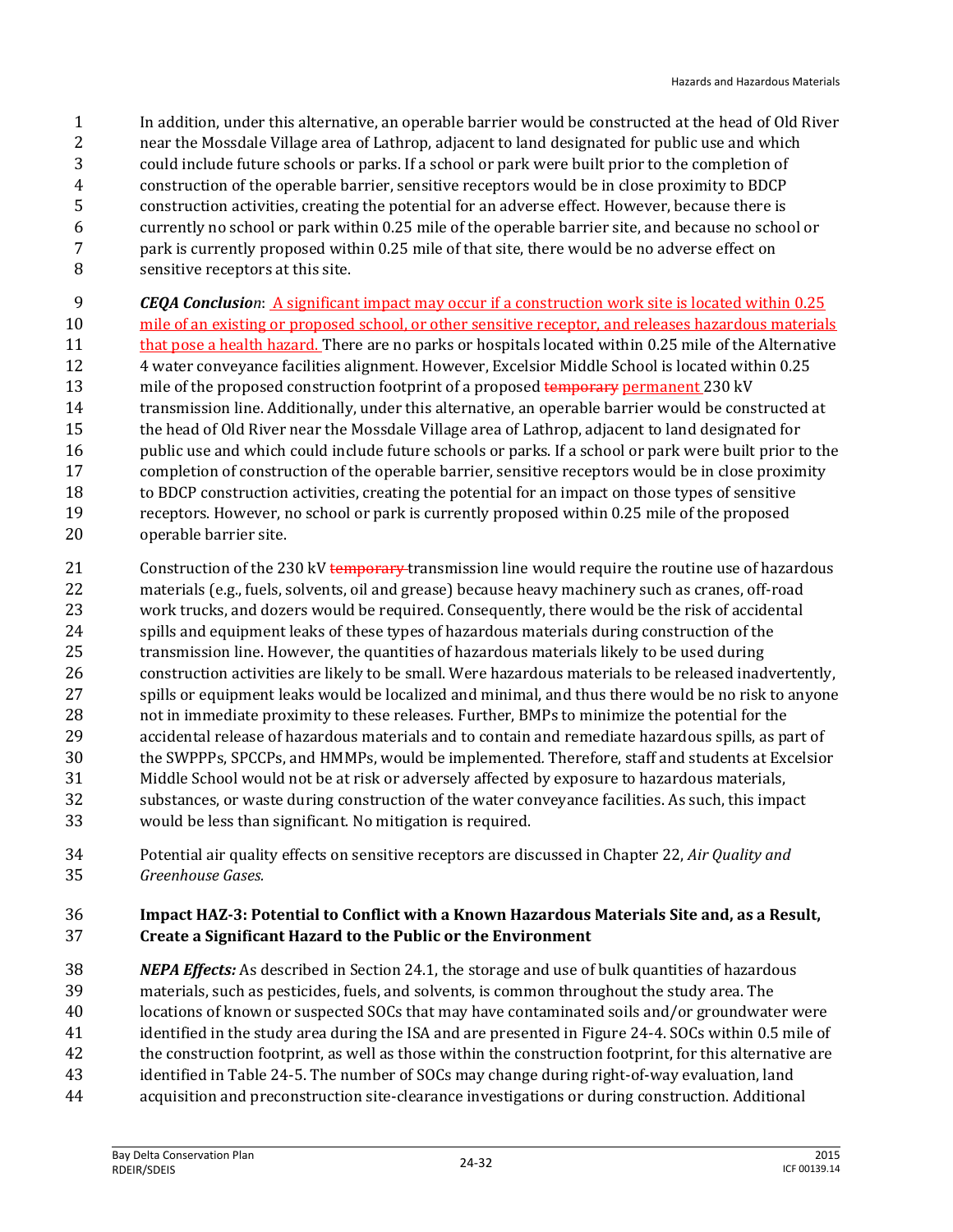- SOCs may be identified during these activities, and currently identified SOCs may be determined innocuous after site-specific field investigation and testing.
- California Government Code 65962.5 directs DTSC to compile a list, known as the "Cortese List," of hazardous materials sites. These sites consist of leaking underground storage tanks, solid waste facilities, landfills and sites with potential or confirmed hazardous substance releases. Although this list is no longer updated by the state, it nonetheless provides valuable information to developers to prevent the re-release of hazardous materials resulting from excavation or disturbance of hazardous materials by preventing unanticipated disturbance of these sites. "Cortese List" sites make up a subset of the mapped SOCs.
- There are no "Cortese List" sites or known SOCs within the construction footprint of Alternative 4 (Table 24-5 and Figure 24-4). As such, there would be no conflict pertaining to a known hazardous materials site during construction, including for either the north-south or east-west transmission line option, for this alternative of the water conveyance facilities, and thus, no related hazard to the public or the environment. For those hazardous materials sites identified within the 0.5-mile radius but which are not within the construction footprint, there would be no potential for construction of the water conveyance facilities to disturb those sites such that there would be a re-release of hazardous materials that would create a hazard for the public or environment. As such, there would be no effect. The potential for encountering unknown hazardous materials sites during the course of construction is discussed under Impact HAZ-1.
- *CEQA Conclusion:* Because there are no known SOCs within the construction footprint of the water conveyance facility for Alternative 4 there would be no conflict with known hazardous materials sites during construction of the water conveyance facilities, and therefore, no related hazard to the public or the environment. Accordingly, there would be no impact. No mitigation is required. The potential for encountering unknown hazardous materials sites during the course of construction is discussed under Impact HAZ-1.

#### **Impact HAZ-4: Result in a Safety Hazard Associated with an Airport or Private Airstrip within 2 Miles of the Water Conveyance Facilities Footprint for People Residing or Working in the Study Area during Construction of the Water Conveyance Facilities**

- *NEPA Effects:* Development around an airport, particularly in the approach and departure paths, can create obstructions in the airspace traversed by an approaching or departing aircraft. Additionally, certain land uses have the potential to create hazards to aircraft such as a distracting glare, smoke, steam, or invisible heat plumes. Safety impacts from aircraft accidents near airports are typically avoided by specifying the types of land uses allowed, and thereby limiting the number of people who would be exposed to the risk of an accident, and avoiding land uses that could create hazards to air traffic. Airspace protection primarily involves limitations on the height of objects on the ground near airports.
- High-profile construction equipment, such as tall cranes for installation of pipelines, placement of concrete fill in intake piles, and removal of cofferdam sheet piles, for example, and pile drivers, such as would be used during the construction of the intakes, have the potential to result in safety hazards to aircraft during takeoff and landing if the equipment is operated too close to runways. It is not yet known what the maximum height of the high-profile construction equipment that would be used would be. Tower cranes, for example, may be required, and a typical tower crane can have a
- total height greater than 200 feet—a height that could be considered an obstruction or hazard to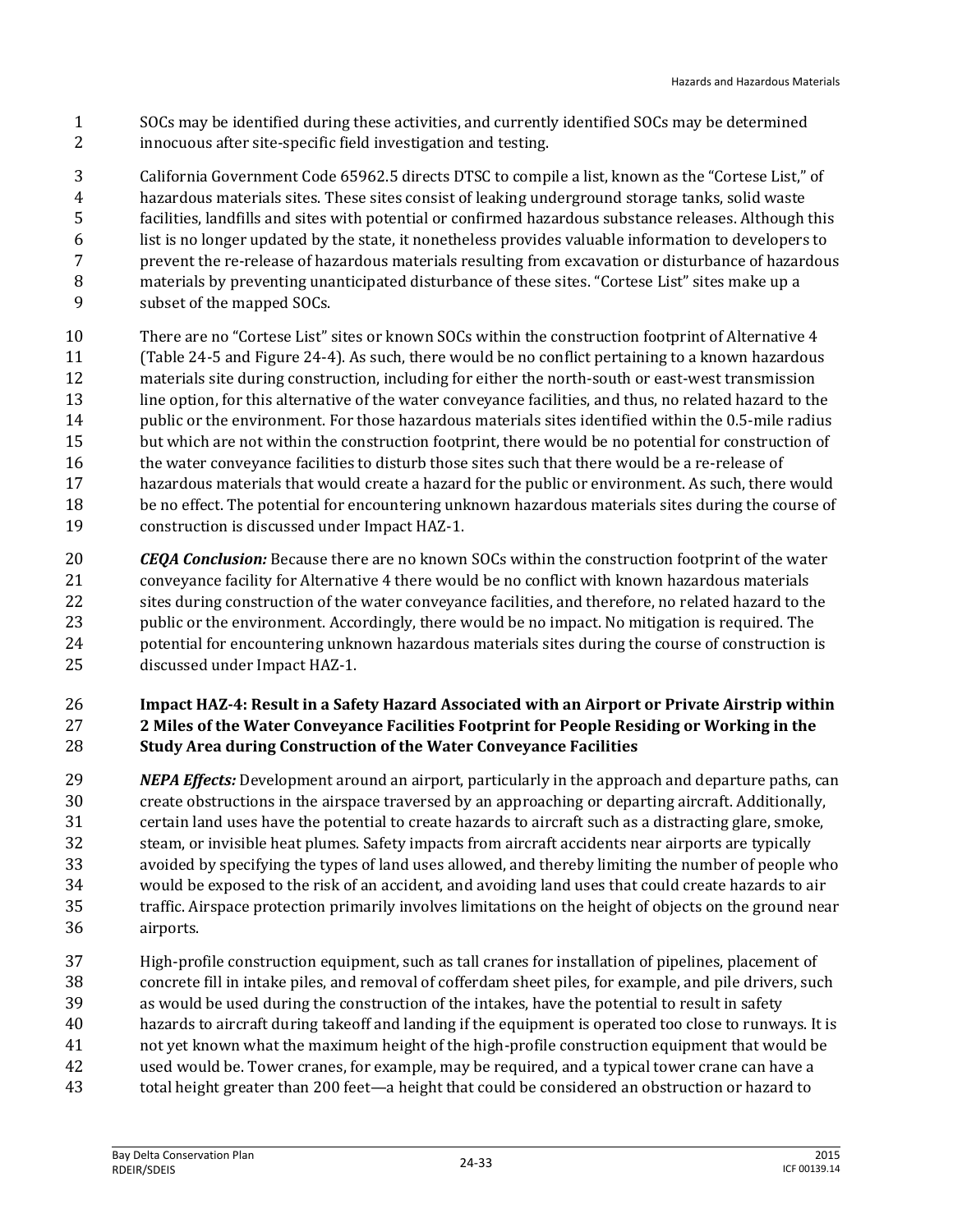1 navigable air space if located near an airport. Similarly, tall structures, such as the surge tower at the pumping plant for Intake 2, could also pose a risk to air safety.

 As shown in Figure 24-9 and Table 24-6, three private airports (Borges-Clarksburg Airport, Spezia Airport, and Flying B Ranch Airport) and two public airports (Byron Airport and Franklin Field Airport) are located within 2 miles of the water conveyance facilities for Alternative 4. The Borges- Clarksburg Airport, located 2 miles northeast of the town of Clarksburg, is within 2 miles of several proposed water conveyance facilities features—a fueling stationtunnel work area;, a temporary 8 access road, and a RTM area.<del>; a concrete batch plant; a borrow and/or spoils area; a temporary work</del> **area; and permanent and temporary access roads.** Spezia Airport, on Tyler Island, is within 2 miles 10 of a proposed temporary 230 kV transmission linetwo ventilation/access shafts, a tunnel work area, 11 and a permanent access road. Flying B Ranch Airport, in Elk Grove, is within 2 miles of a proposed 12 temporary permanent 230 kV transmission line. Byron Airport, less than 1.5 miles west of Clifton Court Forebay, is within 2 miles of a proposed RTM area; a proposed permanent access road, as well 14 as a temporary access road; a proposed permanent 230 kV temporary transmission line; temporary work areas; and a siphon and a canal related to the proposed expansion of Clifton Court Forebay. 16 Franklin Field Airport, approximately 4 miles southeast of Franklin, is less than 1 mile from the a 17 proposed permanent temporary 230 kV transmission line. In addition, an existing 230 kV and 500 kV transmission line, both located south of Clifton Court Forebay, would be relocated to an area further south/southeast within 0.5 mile of their original location. However, because the nearest airport, Byron Airport, is over 3 miles away, this work is not expected to pose an air safety hazard. With the exception of the proposed transmission lines, construction of these features or work in these areas would not require the use of high-profile construction equipment. Because construction of the proposed transmission lines would potentially require high-profile equipment (e.g., cranes), 24 and because construction of the proposed 230 kV transmission lines would require the use of helicopters during the stringing phase, the safety of air traffic arriving or departing from either of 26 these airports could be compromised during construction of the proposed transmission lines.

 To help ensure protection of airspace, under 14 CFR Part 77, the FAA requires project proponents to inform them about proposed construction or alteration of objects within 20,000 feet of a public-use or military runway and having a height exceeding a 100:1 imaginary surface (1 foot upward per 100 feet horizontally) beginning at the nearest point of the runway for runways greater than 3,200 feet in length. For shorter public-use or military runways, the notification surface has a 50:1 slope and extends 10,000 feet from the runway. Exceptions to this notification requirement are made for "any object that would be shielded by existing structures of a permanent and substantial character or by natural terrain or topographic features of equal or greater height, and would be located in the congested area of a city, town, or settlement where it is evident beyond all reasonable doubt that the structure so shielded would not adversely affect safety in air navigation." Notice must be provided for temporary objects such as construction cranes and any object more than 200 feet in height above ground level or above the established airport elevation. Notification of the FAA enables them to evaluate the effect of the proposed object on air navigation through an aeronautical study (OE/AAA). The OE/AAA will indicate whether the project would have a "substantial adverse effect" on air safety. If it is determined that the proposed structure or structures exceeds obstruction standards or will have an adverse effect on navigable airspace, the project proponent is given the opportunity to amend the project proposal to avoid the impact; adjustments to aviation requirements that would accommodate the project are investigated as well. As described in Section 24.2.2.17, , *State Aeronautics Act*, The State Aeronautics Act (Public Utilities Code, Section 21001 et seq.) authorizes **Caltrans and local governments to protect navigable airspace and prohibits the construction of any**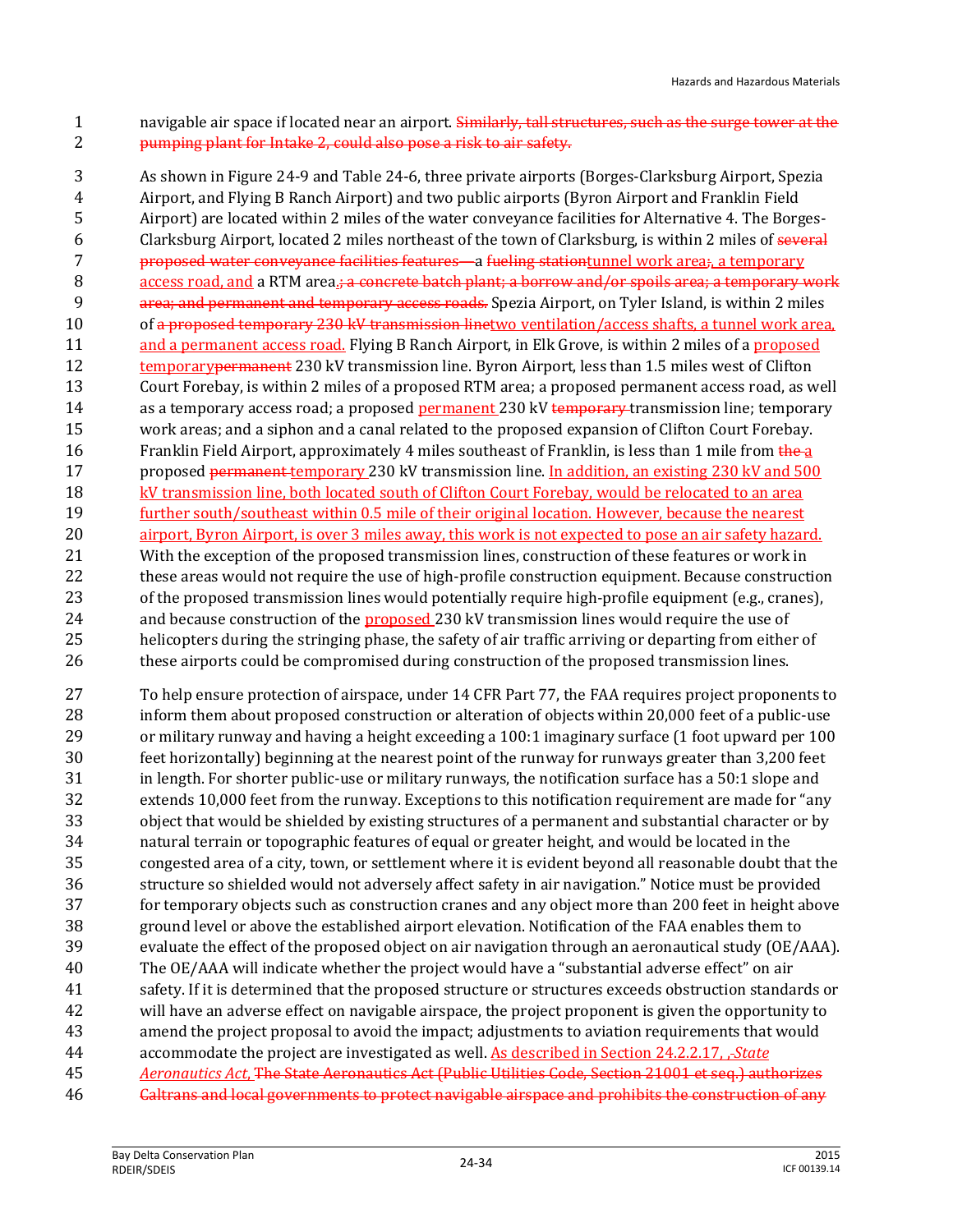- structure or permitting any natural growth of a height which would constitute a hazard to air navigation unless Caltrans first issues a permit (Public Utilities Code, Section 21659). The permit is not required if the FAA has determined that the structure or growth does not constitute a hazard to air navigation or would not create an unsafe condition for air navigation. Caltrans requires notification, in writing, for proposed construction of any state building or enclosure within 2 miles of any airport before an agency acquires title to the property for the building or enclosure or for an addition to an existing site (Public Utilities Code, Section 21655). Caltrans would respond with a written investigation report of the proposed site and provide recommendations, as necessary, to 9 reduce potential hazards to air navigation. As part of an environmental commitment pursuant to the 10 State Aeronautics Act (see Section 24.2.2.17), DWR would adhere to these recommendations (e.g., recommendations for the marking and/or lighting of temporary or permanent structures exceeding an overall height of 200 feet above ground level), which would reduce the potential for adverse effects on air safety, as would compliance with the recommendations of the OE/AAA. Accordingly, this would not be an adverse effect (see Appendix 3B, *Environmental Commitments*).
- *CEQA Conclusion:* The use of helicopters for stringing the proposed 230 kV transmission lines and 16 relocating the existing 230 kV and 500 kV transmission lines, and of high-profile construction equipment (200 feet or taller), such as cranes, for installation of pipelines, and potentially pile drivers, such as would be used during the construction of the intakes, have the potential to result in safety hazards to aircraft during takeoff and landing if the equipment is operated too close to runways. Three private airports (Borges-Clarksburg Airport, Spezia Airport, and Flying B Ranch 21 Airport) and two public airports (Byron Airport and Franklin Field Airport) are located within 2 miles of the construction footprint of several features of the water conveyance facilities for 23 Alternative 4, including temporary and permanent transmission lines. Relocation of the existing 230 kV and 500 kV transmission lines is not expected to result in an air safety hazard because the nearest airport to the new location is greater than 3 miles away.
- DWR would coordinate with Caltrans' Division of Aeronautics prior to initiating construction and comply with its recommendations based on its investigations and compliance with the recommendations of the OE/AAA (for Byron and Franklin Field Airports). These recommendations, which could include limitations necessary to minimize potential problems such as the use of temporary construction equipment, supplemental notice requirements, and marking and lighting high-profile structures, would reduce potential impacts on air safety. Accordingly, this impact would be less than significant. No mitigation is required.

#### **Impact HAZ-5: Expose People or Structures to a Substantial Risk of Property Loss, Personal Injury or Death Involving Wildland Fires, Including Where Wildlands Are adjacent to Urbanized Areas or Where Residences Are Intermixed with Wildlands, as a Result of Construction, and Operation and Maintenance of the Water Conveyance Facilities**

 *NEPA Effects:* As shown in Figure 24-10, no portion of Alternative 4 is located in or near an area designated as a High or Very High Fire Hazard Severity Zone. The northernmost and southernmost 39 portions of Alternative 4, where intake facilities and fuelingfuel stations, and the expanded Clifton Court Forebay, respectively, would be located, are near Moderate Fire Hazard Severity Zones (Figure 24-10), as is the site of the operable barrier at the head of Old River. Construction, operation, and maintenance of the water conveyance facilities would involve the use of equipment and ignitable materials, and would involve activities that could potentially start fires. For example, as discussed in Chapter 3, *Description of Alternatives,* facility maintenance would consist of activities such as painting, cleaning, repairs, and other routine tasks. Some of these activities would involve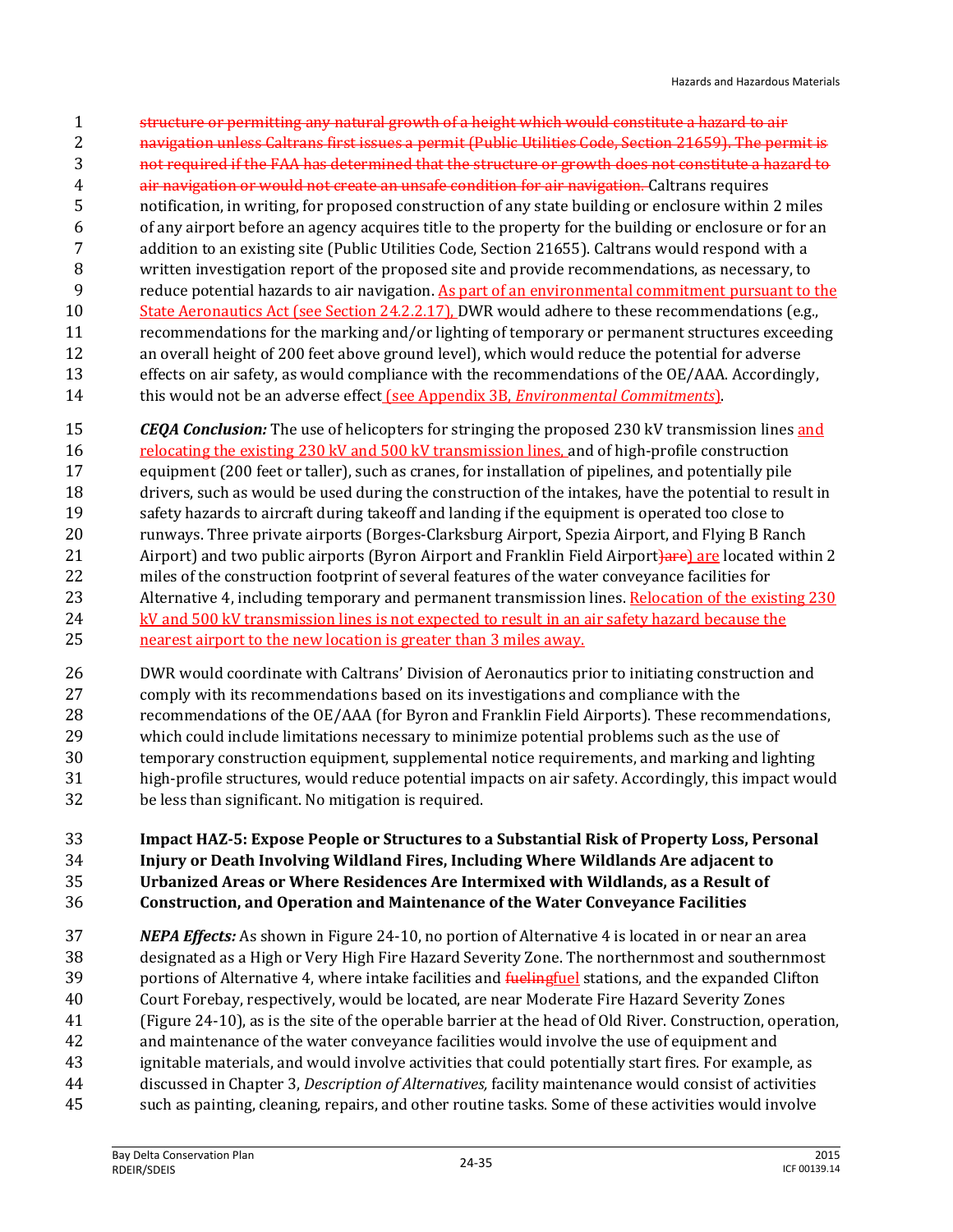the use of flammable chemicals, such as fuels and solvents, which could be inadvertently ignited by sparks from equipment/machinery if proper safety measures were not employed. Further, during construction, fires could be caused by a variety of factors, including vehicle exhaust, welding activities, parking on dry grass, and accidental ignition of fuel. However, as previously discussed, the study area mainly consists of agricultural lands with pockets of rural residential land uses that are not adjacent to wildlands, as well as residential areas that are intermixed with wildlands. The potential for construction or operation and maintenance activities to generate hazards associated with wildland fires would be minimal. Further, as described in Appendix 3B, *Environmental Commitments*, measures to prevent and control wildland fires would be implemented by DWR during construction, operation, and maintenance of the water conveyance facilities in full compliance with Cal-OSHA standards for fire safety and prevention. These measures would include, but not be limited to, the following.

- **•** Construction sites will have an adequate onsite supply of water and all-weather access for firefighting equipment and emergency vehicles.
- **•** A list of all major fire hazards, proper handling and storage procedures for hazardous materials, potential ignition sources and their control, and the type of fire protection equipment necessary to control each major hazard.
- **No fires will be allowed at work sites.** Smoking will be allowed only in areas designated for smoking, and these areas will be cleared of vegetation, or in enclosed vehicles. Cigarette butts are to be disposed of in car ashtrays or other approved disposal containers and dumped daily in a proper receptacle off the work site.
- **•** The contractor will be responsible for maintaining appropriate fire suppression equipment at the work site including an all-wheel drive water truck or fire truck with a water tank of at least 3,000 gallon capacity. Fire extinguishers, shovels and other firefighting equipment will be available at work sites and on construction equipment. Each vehicle on the ROW will be equipped with a minimum 20 pound (or two 10 pound) fire extinguisher(s) and a minimum of 5 gallons of water in a fire fighting apparatus (e.g., bladder bag).
- 28 At the work site, a sealed fire toolbox will be located at a point accessible in the event of fire. This fire toolbox will contain: one back-pack pump-type extinguisher filled with water, two axes, two McLeod fire tools, and enough shovels so that each employee at the work site can be equipped to fight fire.
- 32 Gasoline-powered construction equipment with catalytic converters will be equipped with shielding or other acceptable fire prevention features. Internal combustion engines will be equipped with spark arrestors.
- Welding sites will include fire prevention provisions.
- **•** The contractor will maintain contact with local firefighting agencies throughout the fire season for updates on fire conditions, and such fire conditions will be communicated to the contractor's employees daily.
- 39 Vehicles will be restricted to the work site unless otherwise allowed for fire control procedures.
- Depending on the characteristics of the construction site, the dimensions and use of the rooms, the on-site equipment, the physical and chemical properties of the substances present and the maximum potential number of workers present, an adequate number of appropriate basic fire-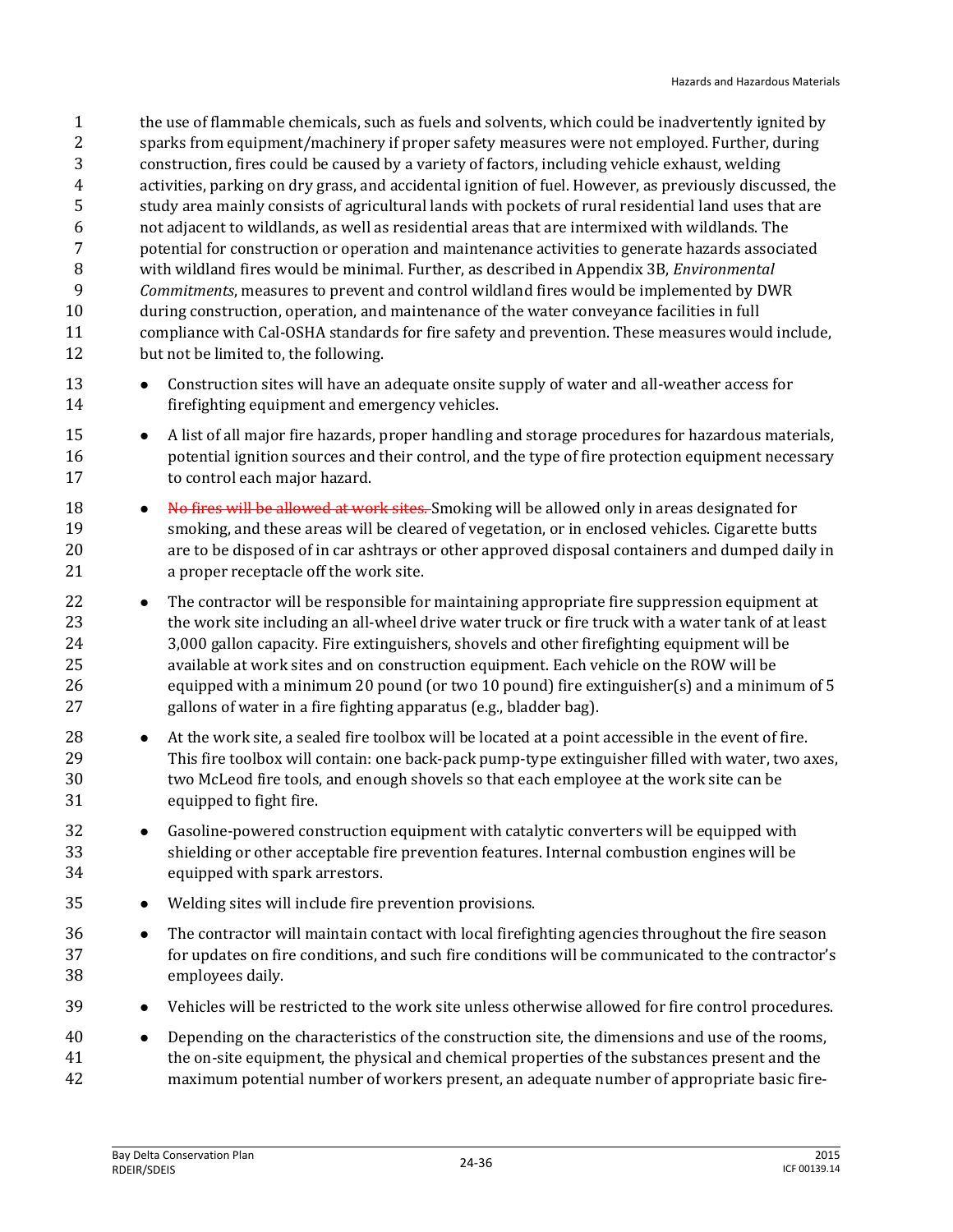- fighting devices and, where required, automatic fire extinguishing systems shall be provided at 2 the site.
- **Basic fire-fighting devices and automatic fire extinguishing systems shall be regularly** maintained, checked and tested.
- Basic fire-fighting devices shall be positioned in a visible place which is free from obstruction.
- The location of fire-fighting equipment shall be indicated by fire safety signs. The signs shall be sufficiently resistant and placed at appropriate points.
- **If substances which can cause combustion or substances the use of which may produce**  explosive dust or gas are used or preserved on a construction site, special protective measures (ventilation, prohibition on the use of open fire, etc.) shall be applied in order to prevent the risk of fire and explosion.
- 12 
Every person at work on a construction site shall, so far as is reasonably practicable, be instructed in the correct use of any fire-fighting equipment which it may be necessary for him to use.

 These measures and potentially others will be guided by implementation of a FPCP in coordination with federal, state, and local agencies, as part of the project as an environmental commitment (Appendix 3B, *Environmental Commitments*). Because development and implementation of measures under the FPCP would help ensure that people or structures would not be subject to a substantial risk of loss, injury or death involving wildland fires and because the proposed water conveyance facilities would not be located in a High or Very High Fire Hazard Severity Zone, this effect would not be adverse.

 *CEQA Conclusion:* People or structures would not be subject to a significant risk of loss, injury or death involving wildland fires during construction or operation and maintenance of the water conveyance facilities because the alternative would comply with Cal-OSHA fire prevention and safety standards; DWR would implement standard fire safety and prevention measures as part of an FPCP (Appendix 3B, *Environmental Commitments*); and because the water conveyance facilities would not be located in a High or Very High Fire Hazard Severity Zone. Therefore, this impact would be less than significant. No mitigation is required.

#### **Impact HAZ-6: Create a Substantial Hazard to the Public or the Environment through the Release of Hazardous Materials or by Other Means during Operation and Maintenance of the Water Conveyance Facilities**

- *NEPA Effects:* During long-term operation and maintenance of the water conveyance facilities, the transport, storage, and use of chemicals or hazardous waste materials may be required. Hazardous waste generated at facility sites will be handled, hauled, and disposed of at an appropriately licensed disposal facility under appropriate manifest by a licensed hazardous waste hauler (see Appendix 3B, *Environmental Commitments*). Maintenance requirements for the tunnels several of the water 37 conveyance facilities features (e.g., tunnels) have not yet been finalized (See Chapter 3, Section 3.6.1.2, for a general description of the operation and maintenance requirements for the water conveyance facilities). However, the operation and maintenance of certain alternative features, such 40 as the intake-pumping plants, would require the use of hazardous materials, such as fuel, oils, grease, solvents, and paints. For example, planned maintenance at pumping facilities would include checking oil levels, replacing oil in the pumps, and greasing pump bearings. Additionally, routine
- 43 facility maintenance would involve painting of the pumping plants and appurtenant structures,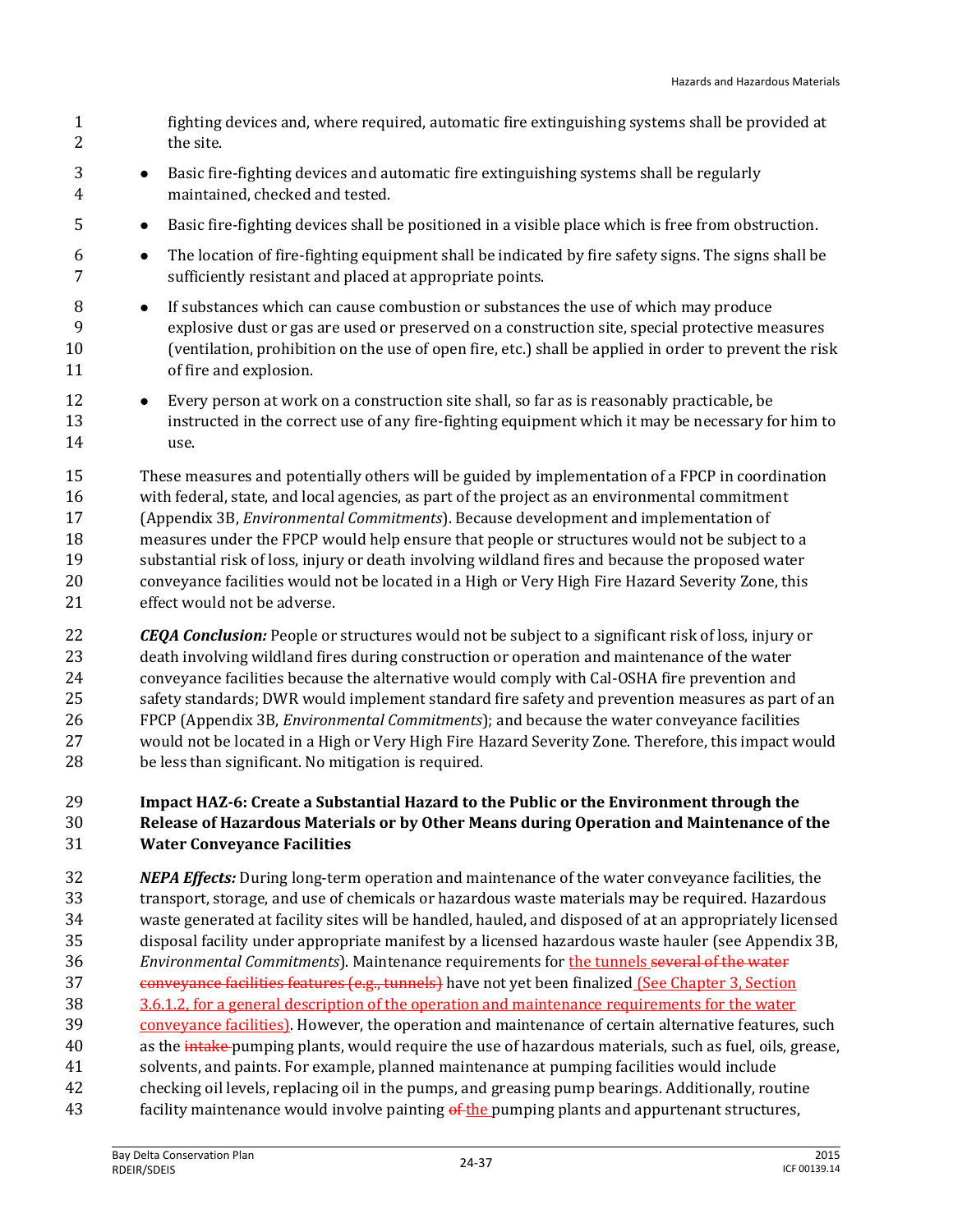cleaning, repairs, and other routine tasks that ensure the facilities are operated in accordance with design standards.

 Under this alternative, in which only three intake facilities would be operated and maintained, the 4 potential for hazards associated with the two that be pumping plants and sediment basins would be less widespread than under alternatives with five intake facilities. Furthermore, Alternative 4 does not involve an intermediate pumping plant at the intermediate forebay; the relatively smaller, control structure that would replace it would potentially have fewer or less intense hazards associated with its operation and maintenance. However, the operation and maintenance of an operable barrier under this alternative would expand the potential for hazards. Solids collected at the solids lagoons, and sediment dredged during periodic maintenance dredging at the intakes and operable barrier at the head of Old River may contain hazardous constituents (e.g., persistent pesticides, mercury, PCBs). Sediment accumulation in both the northern and southern portion of the expanded Clifton Court Forebay is expected to be minimal over the 50-year permit period. However, it is anticipated that there may be some sediment accumulation at the inlet structure of the northern portion of Clifton Court Forebay. Therefore, while overall sediment accumulation in this forebay is not expected to be substantial, some dredging may be required at the inlet structure to maintain an even flow path.

18 Facility equipment maintenance would be required for the *intake-two* pumping plants near Clifton 19 Court Forebay, the sedimentation basins and solids lagoons, the intermediate forebay, the control 20 structure at the proposed expanded Clifton Court Forebay and at the operable barrier and boat lock at the head of Old River. Timing of maintenance activities would be variable and would be dictated by the schedule and day-to-day requirements of specific components being maintained. Maintenance activities at the intakes would include debris and sediment removal, biofouling and corrosion prevention, and repairs following physical impacts to the intake structures. Sediment and solids removal from the sedimentation basins and solids lagoons, respectively, is expected to be an ongoing process during operation of the water conveyance facilities. During operation of the water conveyance facilities, water would enter sedimentation basins at three intakes along the east bank of the Sacramento River in the north Delta. Settled sediment would then be pumped to solids lagoons where it would be dewatered and removed for disposal off site; sediment pore water would be pumped back into the sedimentation basins. The dewatered solids, like sediment dredged at the intakes, may contain pesticides from agricultural and urban areas, metals or organic compounds from urban stormwater runoff, and mercury from historic mining upstream of the Delta. The wide variety of pesticides that has been applied, the numerous crops grown in the region, and the fact that predominant land use across the Delta supports agriculture indicate that persistent pesticides that have been widely applied (e.g., organochlorines) and are likely to be found in the soils and potentially sediment throughout the Delta. Because of their relatively low water solubility, persistent pesticides and compounds generally accumulate in the environment in sediment and soil as well as in the fatty tissue of terrestrial and aquatic animals and humans. Human exposure to organochlorine pesticides is primarily through the diet. No comprehensive area-wide soil or sediment sampling program is known to have been conducted to evaluate pesticide residues from agricultural use. Thus, it is not known if persistent pesticide concentrations in dewatered solids from the solids lagoons, or in dredged sediment from around the intakes, would exceed applicable federal or state standards. As previously described, although the concentration of mercury in 44 sediment throughout the study area is not known, one study indicated that the mercury concentration in sediment (suspended) at Freeport, just upstream of the intake locations, was less than 10 ng/l, below the recommended criterion of 50 ng/l (Domagalski 2001).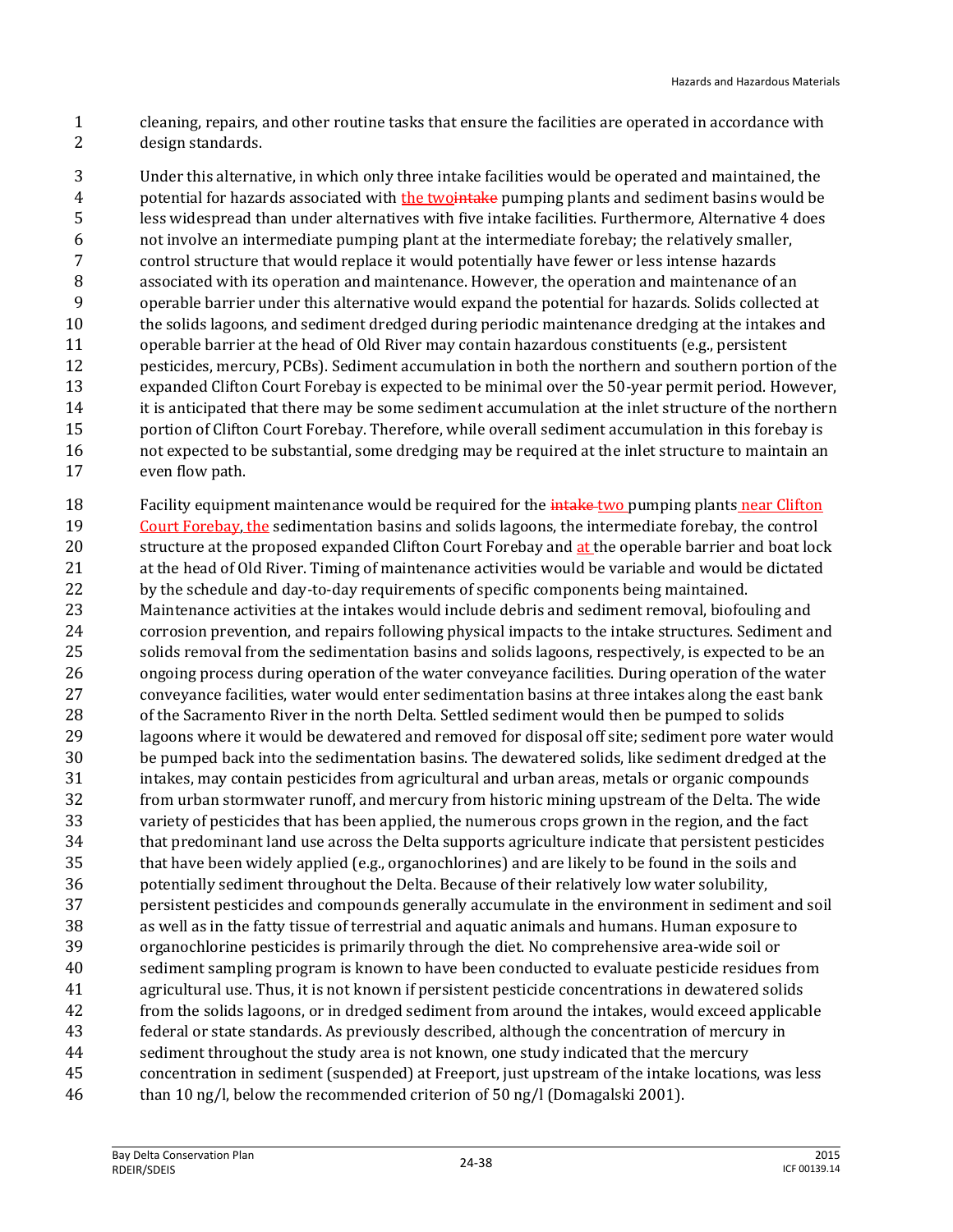- Based on a worst-case scenario for alternatives with three intakes, considering the throughput of the intakes at a maximum flow of 3,000 cfs, less than 100,000 dry pounds of solids per day would be pumped to the solids lagoons. During periods of high sediment load in the Sacramento River, the daily mass of solids would be expected to increase to up to approximately 152,000 dry pounds per day. The annual volume of solids is anticipated to be less than 300,000 cubic feet (dry solids). An anticipated 10,800 cubic yards of dry sediment/solids would be produced annually as a result of maintenance of the solids lagoons with three intakes operating. Potentially contaminated solids 8 could pose a hazard to the environment if improperly disposed of, which would be considered an 9 adverse effect. However, with Iimplementation of Mitigation Measure HAZ-6-, solids from the solids lagoons would be sampled and characterized to evaluate disposal options, and disposed of accordingly at an appropriate, licensed facility. Implementation of the mitigation measure would help ensure that there are no adverse effects on soil, groundwater or surface water due to improperly disposed of solids from the solids lagoons. Dewatered solids may require special management to meet discharge/disposal requirements.
- To ensure that potentially contaminated sediment from maintenance dredging activities would not 16 adversely affect soil, groundwater or surface water, a SAP would be implemented prior to any dredging activities, as described under Impact HAZ-1 for this alternative. All dredged sediment would be characterized chemically prior to reuse to ensure that reuse of this material would not result in a hazard to the public or the environment. To the extent practicable, scheduled routine and emergency maintenance activities associated with equipment at the intakes would be conducted at a permanent maintenance facility located at one of the three intakes sites; the precise location has not yet been determined. Replacement of erosion protection on the levees and embankments would also occur periodically.
- The operable barrier at the head of Old River would require control gate maintenance every 5 to 10 years; and annual maintenance of the motors, compressors, and control systems. The site would also include a boat lock operator's building and a control building, which would both require periodic routine maintenance. All these would involve potentially hazardous fluids, as described below. Maintenance dredging around the gate to clear out sediment deposits could occur every 3 to 5 years, and spoils would be dried in adjacent areas. Implementation of a SAP prior to any dredging activities would help ensure that there are no adverse effects on soil, groundwater or surface water due to improperly disposed of or reused sediment.
- Some of the materials used in routine facility and equipment maintenance may include hydraulic oil for lubricating machinery, fuel, batteries for vehicles and equipment, nitrogen, carbon dioxide or clear agent fire suppression, paints, cleaning solvents and chemicals, and pesticides and herbicides for grounds maintenance. Some of these materials, for example, bulk fuel and lubricants, would likely be stored in the maintenance facilities. Vehicle fueling that occurs during operations and maintenance activities and could pose the risk of fueling spills and leakage from bulk fuel storage tanks. Accidental release of fuels, lubricants, solvents, grounds care chemicals (e.g., fertilizers, pesticides and herbicides), and other hazardous materials could potentially have adverse effects if not contained or if released in large enough quantities, as described under Impact HAZ-1 above. However, under normal use, the inadvertent release of these types of chemicals would likely only have the potential to result in minor, temporary hazards to workers immediately adjacent to these releases. Because these chemicals would be used in small quantities and inadvertent releases would be localized, and because, as discussed under Impact HAZ-1, environmental commitments implemented as part of the HMMPs, SPCCPs, and SWPPPs, including equipping facility buildings with spill containment and cleanup kits; ensuring that hazardous materials containment containers are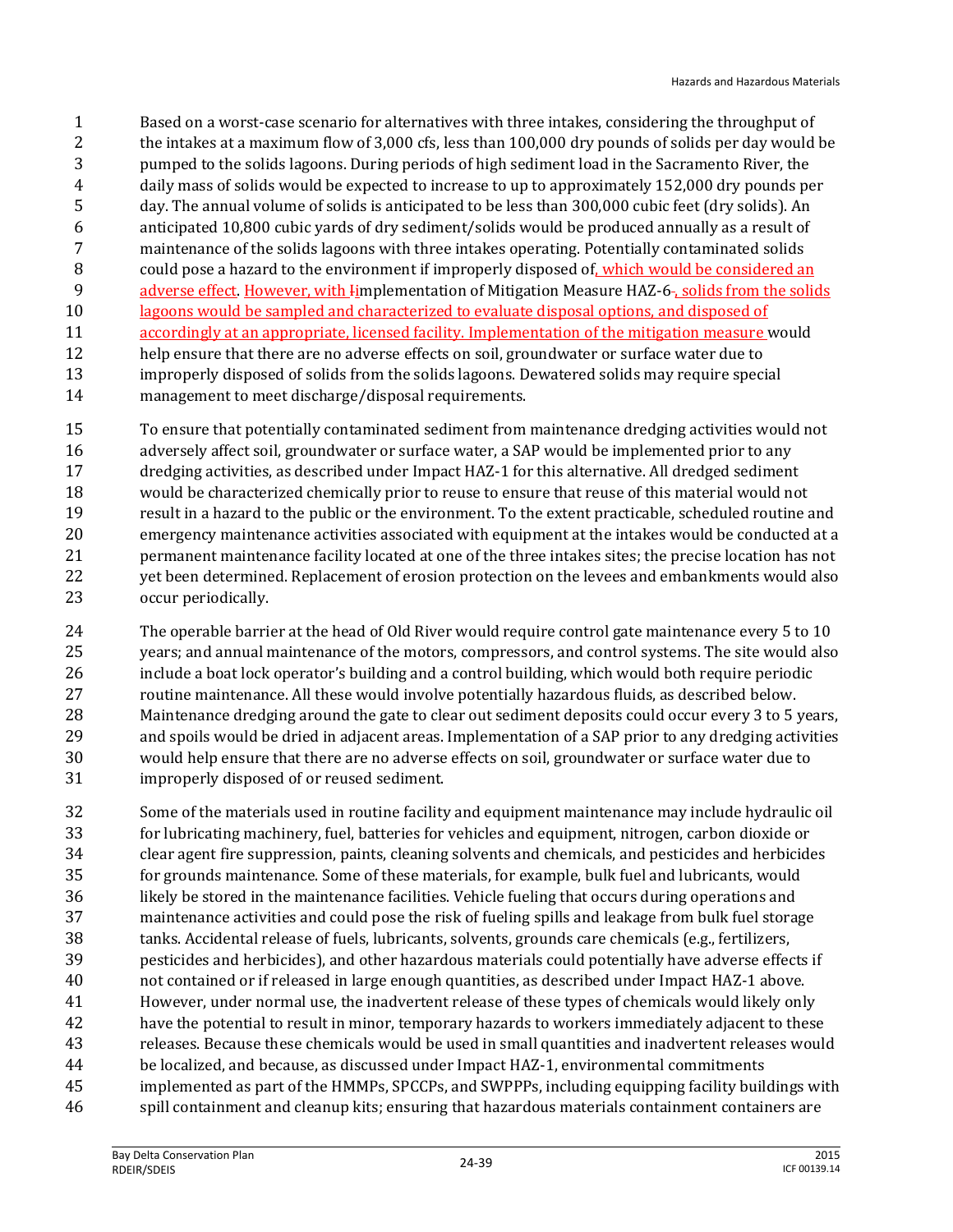clearly labeled with identity, handling and safety instructions, and emergency contact information; and requiring that personnel be trained in emergency response and spill containment techniques, would minimize the potential for the accidental release of hazardous materials and would help contain and remediate hazardous spills should they occur, it is unlikely that the general public or the environment would be adversely affected due to these types of activities.

 Although Excelsior Middle School is within 0.25 mile of the construction footprint for Alternative 4, no hazards would be expected to potentially affect school children or staff at this school as a result of operations and maintenance of the water conveyance facility. The school is located within 0.25 9 miles of a proposed temporary permanent 230 kV transmission line, the maintenance of which would not pose a hazard to the school children or staff given that the school would be approximately 11 0.25 miles from the proposed transmission line. which would only be necessary during construction 12 of the water conveyance facility; this feature would be removed once construction was completed, 13 and therefore no operation or maintenance of that feature would be required There are no hospitals

or parks located within 0.25 mile of the construction footprint.

 The locations of airports with respect to the pipeline/tunnel alignment are provided in Figure 24-9. The Borges-Clarksburg, Flying B Ranch, and Spezia Airports (private air facilities), and Byron and Franklin Field Airports (public air facilities) would be within 2 miles of this alternative's construction footprint (Figure 24-9 and Table 24-6), as described under Impact HAZ-4 for this 19 alternative. With the exception of power transmission lines supplying power to pumps, surge 20 towers, and other equipment used for water conveyance facilities operation and maintenance, water conveyance facilities operations and maintenance are not anticipated to require high-profile equipment (i.e., equipment with a vertical reach of 200 feet or more), the use of which near an airport runway could result in an adverse effect on aircraft. DWR would adhere to all applicable FAA regulations (14 CFR 77) and coordinate and comply with Caltrans' Division of Aeronautics when performing work with high-profile equipment within 2 miles of an airport to avoid adverse effects on air safety. Compliance with these recommendations, which could include limitations necessary to minimize potential problems, such as the use of temporary construction equipment, supplemental notice requirements, and marking and lighting high-profile structures would reduce the potential for impacts on air safety.

 In summary, during routine operation and maintenance of the water conveyance facilities the potential would exist for the accidental release of hazardous materials and other potentially hazardous releases (e.g., contaminated solids and sediment), and for interference with air safety should high-profile equipment be required for maintenance of the proposed transmission lines near an airport. Accidental hazardous materials releases, such as chemicals directly associated with routine maintenance (e.g., fuels, solvents, paints, oils), are likely to be small, localized, temporary and periodic; therefore, they are unlikely to result in adverse effects on workers, the public, or the environment. Further, BMPs and measures implemented as part of SWPPPs, SPCCPs, SAPs and HMMPs would be developed and implemented as part of the BDCP, as described under Impact HAZ- 1, and in detail in Appendix 3B, which would reduce the potential for accidental spills to occur and would result in containment and remediation of spills should they occur. Approximately 10,800 cubic yards of dry sediment/solids would be produced annually as a result of maintenance of the solids lagoons with three intakes operating. Potentially contaminated solids could pose a hazard to 43 the environment if improperly disposed of, which would be considered an adverse effect. In 44 addition, uUnder Mitigation Measure HAZ-6, solids from the solids lagoons would be sampled and characterized to evaluate disposal options, and disposed of accordingly at an appropriate, licensed facility to ensure that there would be no adverse effect.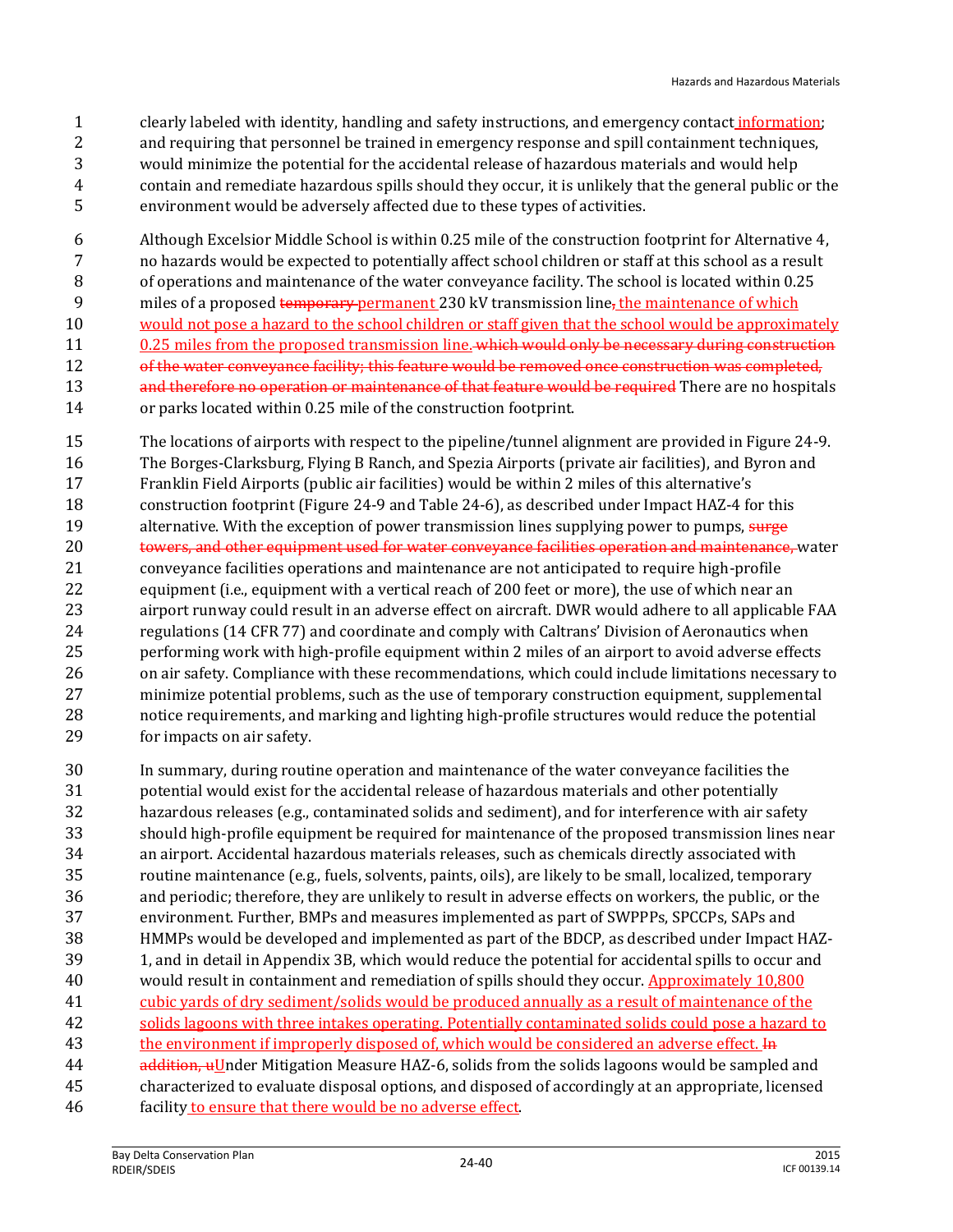- Therefore, with implementation of BMPs as part of environmental commitments and Mitigation Measure HAZ-6, operation and maintenance of the water conveyance facilities would not create a 3 substantial hazard to the public or the environment <del>These measures would ensure that this effect</del> would not create a substantial hazard to the public or the environment during operation and 5 maintenance of the water conveyance facilities, and, therefore accordingly, there would be no adverse effect. *CEQA Conclusion***:** The accidental release of hazardous materials (including contaminated solids and sediment) to the environment during operation and maintenance of the water conveyance facilities and the potential interference with air safety through the use of high-profile equipment for
- 10 maintenance of proposed transmission lines could have-result in significant impacts on the public and environment. However, implementation of the BMPs and other activities required by SWPPPs,
- 12 HMMPs, SAPs, SPCCPs, and Mitigation Measure HAZ-6, which would ensure that potentially
- contaminated dewatered solids are not reintroduced to the environment and are properly disposed
- **of, as well as adherence to all applicable FAA regulations (14 CFR Part 77) and** coordination/compliance with Caltrans' Division of Aeronautics when performing work with high-
- profile equipment within 2 miles of an airport, which would include implementation of
- recommendations to provide supplemental notice and/or equip high-profile structures with marking and lighting, would ensure that operation and maintenance of the water conveyance
- facilities would not create a substantial hazard to the public, environment or air traffic safety. 10,800 cubic yards of dry sediment/solids would be produced annually as a result of maintenance of 21 the solids lagoons with three intakes operating. Contaminated solids could pose a hazard to the environment if improperly disposed of, which would be considered a significant impact. However, with implementation of Mitigation Measure HAZ-6, solids from the solids lagoons would be sampled 24 and characterized to evaluate disposal options, and would be disposed of accordingly at an appropriate, licensed facility to avoid any significant impacts associated with the improper disposal
- 26 of potentially contaminated sediment. Therefore, this impact would be less than significant.

#### **Mitigation Measure HAZ-6: Test Dewatered Solids from Solids Lagoons Prior to Reuse and/or Disposal**

- BDCP proponents will ensure that dewatered solids from the solids lagoons are sampled and tested/characterized at a certified laboratory prior to reuse and/or to evaluate disposal options. At minimum, the solids would be tested for hazardous characteristics (i.e., toxicity, corrosivity, ignitability, and reactivity) consistent with federal standards for identifying hazardous waste (40 CFR Part 261). All dewatered solids would be disposed of in accordance with applicable federal, state, and local regulations at a solid waste disposal facility approved for disposal of such material.All dewatered solids would be disposed of in accordance with applicable regulations.
- Implementation of this measure will ensure that dewatered solids do not reintroduce hazardous constituents to the environment if they are reused, and that they are disposed of properly if they do contain hazardous levels of contaminants such as persistent pesticides and mercury.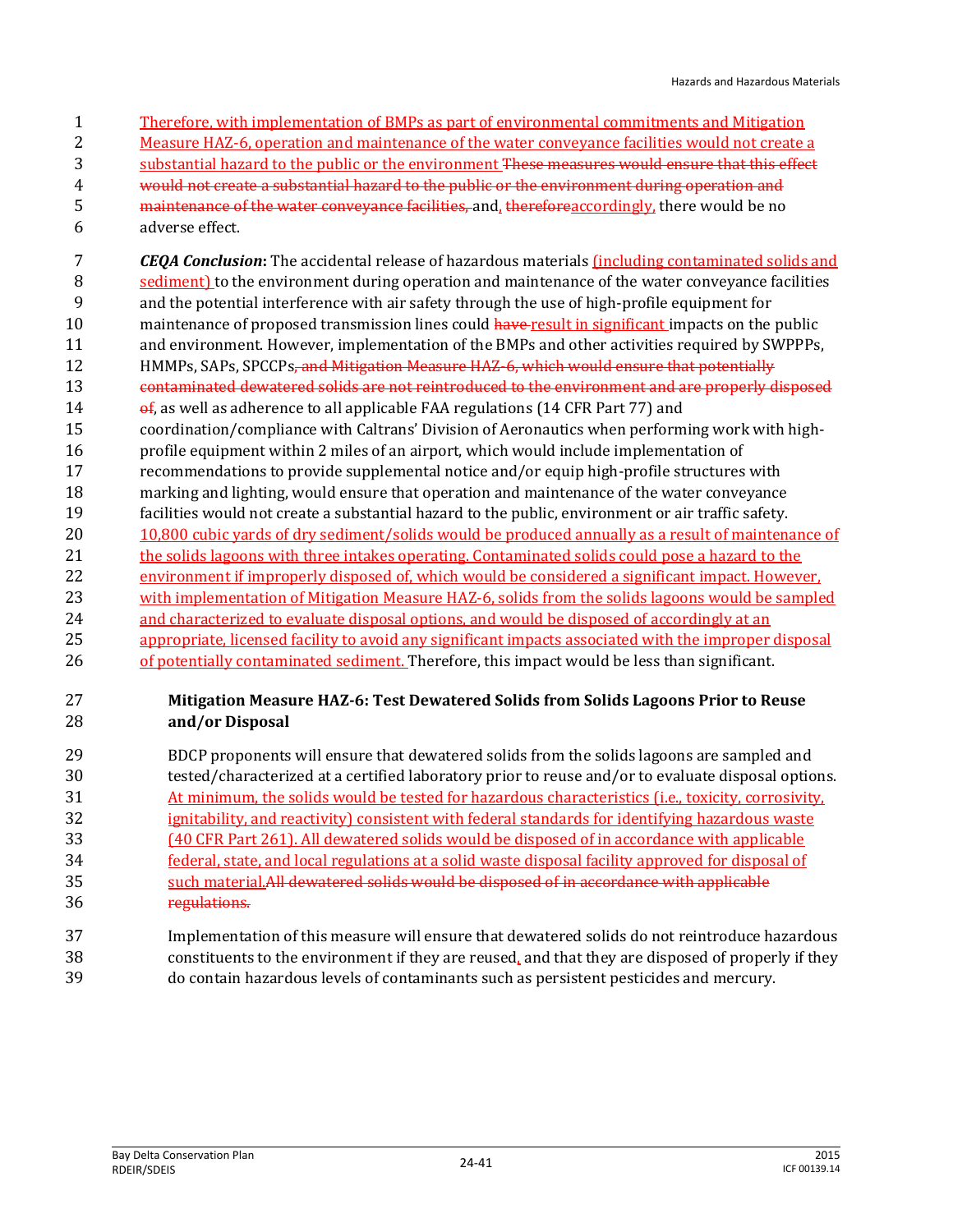**Impact HAZ-7: Create a Substantial Hazard to the Public or the Environment through the Release of Hazardous Materials or by Other Means as a Result of Implementing Conservation** 

#### **Measures CM2–-CM11, CM13, CM14, CM16, and CM18**

 *NEPA Effects:* Construction, and operation and maintenance of the proposed conservation measures (CM2–CM11, CM13, CM14, CM16, and CM18) as part of Alternative 4 could have effects related to hazardous materials and potential hazards that are similar in nature to those discussed for construction, and operation and maintenance of proposed water conveyance facilities. Although similar in nature, the potential intensity of any effects would likely be substantially lower because the nature of the activities associated with implementing the conservation measures would be different (e.g., deep excavation for pipelines and tunnels would not be required), less heavy construction equipment would be required, and the activities would be implemented in a shorter time frame. Further, potential effects from implementation of the conservation measures would be dispersed over a larger area and would generally involve substantially fewer construction and operation effects associated with built facilities.

 Implementing habitat restoration and enhancement projects in conservation zones that have proposed restoration opportunity areas would require use of construction equipment necessary to excavate restoration sites, and to construct or modify levees on and adjacent to Delta waterways. Use and maintenance of this equipment is expected to result in the potential for hazards related to the transport, use, and disposal of hazardous materials, such as fuels, oils, lubricants, paints and other hazardous substances. Other activities, including the intentional demolition of existing structures (e.g., buildings) and reuse of spoil, dredged material and/or RTM, would also present the potential to generate hazards or release hazardous materials, or activities resulting in the damage or disruption of existing infrastructure such that hazardous conditions were created.

 Some of the proposed restoration activities that would occur under CM2 – CM11 could involve the conversion of active or fallow agricultural lands to natural landscapes, such as vernal pools, floodplains, grasslands, and wetlands. As described in Section 24.1.2.2, a wide variety of pesticides has been used throughout the study area for decades, and may be present in agricultural lands (e.g., in the soil). As described in Chapter 8, *Water Quality*, in the short-term, tidal and non-tidal wetland restoration, as well as seasonal floodplain restoration (i.e., CM4, CM5, and CM10) over former agricultural lands may result in contamination of water in these restored areas with pesticide residues contained in the soils or other organic matter. Present use pesticides typically degrade fairly rapidly, and in such cases where pesticide containing soils are flooded, dissipation of those pesticides would be expected to occur rapidly. Additionally, significant increases in organochlorine and other persistent legacy pesticides are not expected in the water column because these lipophilic chemicals strongly partition to sediments. Also, concentrations in the water column should be relatively short-lived because these pesticides settle out of the water column via sediment adsorption in low-velocity flow. Accordingly, restoration activities on former agricultural lands, particularly tidal and non-tidal wetland restoration, and seasonal floodplain restoration, would not create a substantial hazard to the public or environment through pesticide release.

 In addition, certain operations and maintenance activities, such as controlling for terrestrial and aquatic nonnative vegetation will require the use of potentially hazardous herbicides, for example. These activities would occur in sensitive Delta waterways and upland areas or could occur in and around areas potentially hazardous for construction workers and operations and maintenance workers. Reasonably foreseeable upset and accident conditions related to these materials would also create a potential hazard to the public or environment.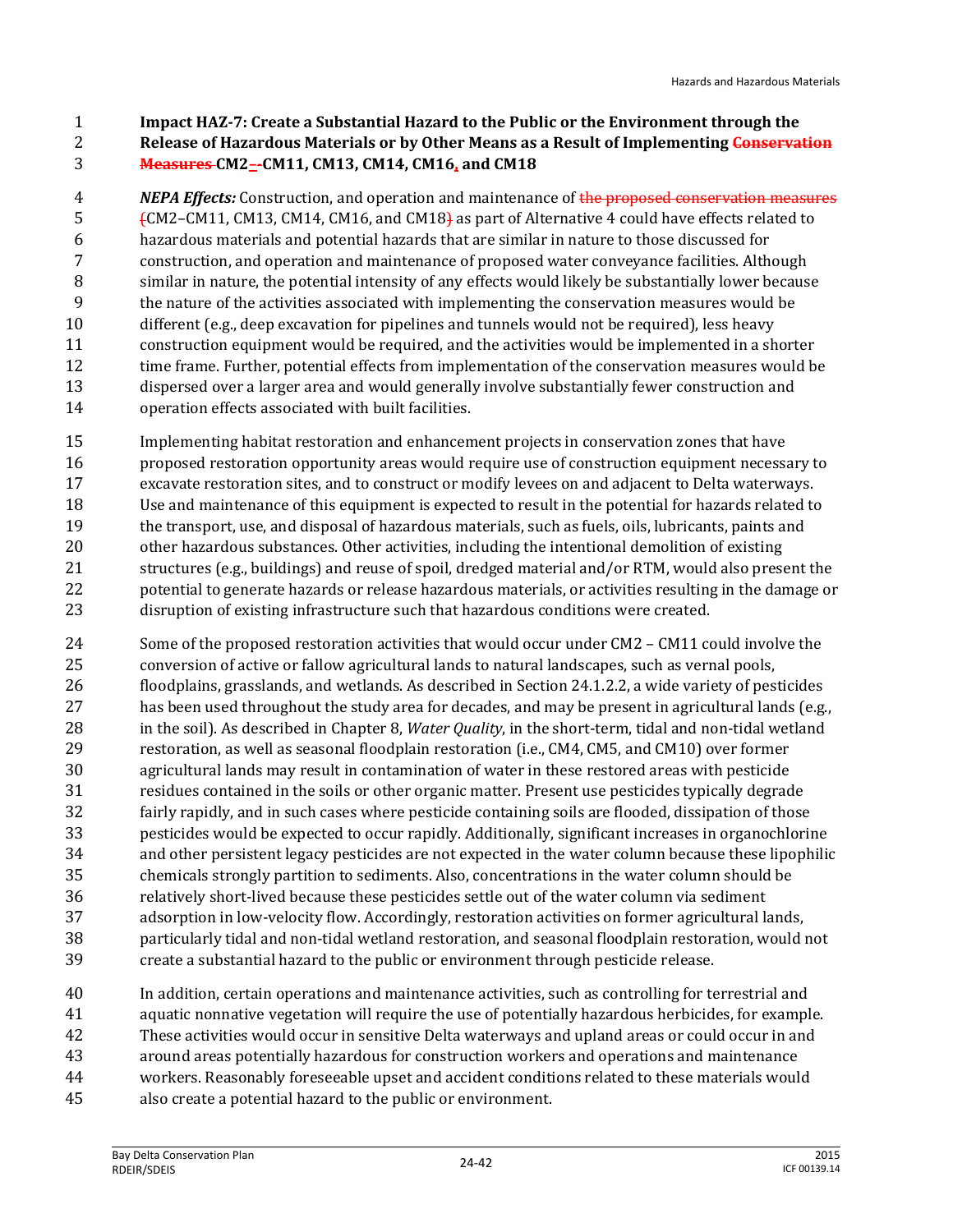- As discussed in Chapter 8, *Water Quality*, Chapter 11, *Fish and Aquatic Resources*, and Chapter 25, *Public Health*, Alternative 1A habitat restoration actions (particularly CM2*, Yolo Bypass Fisheries Enhancement;* CM4*, Tidal Natural Communities Restoration;* CM5*, Seasonally Inundated Floodplain Restoration;* CM6, *Channel Margin Enhancement; and* CM,7 *Riparian Natural Community Restoration*) are likely to result in increased production, mobilization, and bioavailability of methylmercury in the aquatic system due to biogeochemical processes. CM12, *Methylmercury Management* provides for site-specific assessment of restoration areas, integration of design measures to minimize methylmercury production, and site monitoring and reporting.
- Additionally, construction of other conservation measures related to reducing ecosystem stressors could result in the unintended release of hazardous materials as a result of constructing facilities near Delta waterways. For example, under CM16 and CM18, non-physical fish barriers and fish hatchery facilities, respectively, would be constructed and could result in effects associated with use of materials during construction that could create hazardous conditions for construction workers and affect sensitive habitat in Delta waterways or on agricultural land. Further, operations and maintenance of CM14 would require the transport, storage and use of liquid oxygen for the existing Stockton Deep Water Ship Channel aeration facility. BMPs already in place for the existing transport, storage and use of liquid oxygen would continue. Thus, no adverse effects related to this aspect of CM14 are anticipated.
- The potential also exists for release of hazardous substances within 0.25 mile of a school or other sensitive receptors (i.e., hospitals and parks) depending on the selected locations for implementing 21 the conservation measures. Potential effects would vary according to the equipment used in construction and/or operation and maintenance of a specific conservation measures (i.e., whether hazardous materials are necessary on site), the location and timing of the actions called for in the conservation measure, and the air quality conditions at the time of implementation. Proposed conservation measures would be designed to avoid sensitive receptors, and BMPs to minimize the potential for the accidental release of hazardous materials and to contain and remediate hazardous spills, as part of the SWPPPs, SPCCPs, and HMMPs, should they occur, would be implemented, as set forth in Appendix 3B, *Environmental Commitments*, and therefore, it is unlikely that school children and staff would be at risk or adversely affected.
- Constructing conservation measures that could result in a physical change in the environment could also create conflicts or encounters with known or unknown hazardous materials sites located on or in the vicinity of conservation component construction sites. For example, implementing CM2–CM11 for habitat restoration and enhancement purposes could potentially result in effects associated with agricultural and industrial-type hazardous materials at known sites that are listed on the "Cortese List." However, because locations within the eleven conservation zones (described in Chapter 3, *Description of the Alternatives*) for implementing most of the conservation measures have not yet been determined, it is not known if the conservation measures would be implemented on or near "Cortese List" sites. Project design would minimize, to the extent feasible, the need to acquire or traverse areas where the presence of hazardous materials is suspected or has been verified. Implementation of conservation measures could also involve dredging Delta waterways and other activities that could disturb contaminated sediments that hold mercury, pesticides, or other constituents. Concentrations capable of posing hazards or exceeding regulatory thresholds could present a hazard to the construction workers and any contaminated soil, sediment or groundwater would require proper handling or treatment prior to discharge or disposal. Chapter 8, *Water Quality*,
- provides further discussion of these potential contaminants.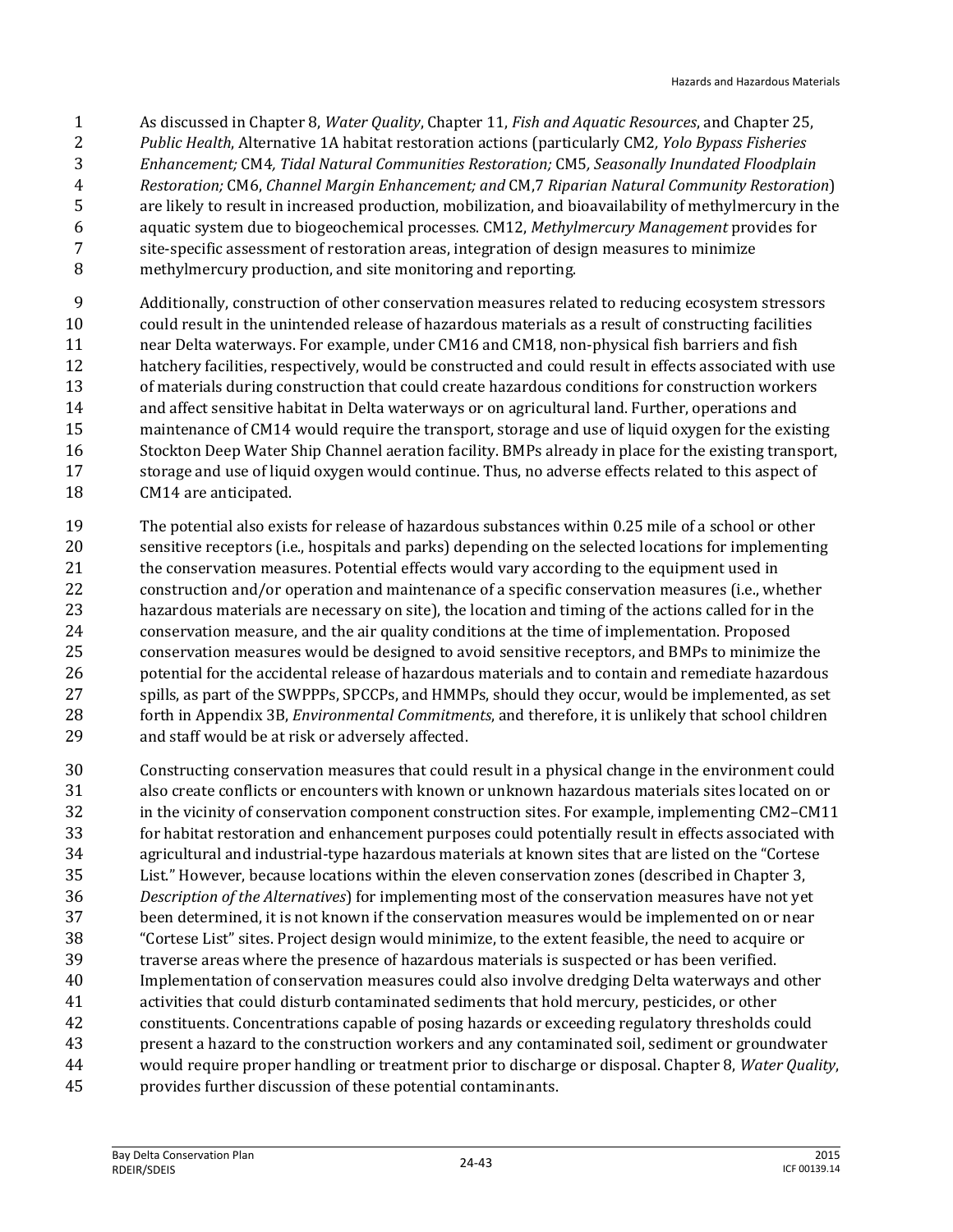Other potential hazards that could result from implementing conservation measures involve the potential for safety hazards related to construction in the vicinity of a public or private airport, and the potential for wildfire hazards in the vicinity of construction sites. As shown in Figure 24-9 and Table 24-6, there are 11 airports within the study area. With the exception of the Lost Isle Seaplane Base, Franklin Field Airport, and Byron Airport, these are private facilities. The Garibaldi Brothers Airport is located within the Suisun Marsh ROA, just south of Fairfield. Additionally, the Delta Air Park is proximate to the West Delta ROA east of Oakley. Because locations for some of the habitat restoration and enhancement activities have not yet been determined, the potential exists for some of these activities to occur at locations within 2 miles of a private or public airport. High-profile construction equipment (i.e., 200 feet or taller), such as cranes, could result in potential safety hazards to aircraft if operated in the vicinity of a runway; however, it is unlikely that this type of equipment would be employed in the types of habitat restoration, enhancement and protection activities that would be implemented as part of the conservation measures. As described for Impact HAZ-4, effects on air safety due to BDCP implementation would be avoided because BDCP proponents would adhere to all applicable FAA regulations (14 CFR Part 77) and would coordinate with Caltrans' Division of Aeronautics prior to initiating maintenance activities requiring high- profile equipment to assess whether a site investigation is necessary. If a site investigation is performed, BDCP proponents would adhere to Caltrans' recommendations in order to avoid any adverse effects on air safety. Finally, construction occurring within 10,000 feet of a public airport may be subject to an OE/AAA to be performed by the FAA. Compliance with the results of the OE/AAA would reduce the risk for adverse effects on air traffic safety. Potential safety hazards to air 22 traffic related to the potential for increased bird-aircraft strikes as a result of creating or enhancing wildlife habitat are discussed under Impact HAZ-8.

 The potential for conservation component implementation to result in or be subject to substantial risk of wildfires is possible, but the risk is expected to be low because many of the activities would be located in or near Delta waterways and adjacent to managed agricultural land. Additionally, construction activities would be managed using standard construction practices to reduce the potential for creating wildfires. Precautions would be taken to prevent wildland fires during construction, and operation and maintenance of the conservation measures would be done in full compliance with Cal-OSHA standards for fire safety and prevention. Additionally, in an effort to reduce the potential for fire hazards, the BDCP proponents would develop and implement BMPs (described under Impact HAZ-5 for this alternative and in Appendix 3B, *Environmental Commitments*) under a FPCP, in coordination with federal, state, and local agencies, as part of the environmental commitments.

 In summary, as described above, implementation of CM2–CM11, CM13, CM14, CM16, and CM18 could result in multiple potentially hazardous effects related to the release of or exposure to hazardous materials or other hazards including increased production, mobilization and bioavailability of methylmercury; release of existing contaminants (e.g., pesticides in agricultural land); air safety hazards; and wildfires. These effects, were they to occur, would be considered adverse. However, this alternative has incorporated environmental commitments (as described above) to avoid, reduce and/or minimize these potential hazardous effects on the public and the environment. Further, implementation of Mitigation Measures HAZ-1a, HAZ-1b, UT-6a, UT-6c, and TRANS-1a are available to further reduce/minimize many of these potential effects, such that there would be no adverse effect.The potential exists for CM2–CM11, CM13, CM14, CM16, and CM18 to result in effects related to the release of or exposure to hazardous materials or other hazards. The potential for these kinds of effects is considered adverse because implementation of these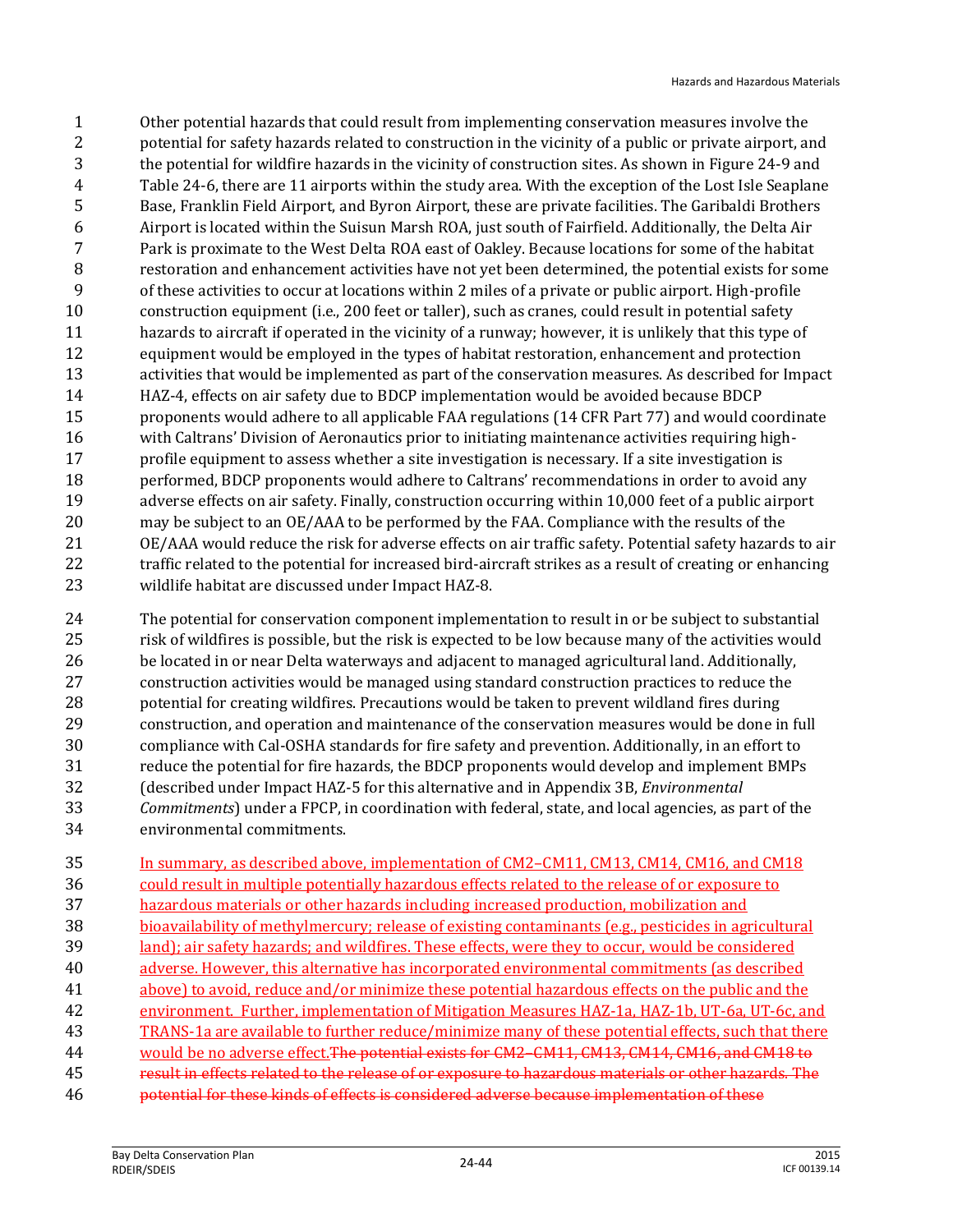- conservation measures would involve extensive use of heavy equipment that could unintentionally
- result in the release of hazardous substances or that could expose construction workers or members
- of the public to hazards. Construction of restoration projects on or near existing agricultural and
- industrial land may result in a conflict or exposure to known hazardous materials.
- In summary, this alternative has incorporated environmental commitments (as described under Impacts HAZ-1 through HAZ-6 for this alternative) and Mitigation Measures HAZ-1a, HAZ-1b, UT-6a, UT-6c, and TRANS-1a are available to reduce these potential effects so that they are not adverse.
- *CEQA Conclusion***:** A significant impact could occur if Alternative 4 created a substantial hazard to
- the public or the environment through reasonably foreseeable upset and accident conditions
- involving the release of hazardous materials to the environment. The potential for impacts related to the release and exposure of workers and the public to hazardous substances or conditions during construction, operation, and maintenance of CM2–CM11, CM13, CM14, CM16, and CM18 could be significant. Conservation component implementation would involve extensive use of heavy equipment during construction, and/or the use and/or transport of hazardous chemicals during operations and maintenance (e.g., herbicides for nonnative vegetation control). These chemicals could be inadvertently released, exposing construction workers or the public to hazards. Construction of restoration projects on or near existing agricultural and industrial land and/or SOCs may result in a conflict or exposure to known hazardous materials, and the use of high-profile equipment (i.e., 200 feet or higher) in close proximity to airport runways could result in safety 20 hazards to air traffic. These effects, were they to occur, would be considered a significant impact. However in addition to implementation of SWPPPs, HMMPs, SPCCPs, SAPs, and fire prevention and fire control BMPs as part of a FPCP, Mitigation Measures HAZ-1a, HAZ-1b, UT-6a, UT-6c, and TRANS-23 1a would be implemented, all of which would ensure that there would be no substantial hazards to 24 the public or the environment due to implementation of the conservation measures. As such, this impact would be less than significant.

#### **Mitigation Measure HAZ-1a: Perform Preconstruction Surveys, Including Soil and Groundwater Testing, at Known or Suspected Contaminated Areas within the Construction Footprint, and Remediate and/or Contain Contamination**

 Please refer to Mitigation Measure HAZ-1a under Impact HAZ-1 in the discussion of Alternative 4. Implementation of this mitigation measure will result in the avoidance, successful remediation or containment of all known or suspected contaminated areas, as applicable, within the construction footprint, which would prevent the release of hazardous materials from these areas into the environment.

#### **Mitigation Measure HAZ-1b: Perform Pre-Demolition Surveys for Structures to Be Demolished within the Construction Footprint, Characterize Hazardous Materials and Dispose of Them in Accordance with Applicable Regulations**

 Please refer to Mitigation Measure HAZ-1b under Impact HAZ-1 in the discussion of Alternative 4. Implementation of this measure will ensure that hazardous materials present in or associated with structures being demolished will not be released into the environment.

#### **Mitigation Measure UT-6a: Verify Locations of Utility Infrastructure**

 Please see Mitigation Measure UT-6a under Impact UT-6 in the discussion of Alternative 1A in Chapter 20, *Public Services and Utilities*.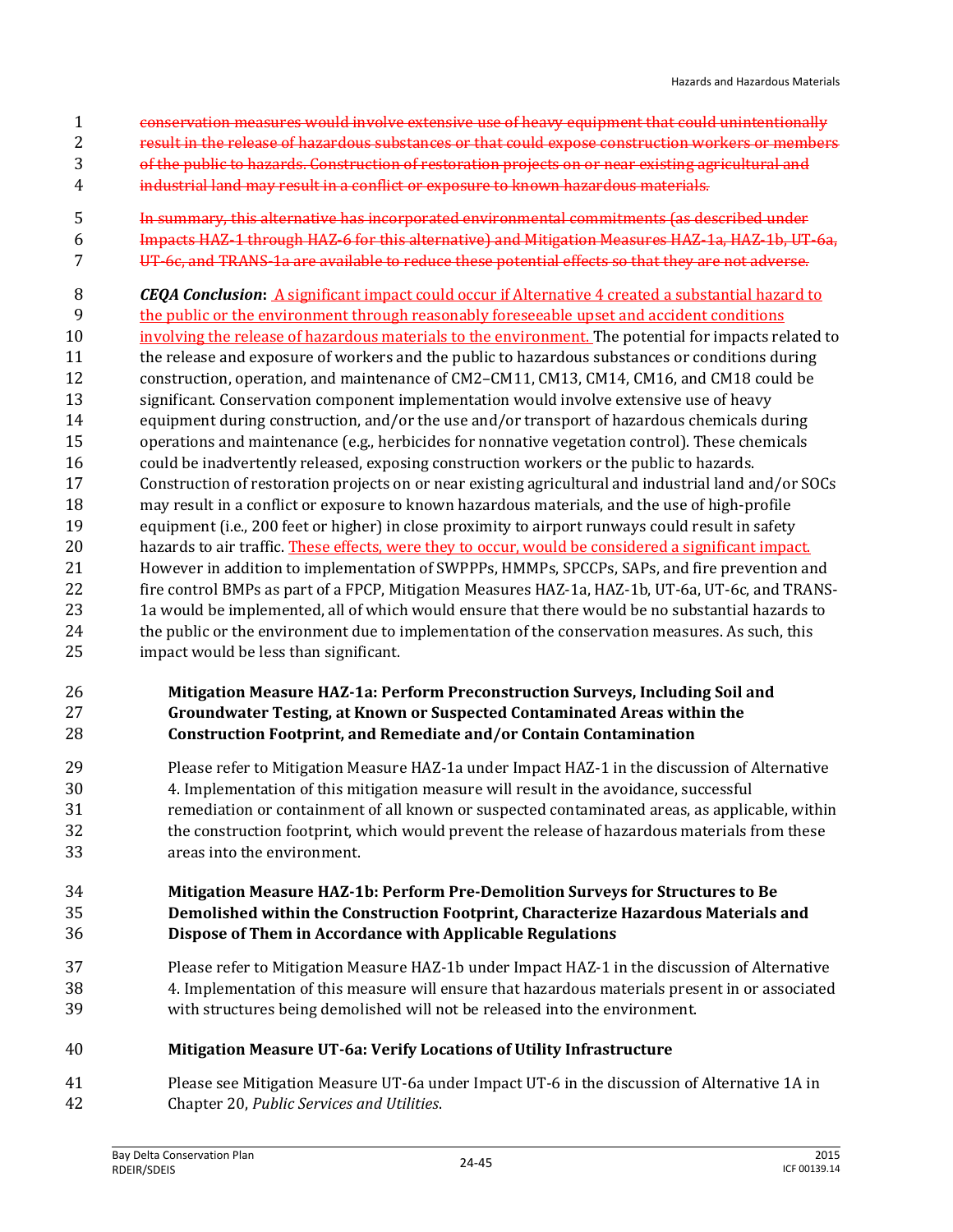#### **Mitigation Measure UT-6c: Relocate Utility Infrastructure in a Way That Avoids or Minimizes Any Effect on Worker and Public Health and Safety**

 Please see Mitigation Measure UT-6c under Impact UT-6 in the discussion of Alternative 1A in Chapter 20, *Public Services and Utilities*.

#### **Mitigation Measure TRANS-1a: Implement Site-Specific Construction Traffic Management Plan**

 Please see Mitigation Measure TRANS-1a under Impact TRANS-1 in the discussion of Alternative 1A in Chapter 19, *Transportation*.

#### **Impact HAZ-8: Increased Risk of Bird–Aircraft Strikes during Implementation of Conservation Measures tThat Create or Improve Wildlife Habitat**

- *NEPA Effects:* Implementation of CM2–CM11, measures which would create or improve wildlife habitat and therefore, potentially attract waterfowl and other birds to areas in proximity to existing airport flight zones, could increase the opportunity for bird-aircraft strikes, which could result in impacts on public safety. The following airports, because they are in relatively close proximity (within 2 miles) to the ROAs and/or conservation zones could potentially be affected: Travis Air Force Base; Rio Vista Municipal Airport; Funny Farm Airport; Sacramento International Airport, and Byron Airport.
- The FAA funds research and mitigation development, including a bird strike database managed by the Wildlife Services Program of the U.S. Department of Agriculture under terms of an interagency agreement. The database currently contains data from January 1990 through August 2008, recording over 100,000 wildlife strikes. Based on these data, most bird strikes occur during daylight hours between July and October when aircraft are approaching and landing. Most bird strikes (92%) occur at or below 3,000 feet altitude. Since 1990, 52 U.S. civil aircraft were either destroyed or damaged beyond repair due to wildlife strikes, accounting for 23 fatalities. The FAA discourages the improvement of wildlife habitat in proximity to public-use airports to lessen the risk of bird-aircraft strikes. If restoration actions are located within 5,000 feet of airports used by propeller-driven aircraft or within 10,000 feet of those used by jet-driven aircraft (known as the Critical Zone), the risk of bird-aircraft strikes would likely increase. The FAA recommends that these distances be maintained between the AOA and land uses deemed incompatible with safe airport operations (i.e., hazardous wildlife attractants), including agriculture, water management facilities, and active wetlands. Public use airports within the study area are located in areas of mixed land uses. Some are located in proximity to urban uses, but all are located within five miles of substantial existing agricultural lands and wetlands. Thus, all of the public use airports in the study area are currently located in areas with existing wildlife hazards. The effect of increased bird-aircraft strikes during implementation of CM2–CM11 would be adverse because it could potentially result in an air and public safety hazard. Mitigation Measure HAZ-8 would reduce the severity of this effect through the development and implementation of measures to reduce, minimize and/or avoid wildlife hazards on air safety. However, this effect is would remain adverse.
- *CEQA Conclusion:* Implementation of CM2–CM11, because they would create or improve wildlife habitat, could potentially attract waterfowl and other birds to areas in proximity to existing airport flight zones, and thereby result in an increase in bird-aircraft strikes, which could result in significant impacts on public safety. Airports that could be potentially affected would include Travis Air Force Base; Rio Vista Municipal Airport; Funny Farm Airport; Sacramento International Airport;